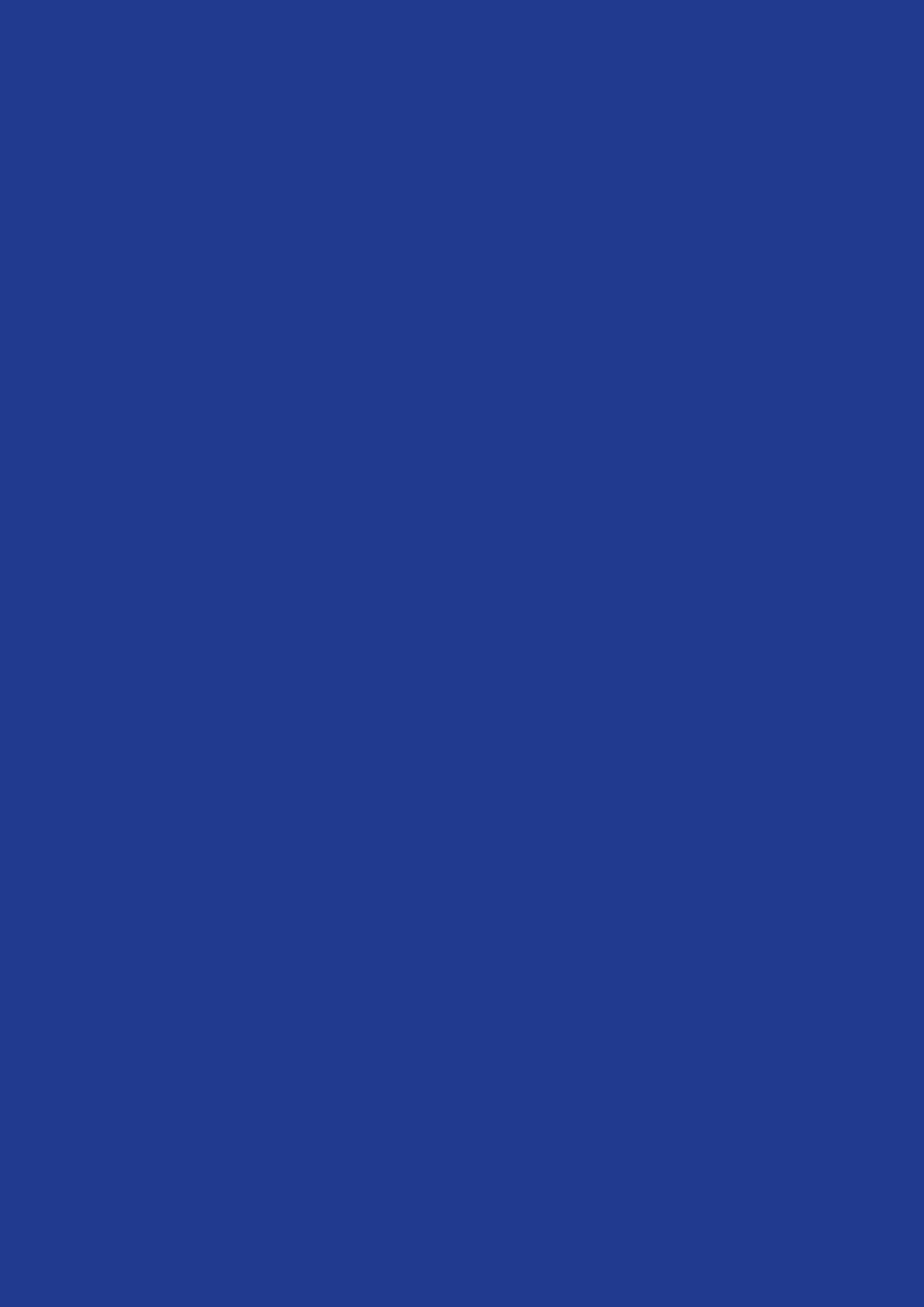

# **HRB drug and alcohol evidence reviews**

**Scoping review of case management in the treatment of drug and alcohol misuse, 2003–2013**

 $\boldsymbol{\mathsf{S}}$ aoirse Nic Gabhainn<sup>1</sup>, Maureen D'Eath<sup>1</sup>, Martin Keane<sup>2</sup>, Jane Sixsmith $^1$ 

Dublin: Published by the Health Research Board Grattan House, 67-72 Lower Mount Street, Dublin 2

ISSN: 2009-793X Print ISSN: 2009-7948 Online

2016

<sup>1</sup> Health Promotion Research Centre, National University of Ireland Galway

<sup>2</sup> Health Research Board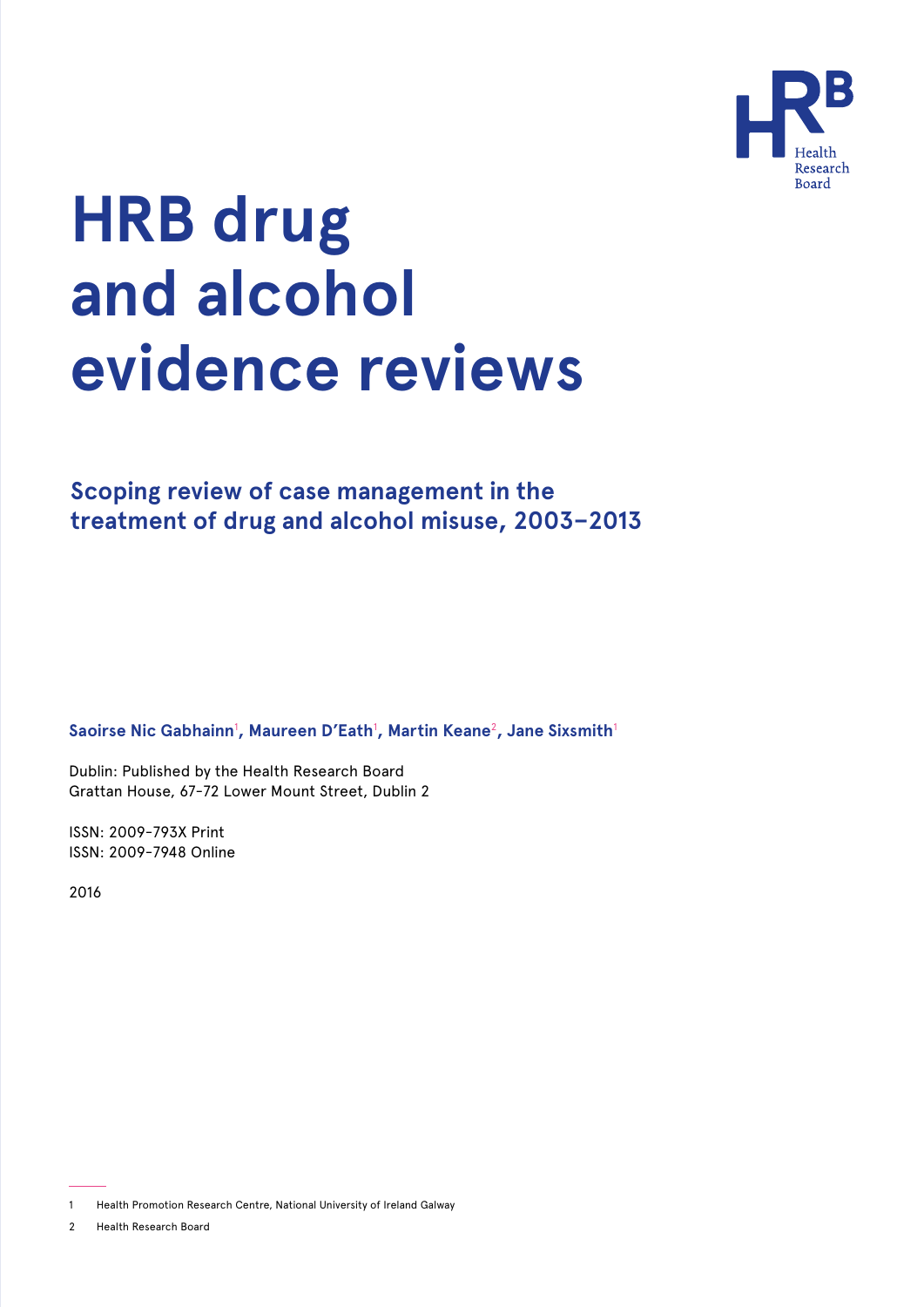## **Citation information**

Nic Gabhainn S, D'Eath M, Keane M and Sixsmith JA (2016) *Scoping review of case management in the treatment of drug and alcohol misuse, 2003–2013.*  HRB Drug and Alcohol Evidence Review 3. Dublin: Health Research Board

## **HRB drug and alcohol evidence reviews**

The HRB Drug and Alcohol Review series supports drug and alcohol taskforces, service providers and policy-makers in using research-based knowledge in their decision-making, particularly with regard to their assigned actions in the National Drugs Strategy. Topics for review are selected following consultation with stakeholders to identify particular information gaps and to establish how the review will contribute to evidence-based selection and implementation of effective responses. Each study will examine a topic relevant to the work of responding to the situation in Ireland.

## **HRB National Drugs Library**

The HRB National Drugs Library commissions the reviews in this series. The library's website and online repository (www.drugsandalcohol.ie) and our library information services provide access to Irish and international research literature in the area of drug and alcohol use and misuse, policy, treatment, prevention, rehabilitation, crime and other drug and alcohol-related topics. It is a significant information resource for researchers, policy-makers and people working in the areas of drug or alcohol use and addiction. The National Drugs Strategy assigns the HRB the task of promoting and enabling research-informed policy and practice for stakeholders through the dissemination of evidence. This review series is part of the library's work in this area.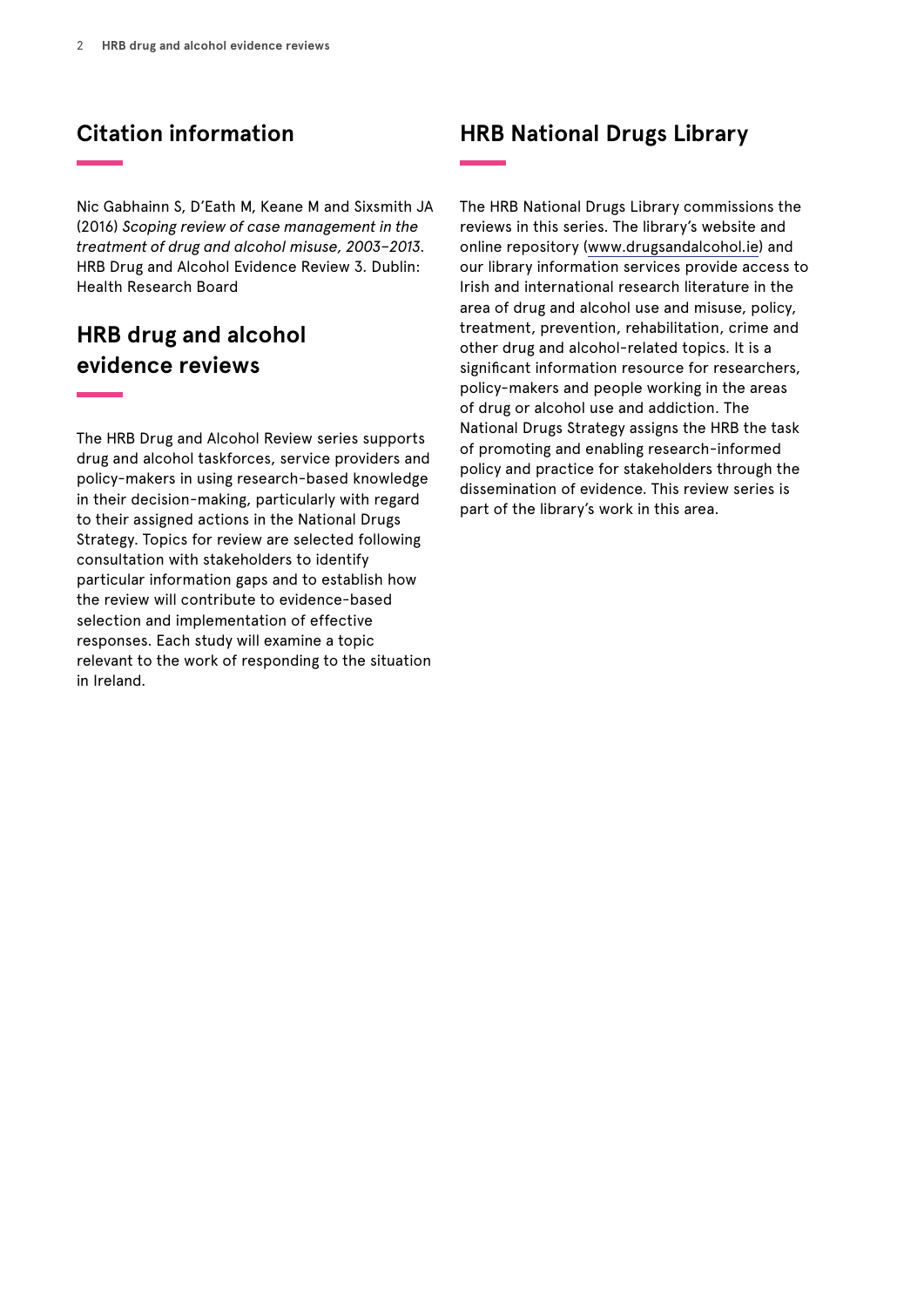## **Health Research Board**

The Health Research Board (HRB) is the lead agency in Ireland supporting and funding health research. We provide funding, maintain health information systems and conduct research linked to national health priorities. Our aim is to improve people's health, build health research capacity and make a significant contribution to Ireland's knowledge economy. The HRB is Ireland's National Focal Point to the European Monitoring Centre on Drugs and Drug Addiction (EMCDDA). The focal point monitors, reports on and disseminates information on the drugs situation in Ireland and responses to it and promotes best practice and an evidence-based approach to work in this area.

### **Acknowledgements**

The authors and the Health Research Board would like to express sincere thanks to a number of people who contributed to this publication. Taskforce coordinators, development workers and HSE addiction services staff gave their time to help this project. Mairea Nelson of the HRB National Drugs Library made an important contribution to the early consultation work and building links with stakeholders. Mary Dunne's expertise in developing the resources and services of the library helped to ensure we were in a position to undertake the reviewing work. We would also like to thank our peer reviewers and all those who contributed to the drafting of the review and to Brenda O'Hanlon for copy editing an early draft. Finally, a very sincere thanks to our colleague and friend Brigid Pike for additional editing work on the final drafts of the report.

## **HRB drug and alcohol evidence reviews to date**

Munton T, Wedlock E and Gomersall A (2014) *The role of social and human capital in recovery from drug and alcohol addiction*. HRB Drug and Alcohol Evidence Review 1. Dublin: Health Research Board

Munton T, Wedlock E and Gomersall A (2014) *The efficacy and effectiveness of drug and alcohol abuse prevention programmes delivered outside of school settings*. HRB Drug and Alcohol Evidence Review 2. Dublin: Health Research Board

Nic Gabhainn S, D'Eath M, Keane M and Sixsmith JA (2016) *Scoping review of case management in the treatment of drug and alcohol misuse, 2003–2013*. HRB Drug and Alcohol Evidence Review 3. Dublin: Health Research Board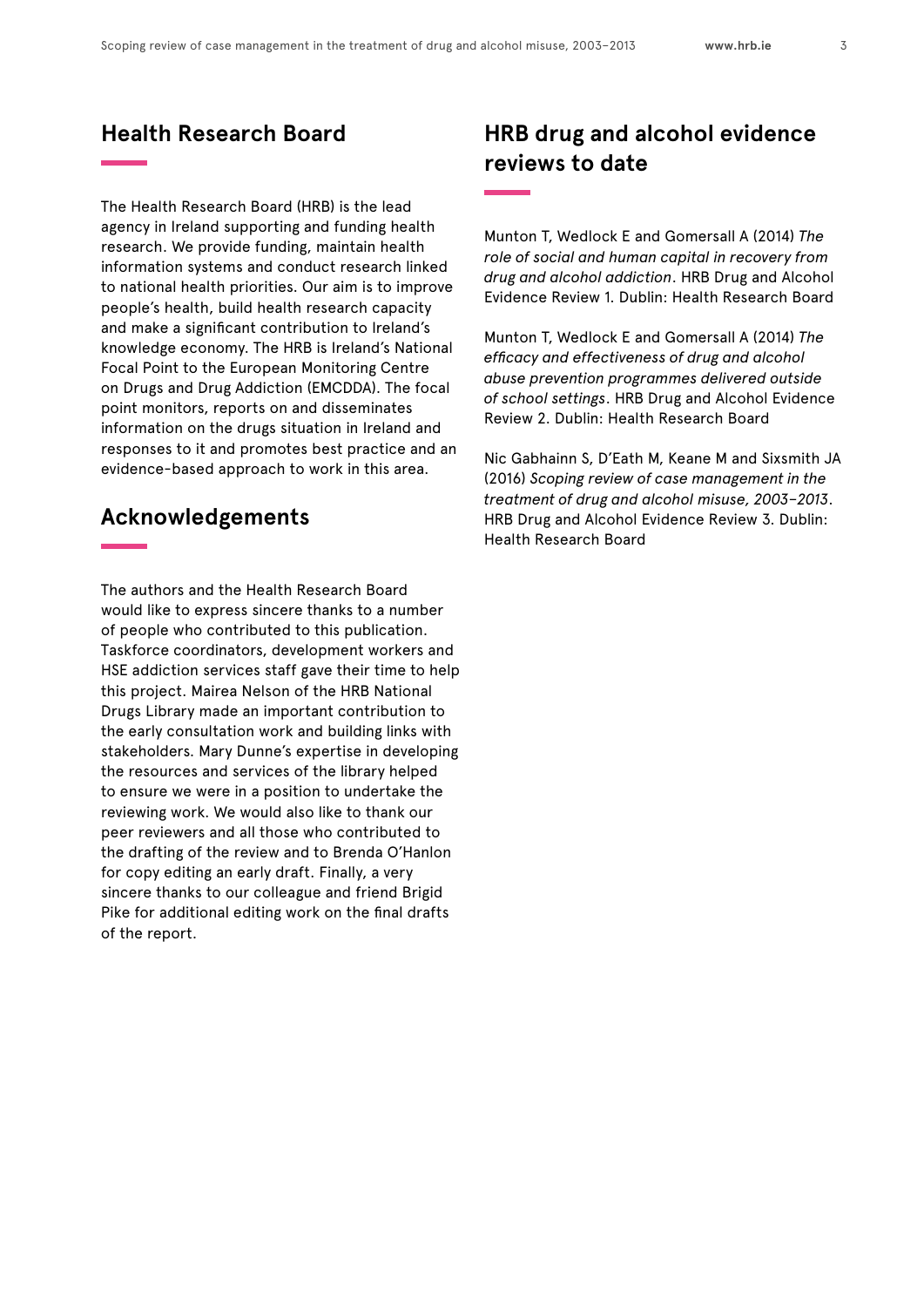# **Contents**

| <b>List of tables</b>                                                     | 5                 |
|---------------------------------------------------------------------------|-------------------|
| <b>Key messages</b>                                                       | 6                 |
| <b>Case management</b>                                                    | 7                 |
| Why focus on case management?                                             | 8                 |
| Rehabilitation: the fifth pillar of the<br><b>National Drugs Strategy</b> | 8                 |
| The National Drugs Rehabilitation Framework                               | 9                 |
| The review method                                                         | 10 <sup>°</sup>   |
| Framing the review                                                        | 12                |
| Search, identification and selection of articles                          | $12 \overline{ }$ |
| <b>Quality assessment</b>                                                 | 14                |
| Narrative review of case management research                              | 16                |
| Location                                                                  | 16                |
| Study type                                                                | 17                |
| Case management models                                                    | 17                |
| Intervention duration                                                     | 17                |
| Mode of intervention delivery                                             | 17                |
| <b>Study populations</b>                                                  | 18                |
| Data collection and data type in<br>nine non-evaluation studies           | 18                |
| Data collection and data type in 20 evaluation studies                    | 19                |
| <b>Study measures and indicators</b>                                      | 20                |
| <b>Study outcomes</b>                                                     | 20                |
| <b>Discussion</b>                                                         | 23                |

| <b>References</b>                                                                                | 29 |
|--------------------------------------------------------------------------------------------------|----|
| References: case management                                                                      | 29 |
| References: methodology                                                                          | 32 |
| <b>Appendix A:</b>                                                                               | 34 |
| Electronic databases searched                                                                    | 34 |
| Scopus                                                                                           | 34 |
| <b>MEDLINE</b>                                                                                   | 34 |
| PubMed                                                                                           | 34 |
| <b>PsycINFO</b>                                                                                  | 34 |
| <b>CINAHL</b>                                                                                    | 34 |
| Embase                                                                                           | 34 |
| Appendix B: Search 1 - Search terms<br>and hits by database                                      | 35 |
| Appendix C: Search 2 – Search terms<br>and hits by database                                      | 38 |
|                                                                                                  |    |
| Appendix D: Search $3$ – Terms used and hits by database                                         | 40 |
| <b>Appendix E: Inclusion-exclusion criteria</b>                                                  | 41 |
| Appendix F: Purpose, methods and reported<br>outcomes from the 29 studies included in the review | 42 |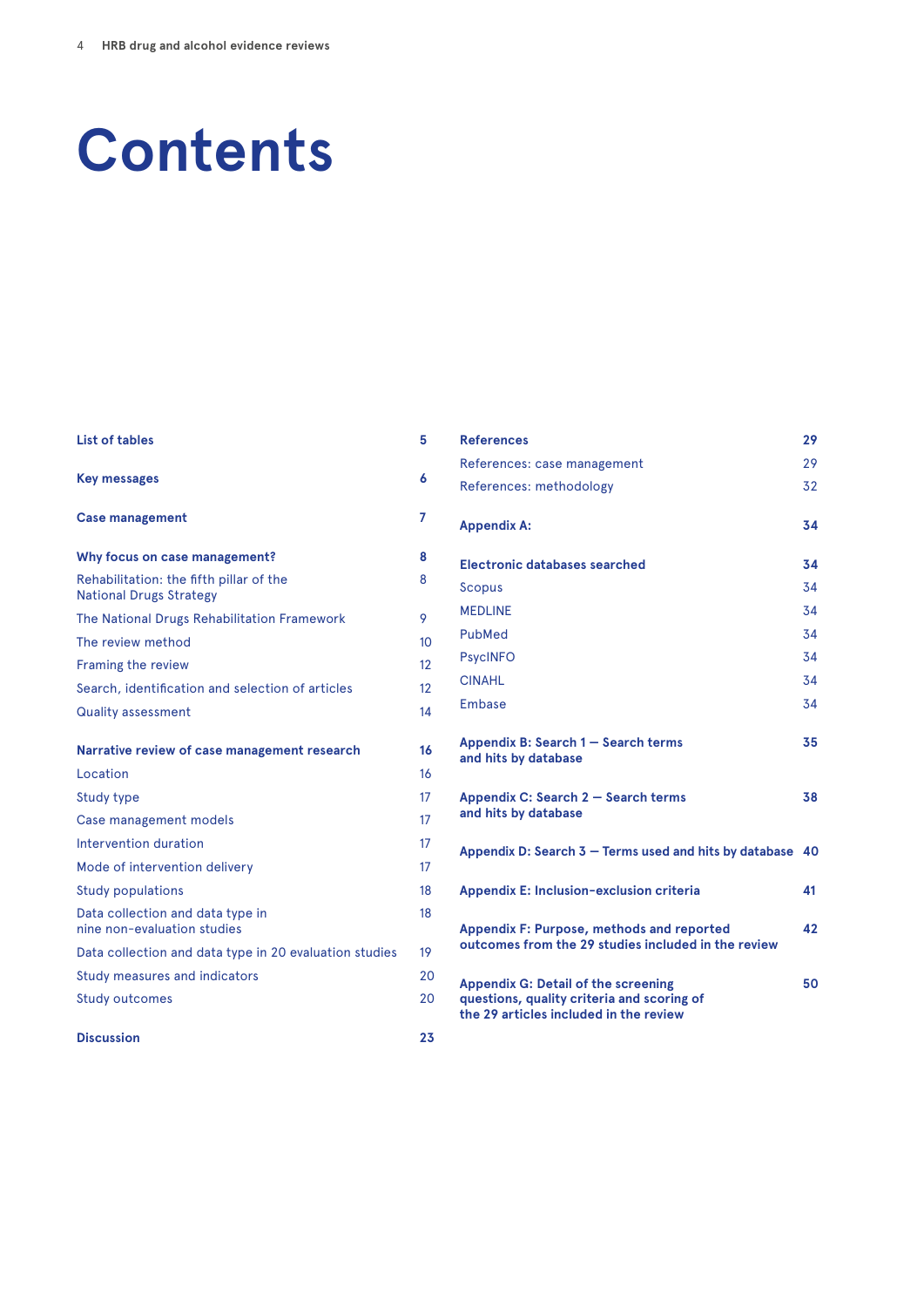## **List of tables**

| Table 1: Summary of the adapted Arksey and               |    |  |  |  |
|----------------------------------------------------------|----|--|--|--|
| O'Malley's methodological framework (2005)               |    |  |  |  |
| drawing on Levac et al., (2010) and Daudt et al., (2013) |    |  |  |  |
| Table 2: Summary of searches undertaken                  | 13 |  |  |  |
| as part of this scoping review                           |    |  |  |  |
| Table 3: Reviewed journal articles by                    | 15 |  |  |  |
| <b>MMAT quality criteria scores</b>                      |    |  |  |  |
| Table 4: Outcome indicators employed                     | 20 |  |  |  |
| across evaluation studies                                |    |  |  |  |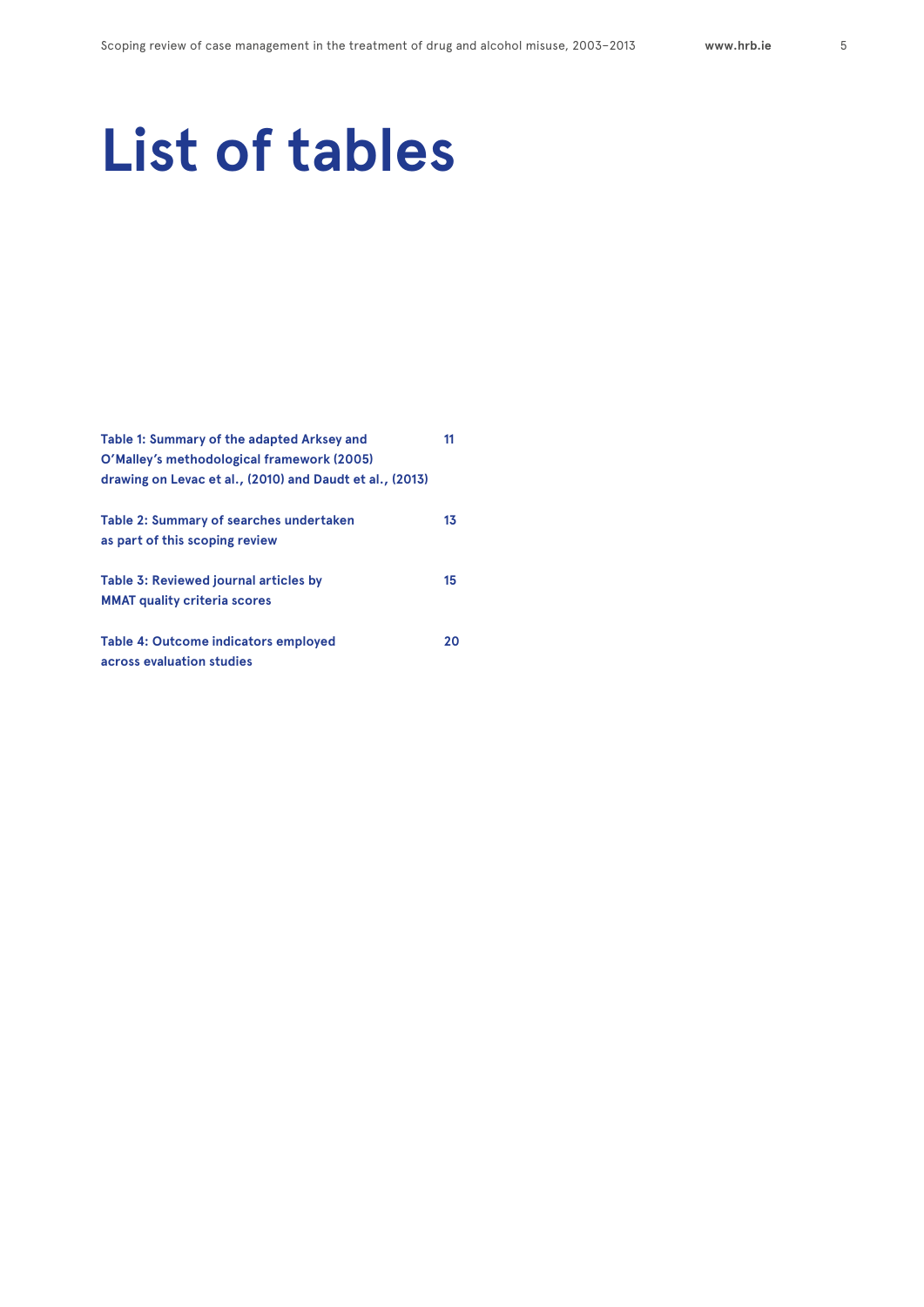# **Key messages**

#### **What this document is:**

This is the final report of a scoping review commissioned by the HRB National Drugs Library. The objective of the review was to examine the peer-reviewed non-experimental literature on case management and substance use published between 2003 and 2013, and to answer specific research questions based on the literature. These comprised questions on the nature of case management, the outcomes that have been studied, and gaps in the literature.

#### **How this review was undertaken:**

The review was undertaken with a series of iterative searches of electronic databases and academic peer-reviewed journals, applying a suite of inclusion and exclusion criteria. Potentially relevant studies were screened and relevant data were subsequently charted from included studies, based on individual study objectives and reporting of the study procedures and outcomes. Each included study was also assessed for methodological quality.

#### **Key messages for practitioner groups:**

#### *Case managers (Delivering)*

Case managers need to be cognisant of the quality of the service being provided in terms of intensity, location of service provision, and the appropriateness of the model of case management being employed to the context. Services should be faithful to the approach being followed, especially so when the management approach is manualised. Where possible, case managers should strive to work with others on a partnership or team basis.

#### *Service managers and budget holders (Planning)*

Prior to implementing a case management approach to service delivery, it is vital to ensure that the capacity to audit the impact of the new approach is built into the delivery system. Both the general criteria for success in case management and the specific criteria related to particular models of case management should be thoroughly reviewed. Service objectives may be met by alternative approaches and a strong rationale should be developed prior to implementation. Similarly, ongoing monitoring and audit is essential to ensure that the service is fit for purpose and that client needs are being met.

#### *Researchers and planners*

Evaluators and researchers should ensure that their designs are as robust as possible, that the methods adopted for measuring process and outcome are well validated and appropriate, and that their reporting of outcomes is full and thorough. There is a need to address specific gaps in the evidence base, particularly the linking of models of case management with client groups and detailed process evaluation studies.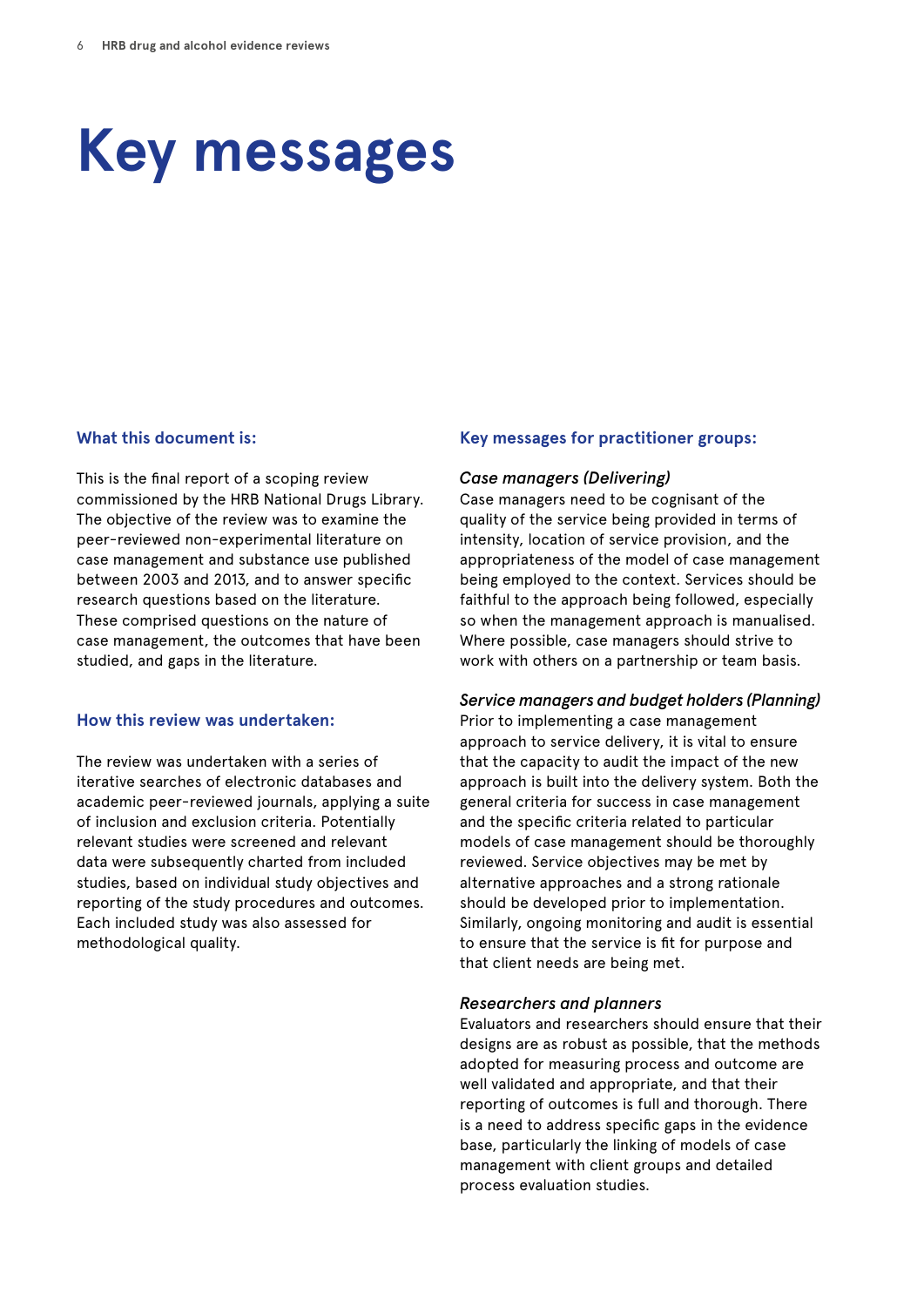## **Case management**

The term 'case management' has no universal definition, and has been described, explained and defined in multiple ways. Effectively, it is a model used to work with people who engage with medical, social and criminal justice services that goes beyond the provision of a single service with a single goal at the point of delivery. In a case management approach to service provision, clients are typically offered, and receive, or are linked to, a range of services tailored to meet their specific, individual needs. The objective of linking clients to relevant medical and social services is a key characteristic of this approach. Case managers also frequently work as advocates for their clients. This advocacy work may involve liaising with housing associations to address accommodation needs or liaising with job centres to improve employability. The rationale behind the linkage and advocacy work is that clients frequently present with multiple needs or complications which impact on their recovery or rehabilitation. Developing and maintaining links with existing services can help to address these multiple needs and aid the recovery process. Case management is also used to increase client retention in services and improve treatment outcomes.

Vanderplasschen *et al.,* (2007) identified six basic models following their review of the case management literature up to 2003, and these are outlined briefly below.

- » **The brokerage model**: Case managers act as 'brokers', assisting clients to identify their needs and gain access to other services or supports; generally, a brief engagement with clients involving one or two meetings only.
- » **Generalist models**: Case managers work with clients to identify needs and negotiate access to required services and supports; a longer-term and closer relationship with clients is developed over time.
- » **Assertive community treatment (ACT)**: Case managers work in teams to help identify client needs and provide services directly through assertive outreach to clients.
- » **Intensive case management (ICM)**: Case managers work on a more intensive individual basis with clients and usually have a lower caseload; to identify need, provide services directly and link clients with relevant services.
- » **The strengths perspective**: Case managers seek to empower the client to identify their own strengths to build on, rather than primarily focus on correcting their deficits; this approach encourages the use of informal sources of support and help.
- » **Clinical case management**: Case managers provide direct clinical input to clients and combine that with assistance in accessing other resources, particularly from the health and social care sector.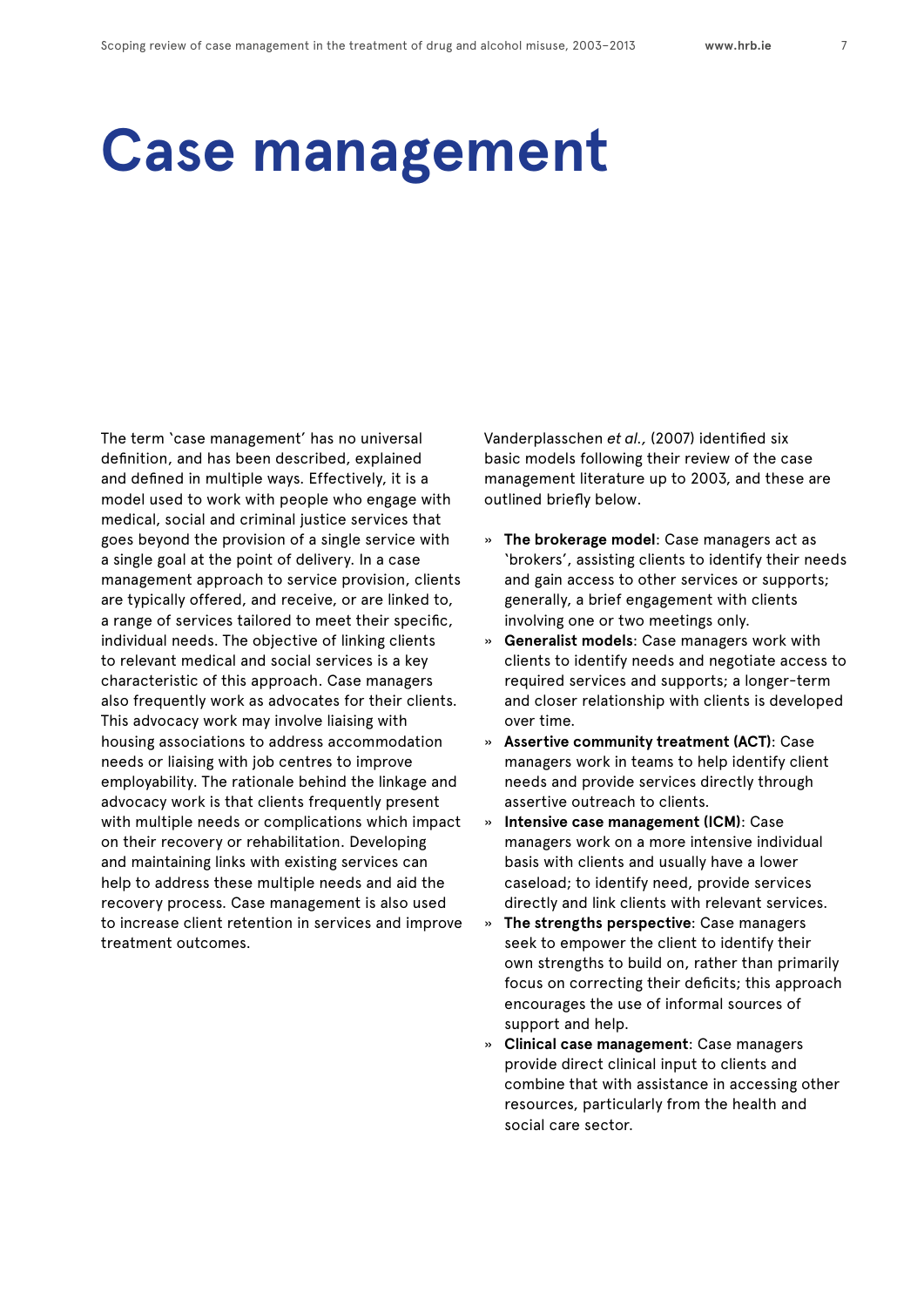## **Why focus on case management?**

## **Rehabilitation: the fifth pillar of the National Drugs Strategy**

In recent years, the role of case management has been promoted in a number of important policy reports in Ireland, which include plans to improve service coordination for people in recovery from substance misuse. For example, the importance of providing an integrated rehabilitation service to meet the needs of current, stablised and former drug users was acknowledged in an important policy document mid-way through Ireland's 2001–2008 National Drugs Strategy. The report of the Steering Group for the Mid-term Review of the National Drugs Strategy (2005) recommended that rehabilitation become the fifth pillar of the strategy, and that a working group be established to develop an integrated rehabilitation provision. The report of the Working Group on Drugs Rehabilitation (2007) made a number of key recommendations and set out the structural arrangements required to implement them. One of these was the establishment of a National Drug Rehabilitation Implementation Committee

(NDRIC), chaired by a senior rehabilitation coordinator and supported by a committee comprising representatives of statutory agencies, rehabilitation and healthcare professionals, problem drug users and families of problem drug users. It also proposed the appointment of a number of rehabilitation coordinators to contribute to the development of local protocols, service level agreements, quality standards and care plans, and to the overall tracking of client progression.

The Working Group recommended that the NDRIC develop broad national protocols to facilitate inter-agency working, and cover issues such as confidentiality, common assessment tools, referral procedures, and conflict resolution between agencies. It also recommended the preparation of a quality standards framework for service providers, to include enhanced case management procedures. The framework should help to identify the core competencies required by service providers to enable them to deliver rehabilitation programmes.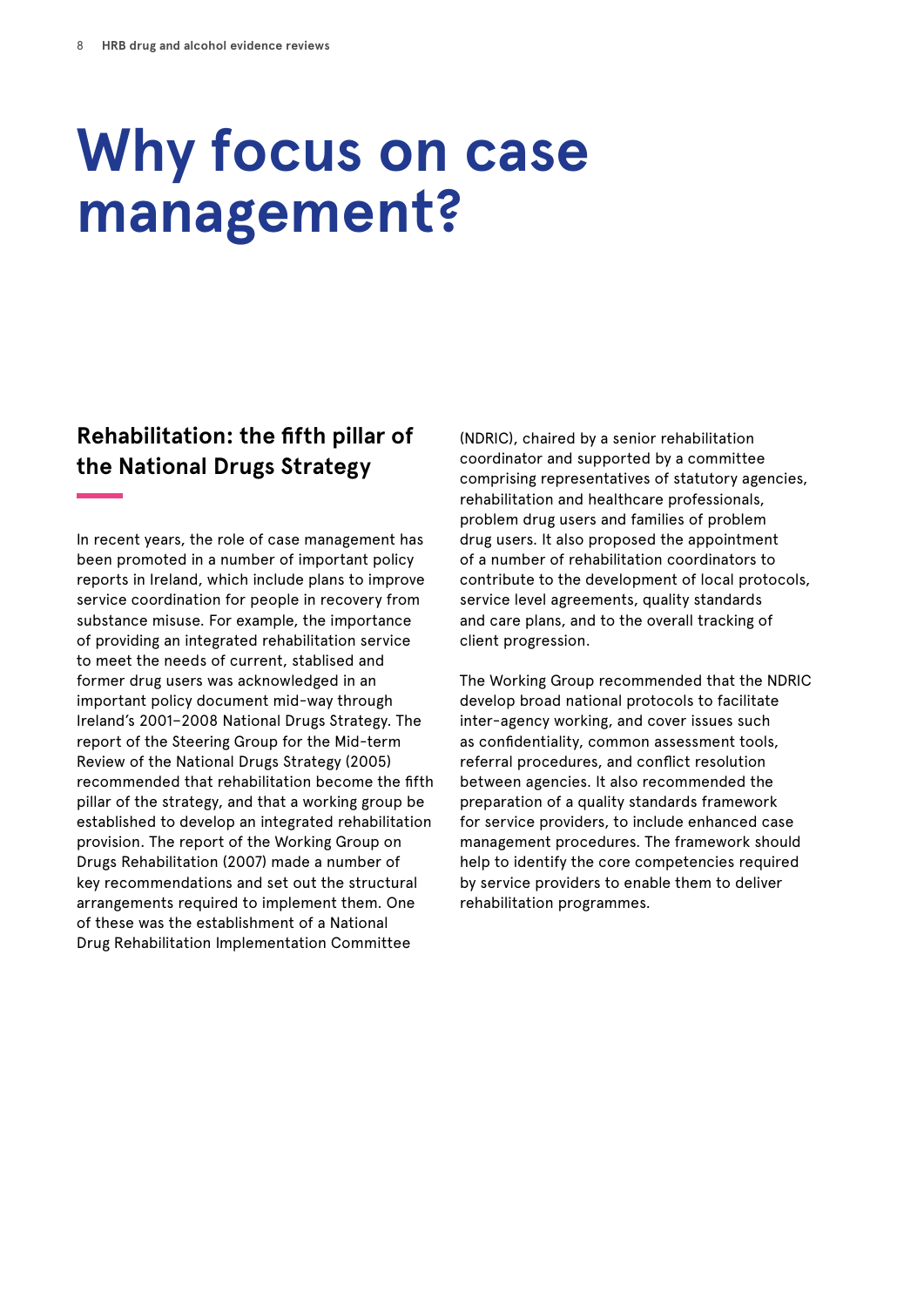## **The National Drugs Rehabilitation Framework**

In 2010, the Health Service Executive (HSE) published the National Drugs Rehabilitation Framework (NDRF), setting out how services to current and former drug users were to be provided in the form of supported integrated care pathways (ICPs) with the cooperation of different service providers. The report recognised that service users may present with diverse needs, such as treatment, education, vocational training, employment support and accommodation, and that no single agency can cater for all possible needs. An individual care plan for each service user needs to be delivered by a multidisciplinary team. Where a service user has complex and multifaceted needs, a more intensive case management approach may be used. The framework stated that the provision of rehabilitation pathways is a shared responsibility of the education, training and employment sectors alongside the health, welfare and housing sectors, non-governmental organisations, communities, families, and the individual themselves.

The ICP comprises four steps, linked to the fourtier model of service provision: initial contact, involving screening and referral; initial assessment and identification of appropriate service; comprehensive assessment, following which a case manager is identified to support the individual on their rehabilitation pathway; and implementation of the care plan. A range of services is made available in several treatment settings. The NDRF was piloted in a number of locations and an evaluation of the pilot was subsequently published (Barry and Ivers, 2014). As part of the evaluation, a number of service users were asked about their experience with their key workers and case managers. They were generally positive about the support they had received and spoke about the benefits of connecting with services.

Most of the key workers/case managers involved in the evaluation reported always engaging in care planning and inter-agency meetings, and the remainder reported engaging sometimes. Service managers reported some difficulty in undertaking comprehensive assessments with clients. All service managers reported some engagement in inter-agency working, but all reported some difficulty implementing service

level agreements. Both service managers and key workers/case managers reported an improvement in communication, in sharing of information and in making referrals following implementation of the framework. In their conclusion, the authors noted that there appeared to be general support for the framework, but that service providers clearly have difficulties in implementing elements of the framework, particularly the area of inter-agency working.

Recovery has become an increasingly important concept in the design and implementation of substance use treatment and rehabilitation services in a number of countries. Recovery now has a prominent role in drug policies in the United States, England, Wales and Scotland (Laudet and Humphreys, 2013).

The current EU Action Plan on Drugs (2013-2016) (Council of the European Union, 2013) calls on member states to implement recovery and social re-integration services as part of an expanded demand reduction pillar. In 2014 the Commission on Narcotic Drugs, the UN's drug policy-making body, passed a resolution on 'supporting recovery from substance use disorders' (E/CN.7/2014/L.9/ Rev.1). A recent review of addiction services in North Dublin recommends that addiction services should be delivered around clinical care pathways for drugs and alcohol, with a focus on recovery defined as 'an individual, person-centred journey, enabling people to gain a sense of control over their own problems, the services they receive, and their lives and providing opportunities to participate in wider society' (Pilling and Hardy, 2013, p.6).

Arising from this international and national policy drive to improve coordination of services for people in recovery from substance use, and with case management being promoted as a key mechanism of coordination, it was decided to review some of the evidence on this intervention. Specifically, this review was commissioned to examine the non-experimental research literature on case management and people in recovery from substance misuse. The objectives of the review were to explore the nature of case management as reported in the literature, document the outcomes associated with case management and identify the gaps in the research literature. The purpose of the review is to produce a report that can be used by policy-makers and practitioners in Ireland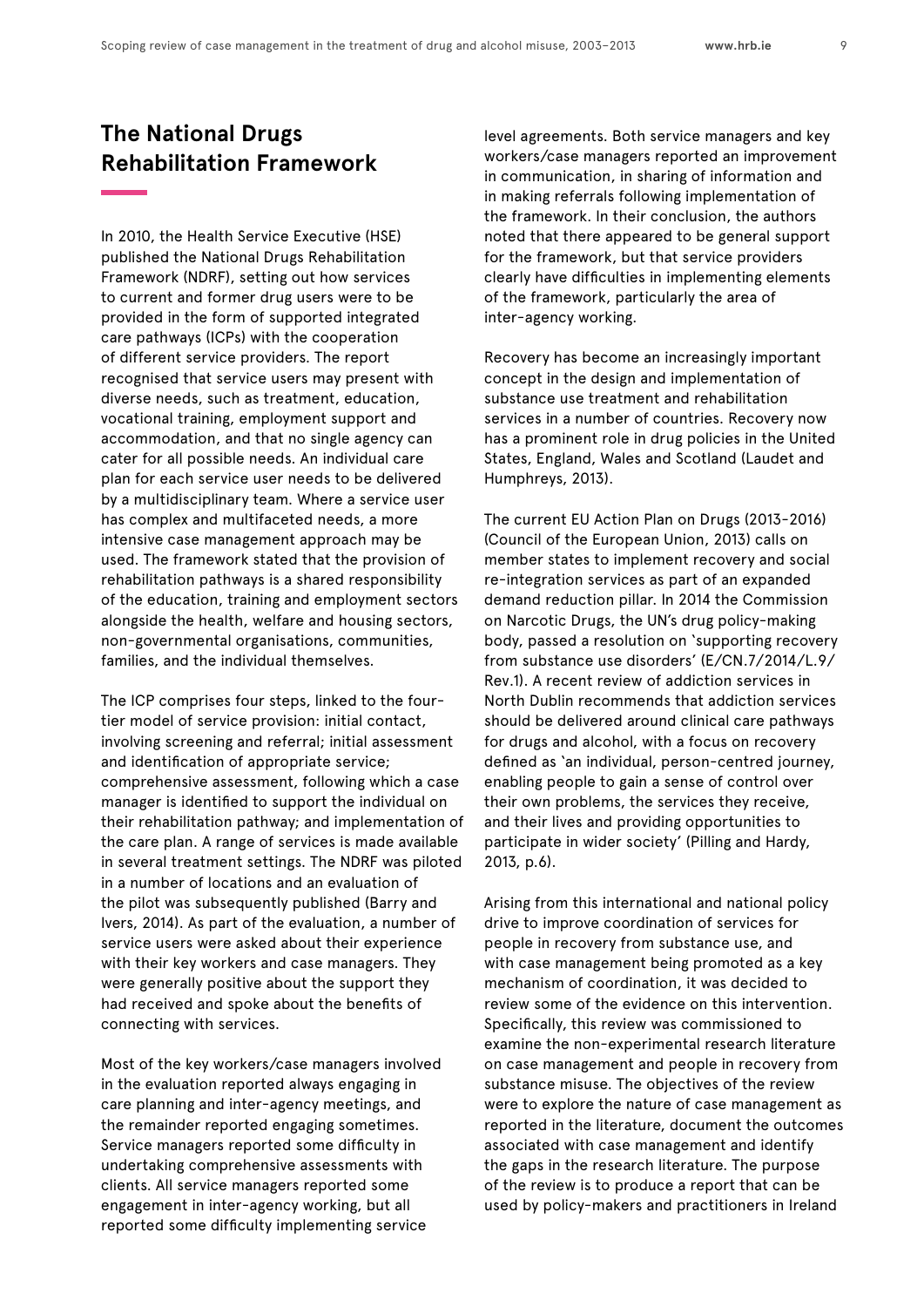to update their understanding and use of case management as an approach to improving service coordination and recovery outcomes for people in recovery from substance misuse.

### **The review method**

This is a scoping review. Scoping reviews involve searching, selecting, charting, assessing and collating the literature on a specific area of research interest (Daudt, van Mossel and Scott, 2013; Arksey and O'Malley 2005). Scoping reviews mirror systematic review processes in their execution, but differ in their outputs. Arksey and O'Malley (2005), in their definition of scoping studies, include reference to this review process being 'rapid'. However, this is questioned by Daudt *et al.,* (2013) who explicitly omit reference to 'rapid' from their definition (developed from that of Arksey and O'Malley, 2005), acknowledging that scoping reviews take time. Nevertheless, relative to other forms of reviewing the literature, such as systematic reviews, scoping reviews are less time consuming to carry out. Scoping reviews can be undertaken for one or more of the following purposes:

- » To gain insight into the range, extent and nature of research on a specific area of interest
- » To identify the types and sources of evidence in order to inform research, policy and practice
- » To explore the feasibility and usefulness of undertaking a systematic review
- » To identify gaps in the research.

(Arksey and O'Malley, 2005; Daudt *et al.,* 2013).

Arksey and O'Malley (2005) developed a six-stage framework for undertaking a scoping review which has been enhanced by Levac, Colquhoun and O'Brien (2010) and by Daudt *et al.,* (2013). This current review draws on the original framework and its subsequent developments. Table 1 summarises the stages of the framework which were adapted for this scoping review, notably through the use of quality assessment of articles identified, and it documents the activities undertaken at each stage.

While this framework appears linear as it is presented, moving from stage to stage through the process, due to the iterative nature of most stages, the results of the completion of one stage may result in the need to return to an earlier stage. The iterative nature of scoping reviews is commonplace, as the research team does not have an *a priori* protocol with specific components to follow. This is demonstrated in relation to stage 2 where, on completion, the outputs could mean a return to stage 1 with revisions of the research question followed by the need to repeat stage 2, the search. This pattern of moving backwards and forwards through the stages is mirrored within the stages with, for example, an iterative search process developing in stage 2 as the search is progressed. This pattern of development, both within and between stages, is reflected in this scoping review.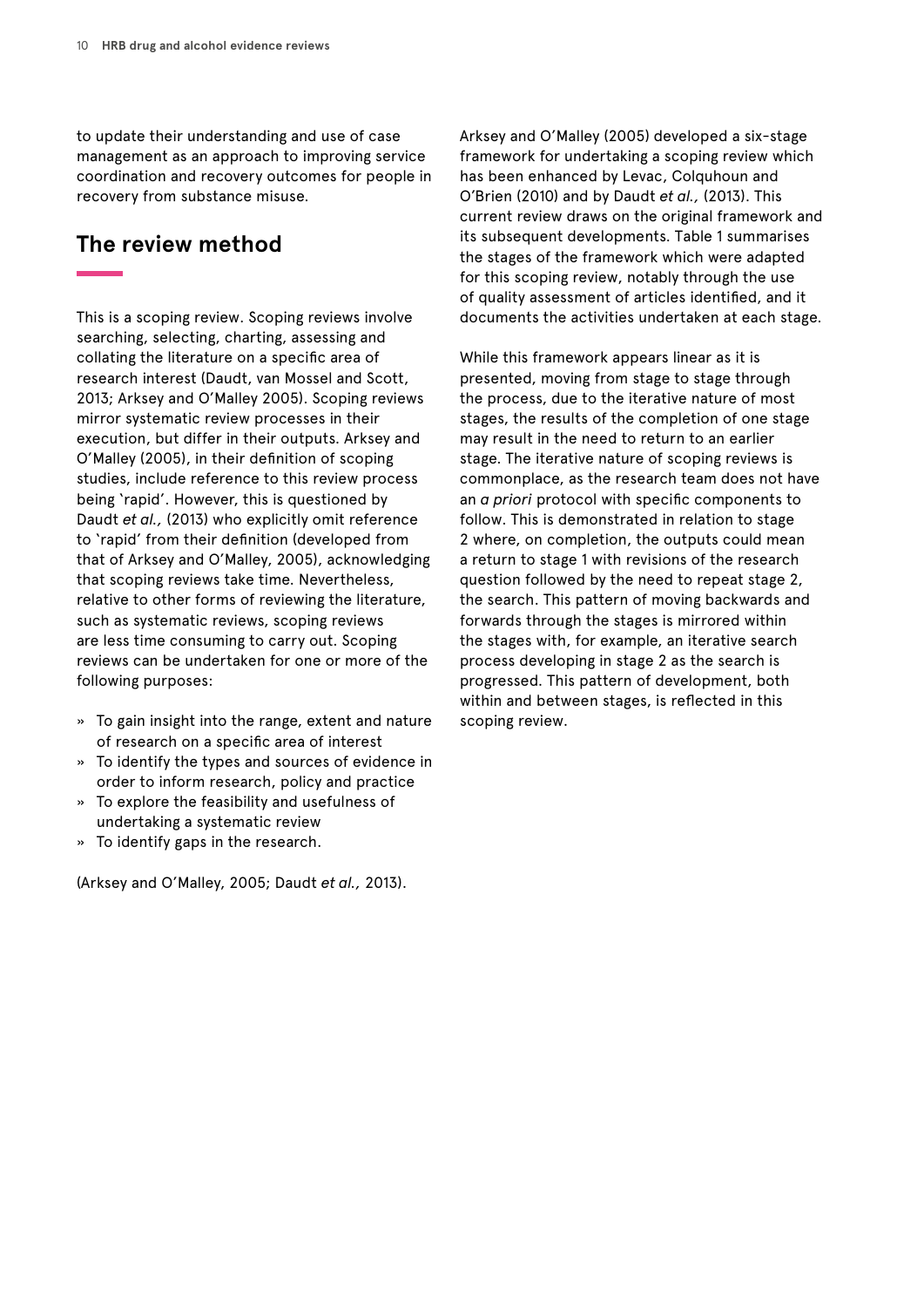#### **Table 1: Summary of the adapted Arksey and O'Malley's methodological framework (2005) drawing on Levac et al., (2010) and Daudt et al., (2013)**

| <b>Staged framework</b><br>for scoping studies                      | This scoping study                                                                                                                                                                                                                                                                                                                                                                                                                                                                                                                                                                                                                                                                                    |
|---------------------------------------------------------------------|-------------------------------------------------------------------------------------------------------------------------------------------------------------------------------------------------------------------------------------------------------------------------------------------------------------------------------------------------------------------------------------------------------------------------------------------------------------------------------------------------------------------------------------------------------------------------------------------------------------------------------------------------------------------------------------------------------|
| Stage 1: Identify the<br>research question                          | Initial exploration of the literature identified that there was no<br>agreed definition of case management used in articles, and this was<br>acknowledged in systematic reviews of the topic area. It was therefore<br>decided to adopt an exploratory approach consistent with the purposes<br>of scoping reviews to address the following questions:<br>1. What additional knowledge regarding the nature of case<br>management can we gain from a review of recent non-experimental<br>research literature?<br>2. What outcomes have been evaluated in the non-experimental<br>research literature?<br>3. What are the gaps in the non-experimental literature?                                    |
| Stage 2: Identify<br>and retrieve<br>relevant articles <sup>3</sup> | Electronic databases and academic journals (see Appendix A) were<br>identified and searches were undertaken using developed search strings<br>(see Appendices B, C, D) in order to identify literature relevant to the<br>study and in relation to the initial research questions. This stage was<br>repeated through an iterative process as the search progressed, with the<br>inclusion of alternative search terms and additional databases.                                                                                                                                                                                                                                                      |
| Stage 3: Article selection <sup>4</sup>                             | Inclusion and exclusion criteria for the scoping study were developed<br>through an iterative process as the series of searches progressed. Articles<br>identified were assessed as follows:<br>1. The articles were screened by title and abstract against the inclusion<br>and exclusion criteria (see Appendix E).<br>2. Where the same article was identified more than once, the duplicate<br>was removed.<br>4. Full-text screening was undertaken to ensure fit to criteria.<br>5. An analysis of a subsection of the literature identified specifically<br>referenced assertive community treatment (ACT) and intensive case<br>management (ICM) and these were added to the search strategy. |
| Stage 4:<br>Charting the data                                       | The articles were sifted, sorted and charted based on key issues and<br>themes. Data were extracted from the selected articles and recorded<br>in tables (data-charting forms). The format of these tables and the<br>data identified for extraction were informed by the purpose of the<br>scoping study and, as with the other stages, this was an iterative process<br>progressing as the charting of this scoping study developed.                                                                                                                                                                                                                                                                |
| Stage 5: Quality review<br>of articles <sup>5</sup>                 | Articles identified for inclusion in the review were assessed for quality<br>using the Mixed Methods Appraisal Tool (MMAT) (see Appendices G and H).                                                                                                                                                                                                                                                                                                                                                                                                                                                                                                                                                  |
| Stage 6: Collating,<br>summarising<br>and reporting                 | The data extracted from the included studies and charted in the tables<br>were collated and summarised under the following headings; location<br>of study, study type, case management models, intervention duration,<br>mode of delivery, study population, data collection and data type, study<br>indicators and study outcomes.                                                                                                                                                                                                                                                                                                                                                                   |

<sup>3</sup> Conducted by a single researcher, with referral to a senior team member in case of doubt about inclusion.

<sup>4</sup> Conducted by the single senior researcher who had previously completed stage 2, and repeated by a second senior member of the research team.

<sup>5</sup> Conducted independently by two senior members of the research team, followed up by discussion and agreement on minor discrepancies.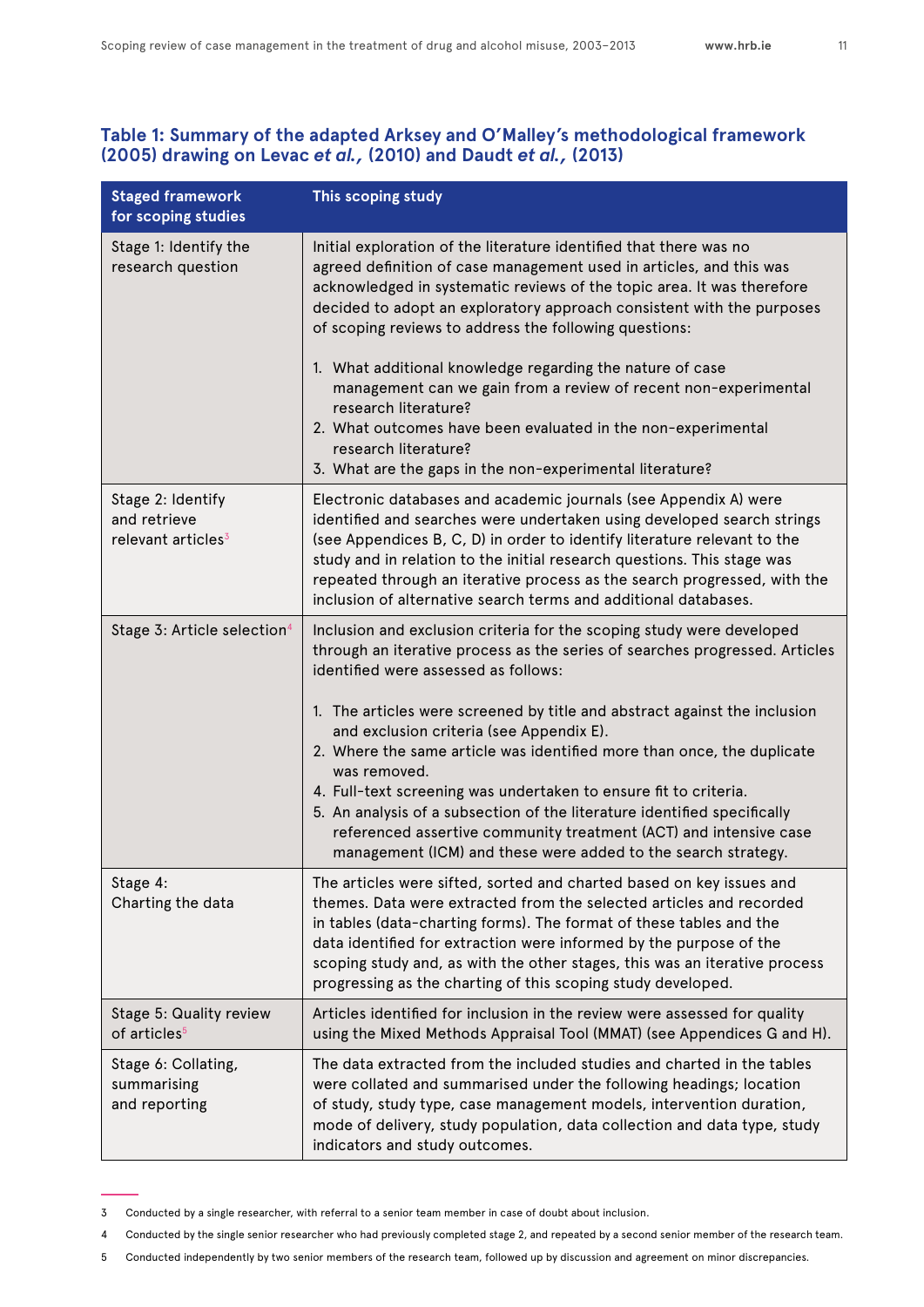## **Framing the review**

It was decided at the outset that the review team would search for articles published in peerreviewed journals from 2003 to 2013 in order to extend and build on the knowledge produced by Vanderplasschen *et al.,* (2007). In their review, Vanderplasschen *et al*., searched for articles in peer-reviewed journals between 1993 and 2003; they reported that no evaluation studies of case management and substance-abusing populations were published in peer-reviewed journals prior to 1993. As their cut-off date for searching was 2003, it was decided that the search in this review for relevant articles would stretch from 2003 to 2013, representing a decade of evaluative inquiry into case management for substance-abusing populations. Following Vanderplasschen *et al*.'s lines of inquiry and extending same, in order to be included in this study articles must have reported on the evaluation of at least one model of case management targeting substance-abusing populations, and must have reported at least one outcome variable. All types of study design, excluding those with a randomised design, were considered for inclusion. The reason for excluding randomised control trials (RCTs) from this review is that Rapp *et al*., (2014) have undertaken a review of case management and people in substance addiction recovery, and only included RCTs. In addition, the review by Rapp *et al*. primarily addressed the effectiveness of case management for people in recovery for substance addiction; in essence, they sought to answer the question 'does case management work for this target group?'

Our review wanted to extend the knowledge base beyond effectiveness by addressing questions as to the nature of case management, the outcomes that have been evaluated in non-experimental designs, and gaps in the literature. These questions were designed mainly to provide evidence to assist practitioners to implement effective models of case management and set established benchmarks for evaluating the effectiveness of their work. In order to focus this review, the three research questions we agreed at the outset were:

- 1. What additional knowledge regarding the nature of case management can we gain from a review of recent non-experimental research?
- 2. What outcomes have been evaluated in the nonexperimental research literature?
- 3. What are the gaps in the literature?

## **Search, identification and selection of articles**

The processes of exploring, searching and identifying relevant literature went through a total of four iterations. Initial exploration of the literature sought to identify definitions of case management. The purpose of this was to use the definitions to build and develop further searches, as it was expected that evaluations of case management would include a definition, and these articles would help us to identify indicators, outcomes and active components of the intervention which would be used to develop further searches. On reading the full text of articles identified it became clear that they did not offer a consistent or detailed definition of case management; rather, if anything, they tended to list the functions or component parts of case management and, possibly, indicate the intensity of case management. It was agreed that, as the review was unlikely to establish an agreed or articulated definition of case management, the focus of the review would be reoriented and the systematic search process would be developed to reflect this.

The first search undertaken systematically was conducted using the following databases: Scopus, MEDLINE, PubMed, PsycINFO and CINAHL (see Appendix A). Search terms included, but were not restricted to, case management, substance (ab)use, drug (ab)use, evaluation and outcomes. (First search terms and results of searches are documented in Appendix B.) The searches returned a total of 1,453 articles; these were scanned by title and abstract with reference to the terms case management and substance abuse. This preliminary screening resulted in 304 articles which were exported into an EndNote database. These articles were screened based on a full-text reading against six criteria (see Appendix E).

When duplicates and articles outside the time frame were removed, the number remaining was 109.

It became evident as the first search progressed that the terms 'critical time intervention' and 'addiction' should be added, in order to investigate whether the use of these terms gave rise to further relevant articles. These terms, which featured in articles identified in the first systematic search, were used in a second systematic search with the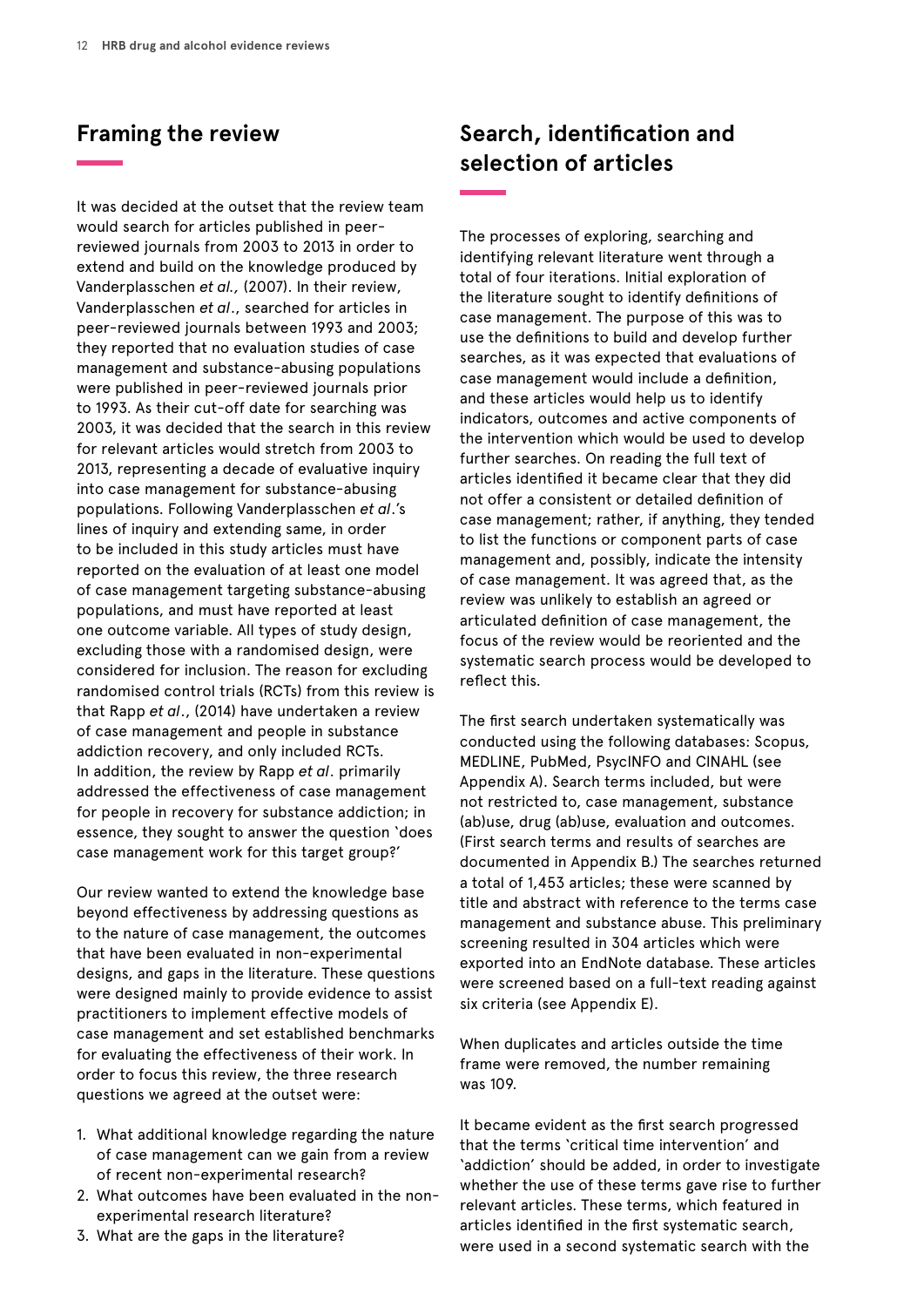same databases (see Appendix C). The process of screening followed that of the first search and resulted in eight articles out of a total of 80 identified being exported into EndNote; two of these articles were kept for further review. Those excluded were found to be duplicates of studies already identified, or did not meet the criteria.

The third systematic search used search terms previously identified and focused on the Embase database (see Appendix D). This search identified a total of 477 articles which, when screened and reviewed as in the first and second searches,

resulted in 43 articles, which, when further screened, were reduced to 12.

A total of 123 articles were identified from the three searches, which then underwent full-text screening. Arising from the full-text screening, 29 papers were selected based on the criteria for inclusion in this review. These 29 papers form the substantive basis of this report.

The search terms and results of the searches by database are detailed in Appendices B, C and D.

#### **Table 2: Summary of searches undertaken as part of this scoping review**

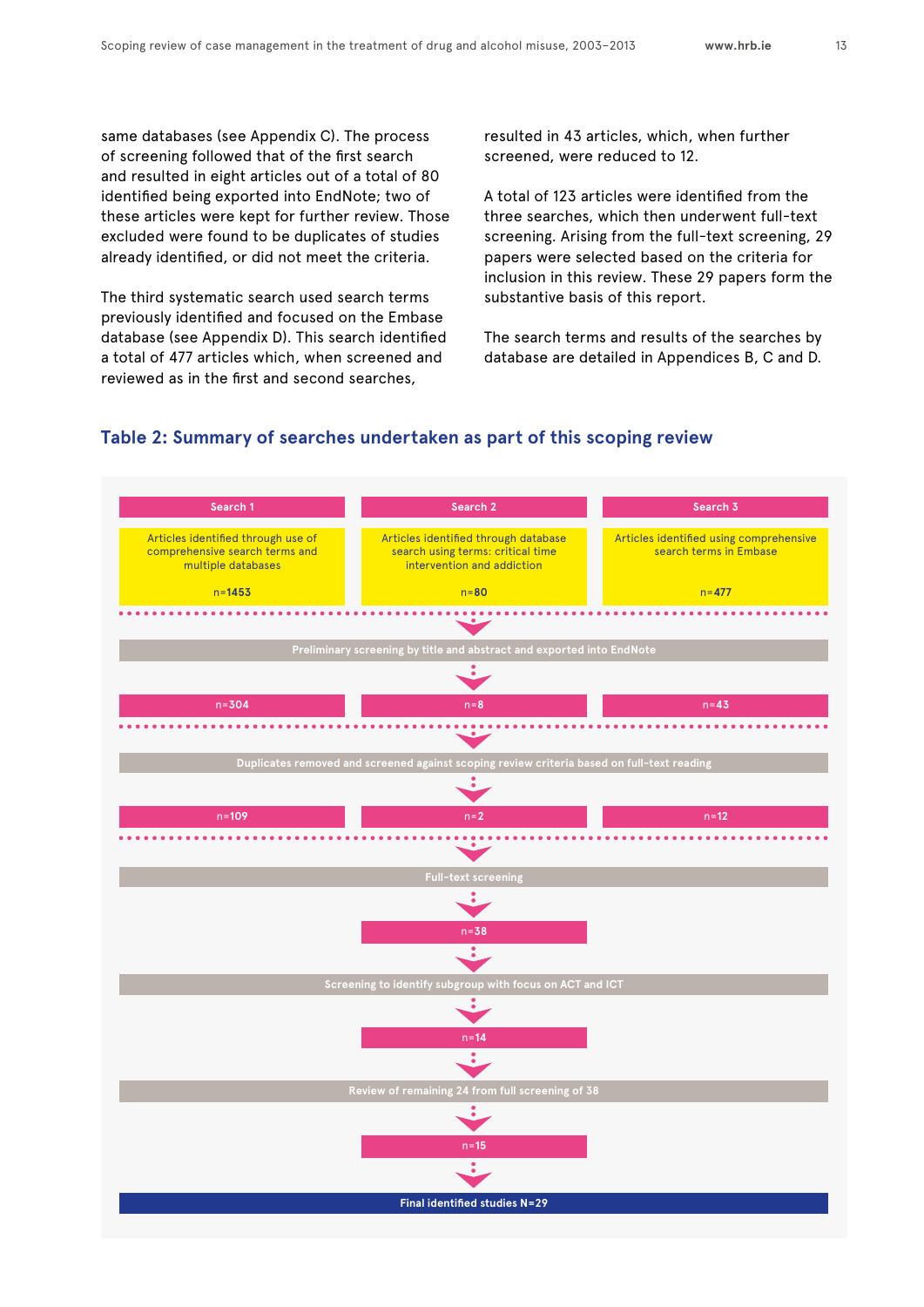### **Quality assessment**

The initial framework developed by Arksey and O'Malley (2005) does not recommend an appraisal of the methods of studies that are included in a scoping review. The rationale given by Arksey and O'Malley is that as a scoping study does not synthesise the results from multiple studies and does not look to 'weigh' the evidence, thus there is no need to appraise the methods used in the studies identified in the literature. Indeed, it is the absence of the synthesis and attempts to weigh the evidence that can sometimes distinguish a scoping review from a systematic review.However, Levac *et al.,* (2010) and Daudt *et al*., (2013) challenge this viewpoint, concluding that the assessment of the quality of included studies is necessary in scoping reviews. Critical appraisal of articles identified through a scoping study is, in and of itself, challenging. The nature of scoping studies can result in the identification of a myriad of diverse research designs, including quantitative, qualitative and mixed-methods approaches and therefore appraising these studies may require the use of multiple instruments.

A tool designed to facilitate the critical appraisal of studies with a range of designs has been developed: this is the Mixed Methods Appraisal Tool (MMAT) (Pluye *et al*., 2011). Reliability of MMAT criteria was, in an initial study, found to be moderate to perfect (Pace *et al*., 2012), and in subsequent research with a larger sample size of studies it was found to be an efficient tool with variations in reliability by criterion, from fair to perfect (Souto, Khanassov, Hong, Bush, Vedel and Pluye 2015). Souto *et al*., (2015) identified that further improvement was required in order to increase reliability, particularly in relation to two items in the qualitative research domain. Despite these cautionary notes regarding the reliability of the MMAT instrument, it is efficient to use and capable of detecting any major flaws in the reporting of methods. Therefore, it was decided to use it to appraise the methods of each of the studies included in this review.

The specific criteria developed as part of the MMAT varies by methodological domain and subdivision. In each domain and sub-division, once an article passes the screening questions, listed below,

there is a series of specific criteria, expressed as questions, which are applied to determine study quality (see Appendix G). The maximum score possible for any article is 100% or (\*\*\*\*).

#### **MMAT screening questions:**

- 1. Are there clear qualitative and quantitative research questions (or objectives), or a clear mixed-methods question (or objective)?
- 2. Do the collected data allow for the research question (or objective) to be addressed?

*Quality assessment of studies for this review* The MMAT was employed to review each of the 29 articles. As part of the review process, papers are divided into methodological domains: mixed methods, qualitative and quantitative. The quantitative domain is subdivided into three: randomised controlled, non-randomised and descriptive.

The current review contains peer-reviewed journal articles classified into four groups: qualitative studies (n=4), quantitative studies with a nonrandomised design (n=20), quantitative studies with a descriptive design (n=2), and mixedmethods studies (n=3). The approach adopted to the classification of articles into these four groups was taken directly from the work on the MMAT as presented by Pluye *et al*., (2009), and the studies classified into each group are listed in Appendix G.

The three articles classified as mixed-methods studies did not conform to the classic mixedmethods designs as described, for example, by Creswell and Plano Clark (2007). The articles did not label themselves as being 'mixed methods', but they included qualitative and quantitative data which were collected and analysed with the purpose of meeting the overall research objective. In these cases the criteria for the appraisal of mixed-methods studies were applied. In accordance with guidance provided by Pluye *et al*., (2011), those articles classified as mixed methods were awarded quality scores in line with the lowest score of their specific components.

Appendix G presents detail on the screening questions, quality criteria and scoring of the 29 articles included in this review. Achieved quality scores span the range of possible scores from 25% (\*) to 100% (\*\*\*\*). The four articles in the qualitative domain scored between 75% (\*\*\*) and 100% (\*\*\*\*); articles in the quantitative –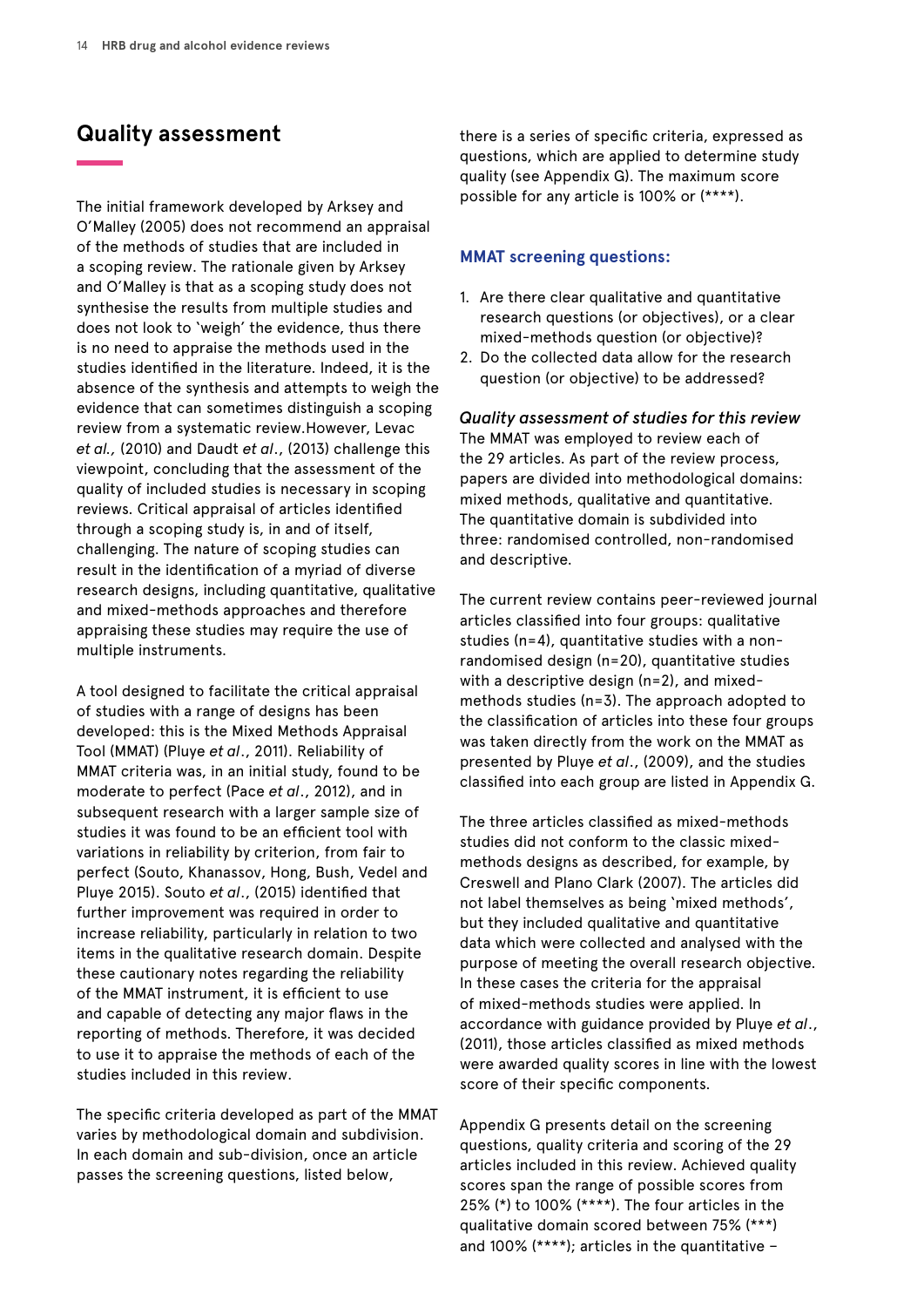non-randomised subdivision – scored between 25% (\*) and 100% (\*\*\*); articles in the quantitative – descriptive subdivision - scored between 75% (\*\*\*) and 100% (\*\*\*\*); while those in the mixed-methods domain scored between 50% (\*\*) and 75% (\*\*\*). The quality scoring is an indicator of the reliability of the study findings. Table 3 below provides a categorisation of the articles by methodological domain and score.

### **Table 3: Reviewed journal articles by MMAT quality criteria scores**

|                                                        | $25\%$ (*)                                                                                                            | $50\%$ (**)                                                                                                                                                                                          | $75\%$ (***)                                                                                                                                                             | $100\%$ (****)                                                                      |
|--------------------------------------------------------|-----------------------------------------------------------------------------------------------------------------------|------------------------------------------------------------------------------------------------------------------------------------------------------------------------------------------------------|--------------------------------------------------------------------------------------------------------------------------------------------------------------------------|-------------------------------------------------------------------------------------|
| <b>Qualitative</b><br>studies                          |                                                                                                                       |                                                                                                                                                                                                      | Angell and Mahoney<br>(2007)<br>Kolind et al., (2009)<br>Tiderington et<br>al., (2013)                                                                                   | Redko <i>et al.</i> ,<br>(2007)                                                     |
| Quantitative<br>descriptive<br>studies                 |                                                                                                                       |                                                                                                                                                                                                      | Dates et al., (2009)                                                                                                                                                     | George et al.,<br>(2010)                                                            |
| <b>Quantitative</b><br>$non-$<br>randomised<br>studies | Jansson <i>et al.</i> ,<br>(2003)<br>Friedmann et al.,<br>(2004)<br>Day et al., (2012)<br>Shaboltas et al.,<br>(2013) | McLellan <i>et al.</i> , (2003)<br>Jones <i>et al.</i> , (2004)<br>Merrill et al., (2004)<br>Smelson et al., (2005)<br>Cunningham et al.,<br>(2007)<br>Passetti et al., (2008)<br>May et al., (2008) | McKay <i>et al.</i> , (2003)<br>Chan et al., (2005)<br>Alexander et al.,<br>(2007)<br>Bowser et al.,<br>(2010)<br>Hughes et al.,<br>(2013)<br>Kirk <i>et al.,</i> (2013) | McLellan et<br>al., (2005)<br>Smith et al.,<br>(2010)<br>Slesnick et<br>al., (2012) |
| <b>Mixed</b><br>methods<br>studies                     |                                                                                                                       | van Draanen et al.,<br>(2013)                                                                                                                                                                        | Passey et al., (2007)<br>Neumiller et al.,<br>(2009)                                                                                                                     |                                                                                     |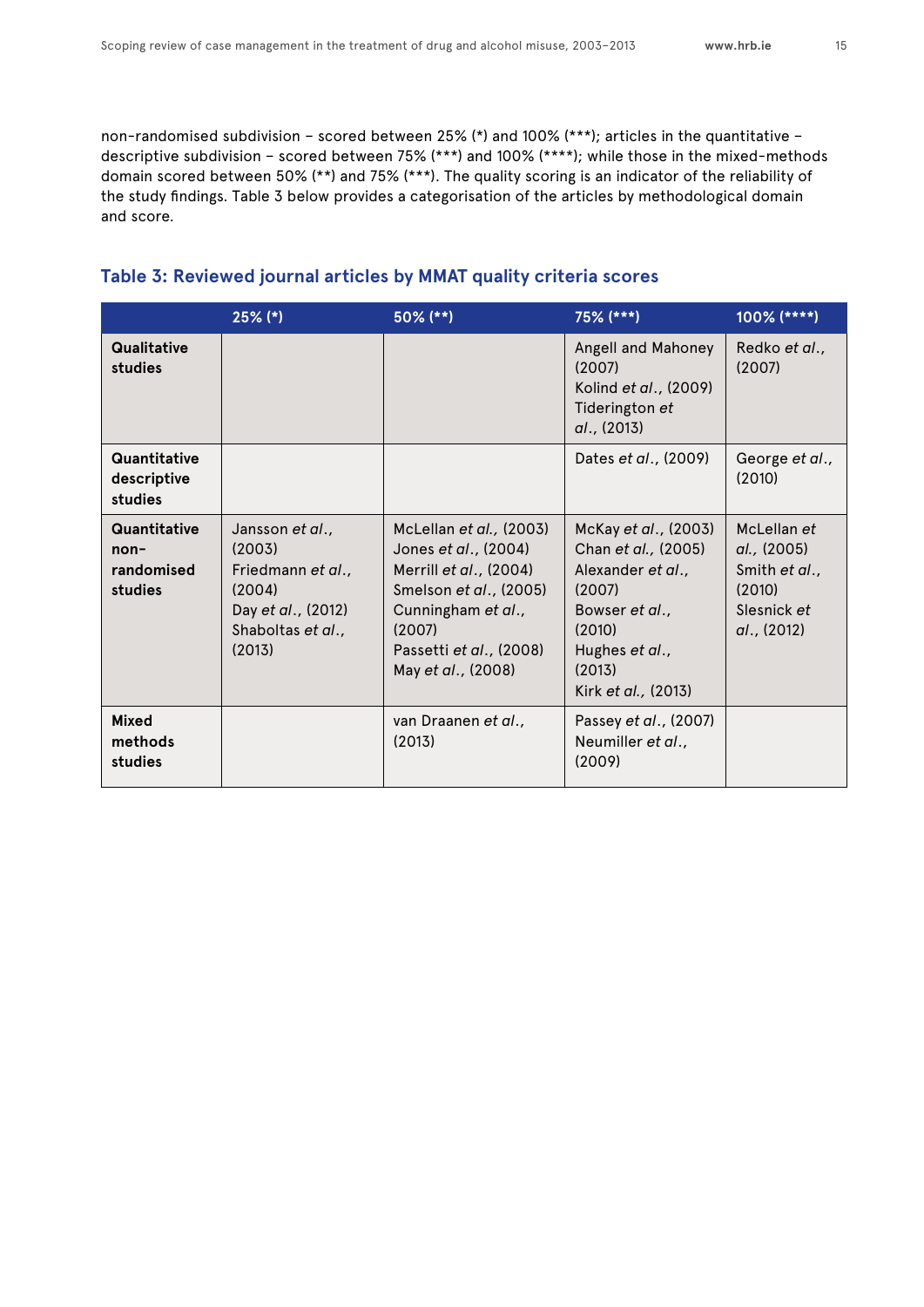# **Narrative review of case management research**

This section of the review relates to stage 6 in the scoping framework outlined in Table 1, which covers the collating, summarising and reporting of the relevant data extracted from the included studies. The section includes a narrative description of the key characteristics of 29 peerreviewed articles examining the role of case management and substance use; the selected characteristics were chosen to provide insight into the issues raised in the three broad questions identified at the beginning.

- 1. What additional knowledge regarding the nature of case management can we gain from a study of recent non-experimental research?
- 2. What outcomes have been evaluated in the nonexperimental research literature?
- 3. What are the gaps in the literature?

A data extraction tool was developed and used to record the characteristics of each study and its findings. Appendix F presents the extracted data arranged by the following parameters: purpose, methods and reported outcomes from the 29 studies included in review. These data are presented in a table and included are included in Appendix F. Data presenting the following parameters: citation, location, intervention, population, gender, delivery, model, length, team, qualitative or quantitative study and primary or secondary study are presented in a table that will be made available online in an additional document.

The content and findings from the 29 articles reviewed are presented under the following headings:

- » Location
- » Study type
- » Case management models
- » Intervention duration
- » Mode of intervention delivery
- » Study populations
- » Data collection and data type
	- Study measures and indicators
- » Study outcomes

### **Location**

Of the 29 articles reviewed, 21 were undertaken in the USA, and seven of these contained data collected across multiple sites in that country (Alexander *et al*., 2007; Angell and Mahoney, 2007; Dates *et al*., 2009; Friedmann *et al*., 2004; McKay *et al*., 2003; McLellan *et al*., 2003; Neumiller *et al*., 2004). Two articles reported on studies in Maryland (Jansson *et al*., 2003; Jones *et al*., 2004), two in New Jersey (Merrill, 2004; Smelson *et al*., 2005), two in California (Bowser *et al*., 2010; Chan *et al*., 2005), and one each in New York (Tiderington *et al*., 2013), Arkansas (Smith *et al*., 2010), Connecticut (Kirk *et al*., 2013), Missouri (Cunningham *et al*., 2007), Philadelphia (McLellan *et al*., 2005), the Midwest (Redko *et al*., 2007), the Northern Plains (May *et al*., 2008) and an unspecified large Midwestern city (Slesnick and Erdem, 2012).

Two of the remaining were undertaken in New South Wales, Australia (Passey *et al*., 2007; Day *et al*., 2012), two in England (Passetti *et al*., 2008; Hughes *et al*., 2013), two in Ontario, Canada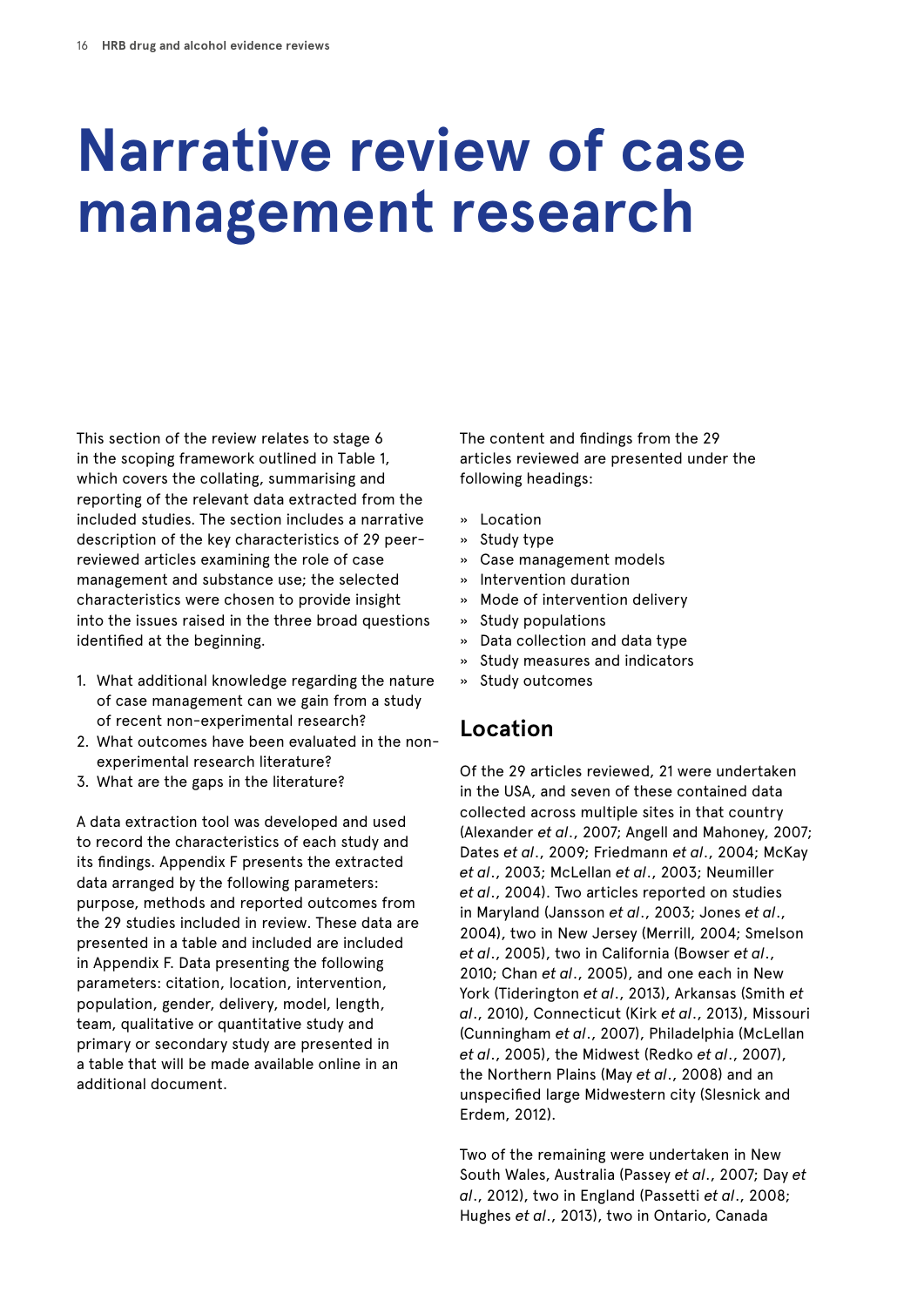(George *et al*., 2010; van Draanen *et al*., 2013), one in St. Petersburg, Russia (Shaboltas *et al*., 2013) and one in both Denmark and Belgium (Kolind *et al*., 2009).

## **Study type**

Two of the articles investigated fidelity to ACT interventions, which concentrated on the extent to which the examined interventions were faithful to the intended approach (Dates *et al*., 2009; George *et al*., 2010); four investigated the qualitative experiences of case managers across multiple settings (Kolind *et al*., 2009; Angell and Mahoney, 2007; Redko *et al*., 2007; Tiderington *et al*., 2003); and three examined aspects of case management implementation (Alexander *et al*., 2007; Neumiller *et al*., 2009; McKay *et al*., 2003). The remaining 20 articles reported on evaluations of case management interventions, although there were wide variations in the case management approaches described, the outcome measures employed, and the target population and contexts. The evaluation studies were rated weaker on quality assessment when compared with the other studies.

## **Case management models**

Assertive community treatment (ACT) was examined in eight of the studies (Hughes *et al*., 2013, George *et al*., 2010; Passetti *et al*., 2008; Dates *et al*., 2009; Tiderington *et al*., 2013; Neumiller *et al*., 2009; Cunningham *et al*., 2007; Smelson *et al*., 2005). Two of these studies examined fidelity to the ACT model (Dates *et al*., 2009; George *et al*., 2010), one examined the implementation of ACT (Neumiller *et al*., 2009), and one added a time-limited case management (TLCM) approach to ACT (Smelson *et al*., 2005). Another study (Hughes *et al*., 2013) described alcohol assertive case management, which incorporated many of the dimensions of ACT. Four studies reported intensive case management (ICM) (van Draanen *et al*., 2013; Shaboltas *et al*., 2013; May *et al*., 2008; Angell and Mahoney, 2007). A further eight studies did not specify what type of case management model they examined (Jansson *et al*., 2003; Jones *et al*., 2004; Bowser *et al*., 2010; Slesnick and Erdem, 2012; McKay *et al*., 2003; McLellan *et al*., 2003; Friedmann *et al*., 2004; Merrill, 2004), and did not provide sufficient information on the intervention for

this to be deduced, while two of the studies that looked at the experiences of case managers did so across different programmes and types of models (Alexander *et al*., 2007; Kolind *et al*., 2009).

The remaining studies examined clinical case management (McLellan *et al*., 2005), community case management (Passey *et al*., 2007), probation case management (Chan *et al*., 2005), targeted case management (Kirk *et al*., 2013), strengthsbased case management (Redko *et al*., 2007), and a continuum of care model (Smith *et al*., 2010), and one compared individual to team-based case management (Day *et al.,* 2012).

## **Intervention duration**

In 11 of the evaluations it was not possible to clearly identify the duration of the intervention from the data reported. In eight other evaluations, the duration of interventions ranged from four weeks (Jones *et al*., 2004) to a mean of 17 months (May *et al*., 2008), with most lasting 6–12 months (Bowser *et al*., 2007; McLellan *et al*., 2003; Hughes *et al.,* 2013; Passey *et al*., 2007; Slesnick and Erdem, 2012; Smelson *et al*., (2005).

## **Mode of intervention delivery**

Six of the studies made it clear that case management was offered by a team (Smelson *et al*., 2005; Cunningham *et al*., 2007; Passetti *et al*., 2008; Day *et al*., 2012; Hughes *et al*., 2013; Shaboltas *et al*., 2013), and these were primarily associated with ACT. Four articles either did not specify whether a team approach was used or were unclear on this issue, and none of these specified their case management model (Jansson *et al*., 2003; McLellan *et al*., 2003; Friedmann *et al*., 2004; Bowser *et al*., 2010). Nine of the articles (Jones *et al*., 2004; Merrill, 2004; Chan *et al*., 2005; McLellan *et al*., 2005; May *et al*., 2008; Smith *et al*., 2010; Slesnick and Erdem, 2012; Kirk *et al.,* 2013; Passey *et al*., 2007; van Draanen *et al*., 2013) reported that a single case manager was used, but there was no clear pattern in the case management approach used in these studies. We can say that none of these studies employed ACT. None of the 10 remaining articles reported who delivered case management, and these studies were rated relatively poorly during the quality assessment process.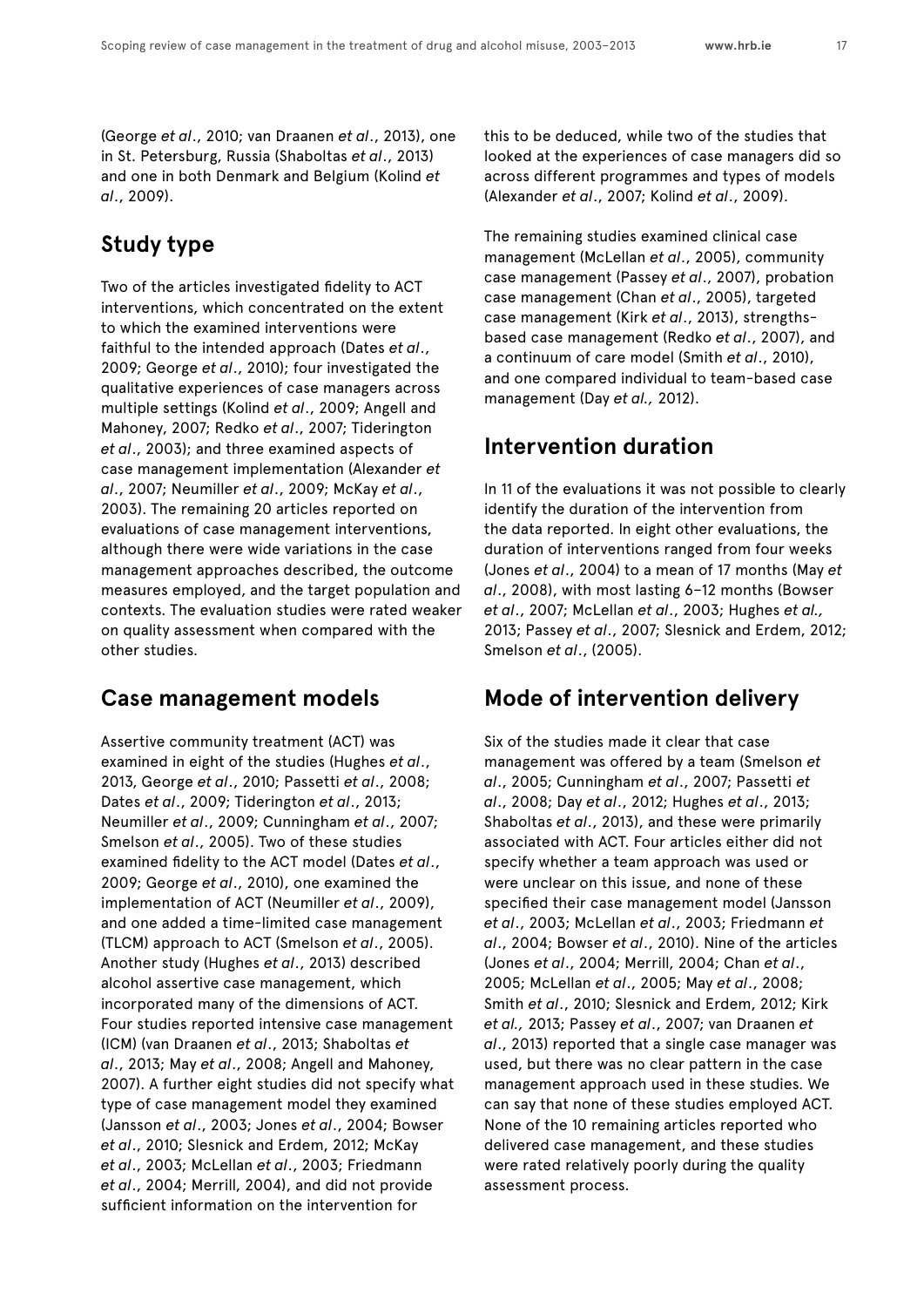Where there was a team approach to case management, the case management team was usually multidisciplinary (Passetti *et al*., 2008; Cunningham *et al*., 2007; Hughes *et al*., 2003; Shaboltas *et al*., 2013), although in one case teams were described as nurse led (Day *et al*., 2012), and in another no detail on the case managers was provided (Smelson *et al*., 2005). In the four articles that were not clear or specific on whether there was a team approach (Jansson *et al*., 2003; McLellan *et al*., 2003; Bowser *et al*., 2010; Friedmann *et al*., 2004), information on the training or discipline of the case managers was either omitted or vague. A wide range of backgrounds for case managers was reported. These included: postgraduate students (Slesnick and Erdem, 2012), probation officers (Chan *et al*., 2005), social workers (Smith *et al*., 2010) and recovery specialists (Kirk *et al*., 2013). Four of the articles reported that the case managers were specifically recruited (May *et al*., 2008; Merril, 2004; Passey *et al*., 2007), and/or trained as case managers (McLellan *et al*., 2005; Passey *et al*., 2007).

### **Study populations**

Data were collected from ACT teams in the studies of programme fidelity (Dates *et al*., 2009; George *et al*., 2010). The studies on implementation (Alexander *et al*., 2007; McKay *et al.,* 2003; Neumiller *et al*., 2009) used data collected from service providers and service users, and there were four qualitative studies on the experiences of case managers (Angell and Mahoney, 2007; Kolind *et al*., 2009; Redko *et al*., 2007; Tiderington *et al*., 2013). Eight of the 20 evaluations with clients of case management focused on women only; three of these evaluations were specifically aimed at women having, or at risk of having, alcohol or drug-affected babies (Jansson *et al*., 2003; Jones *et al*., 2004; May *et al*., (2008); a fourth evaluation was aimed at homeless women with young children (Slesnick and Erdem, 2012). Of the remaining four evaluations that focused on women clients only, two were aimed at women who were in receipt of welfare support, and were abusing substances (McLellan *et al*., 2003; Merrill, 2004); one evaluation focused on female offenders who had spent long periods of time in jail (Chan *et al*., 2005) and one evaluation focused on rural women who were drug dependent (Passey *et al*., 2007). The sex of programme recipients was not specified in two studies (Hughes *et al*., 2013; Smelson *et al*., 2005), both of which targeted inpatients or those regularly admitted to inpatient facilities.

Both sexes were the focus in the final 10 evaluation studies, with both men and women comprising the study sample in each of the 10 evaluations. The study populations in these mixed gender evaluations reported high levels of hospitalisation (Kirk *et al*., 2013; McLellan *et al*., 2005; van Draanen *et al*., 2013), offenders (Bowser *et al*., 2010; Smith *et al*., 2010), those in substance abuse treatment (Friedmann *et al*., 2004), those in opioid-specific treatment (Day *et al*., 2012), intravenous drug users (IVDUs) with HIV (Shaboltas *et al*., 2013), those who were alcohol dependent (Passetti *et al*., 2008), and those who were homeless (Cunningham *et al*., 2007).

## **Data collection and data type in nine non-evaluation studies**

All nine of the non-evaluation studies collected primary data. Indeed, all the studies that used only primary qualitative data were among these non-evaluation studies (Angell and Mahoney, 2007; Kolind *et al*., 2009; Redko *et al*., 2007; Tiderington *et al*., 2013). The non-evaluation studies fell into three/four main groups; however, these were not mutually exclusive, as some studies fell into more than one group. As follows:

- 1. **Assessment of fidelity:** Both George *et al*., (2009) and Dates *et al*., (2009) collected quantitative data using the Dartmouth Assertive Community Treatment Scale (DACTS) to assess intervention fidelity. Neumiller *et al.,* (2009) also reported on DACTS data collected within a suite of other data for their study.
- 2. **Experiences of case managers:** Both Kolind *et al*., (2009) and Angell and Mahoney (2007) collected qualitative data by interview to investigate the experiences of case managers in implementing case management. Kolind *et al*., (2009) focused on how case managers in different jurisdictions approached and dealt with dilemmas in their work, while Angell and Mahoney (2007) focused on perceptions of working alliances from the perspective of case managers. Tiderington *et al*., (2013) also collected qualitative data by interview from case managers, but in their case the focus was on how case managers implement a harm reduction approach in their work, and this was supplemented by observational data.
- 3. **Reviews of activity across multiple sites:** Neumiller *et al.,* (2009) used both qualitative and quantitative data provided by individual intervention programmes as a series of case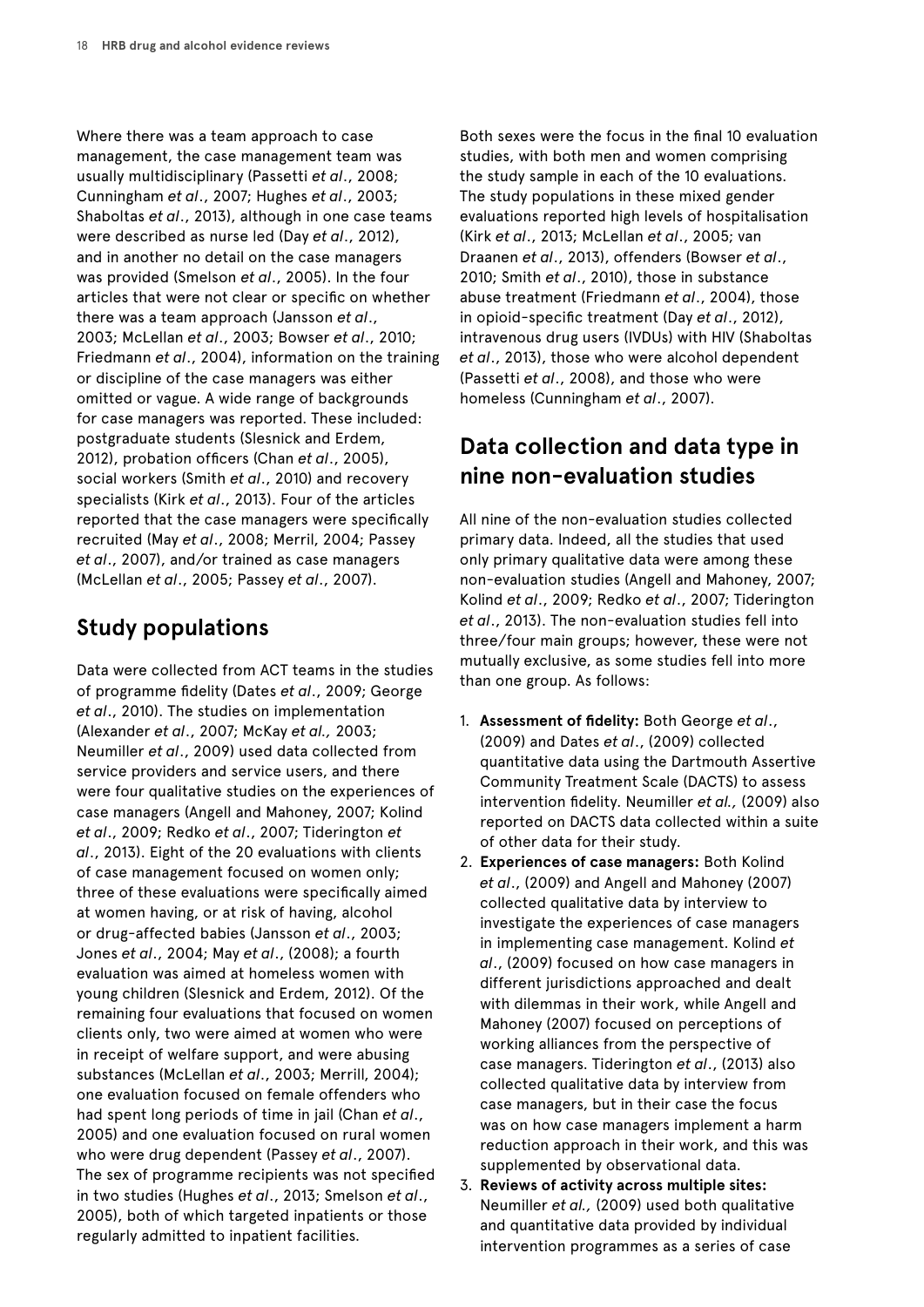studies of the ACT intervention. These data included fidelity measures as well as information on programme structure, adaptions and other dimensions of implementation. Alexander *et al*., (2007) reported on data collected as part of the National Drug Abuse Treatment Survey System (NDATSS), which were collected from programme administrators via telephone survey. Alexander *et al*.,'s specific interest was the extent to which specific elements of case management (active management, extent of coverage, and both on-site/off-site case management) are related to the reported engagement of clients with ancillary health and social care services. The data analysed by McKay *et al*., (2003) were collected from clients across 10 sites via standardised interviews, and were described as quantitative. These data focused on the services that clients reported receiving during their time in the case management interventions.

4. **Investigations into working alliances:** Two studies used exclusively qualitative methods to investigate working alliances between case managers and their clients. As noted above, Angell and Mahoney (2007) examined the perspectives of 15 case managers across two teams, while Redko *et al.,* (2007) examined working alliances from the perspectives of 26 clients via both focus groups and individual interviews.

## **Data collection and data type in 20 evaluation studies**

Among the evaluation studies, two studies employed both qualitative and quantitative primary data (Passey *et al*., 2007; van Draanen *et al*., 2013). As part of the interview schedule administered to case management clients during Passey *et al*.,'s (2007) evaluation, respondents completed standardised surveys providing quantitative data, and answered qualitative questions about their case management experiences. In contrast, van Draanen *et al*., (2013) complemented their structured, standardised quantitative selfreport data from clients with 10 semi-structured interviews. Friedmann *et al*., (2004) also employed both qualitative and quantitative data, but in this case the data were pre-existing, having been collected as part of the National Treatment Improvement Evaluation Survey (NTIES), and the qualitative subjective data were subsequently standardised and transformed into numerical data. For two further evaluation studies, (Passetti *et al*., 2008; Smith *et al*., 2010), the data employed included quantitative administrative data on treatment factors (e.g., length of hospitalisation, programme engagement). Passetti *et al*., (2008) also reported on data collected via structured interview from clients about their social and psychological well-being. However, in neither case is it clear whether the data presented were collected specifically for the purposes of the evaluation being reported or whether the data were already extant. Five of the evaluation studies clearly drew exclusively on existing administrative data in order to undertake secondary data analysis (McLellan *et al*., 2005; Smelson *et al*., 2005; Merrill, 2004; Kirk *et al*., 2013; Hughes *et al*., 2013). In these five studies the primary sources of data were information sets collected at intake or admission, and later at discharge or follow-up, along with programmatic data collected on issues such as programme engagement and attendance.

All remaining 10 evaluation studies employed primary quantitative data, collected almost exclusively directly from clients. Structured interviews with clients were the primary source of the data employed by McLellan *et al*., (2003), Shaboltas *et al*., (2013), Jones *et al*., (2004), Cunningham *et al*., (2007), Slesnick and Erdem (2012), Chan *et al*., (2005) and Bowser *et al*., (2009). In the study by Shaboltas *et al*., (2013) the interview data were supplemented by the collection and analysis of blood samples from clients, whereas in the case of Slesnick and Erdem (2012) the interview data were supplemented by the data derived from urine analysis. Bowser *et al*., (2009) added some interview data from programme staff to their suite of data for analysis.

In the other three studies, the methods for data collection varied, or were unclear. Jansson *et al*., (2003) collected their data via telephone interviews, while Day *et al*., (2003) conducted data collection via self-completion questionnaires. In the report of the evaluation conducted by May *et al*., (2008), the information provided does not make it clear whether the structured assessment of the clients that was conducted was interviewer administered or collected via self-report.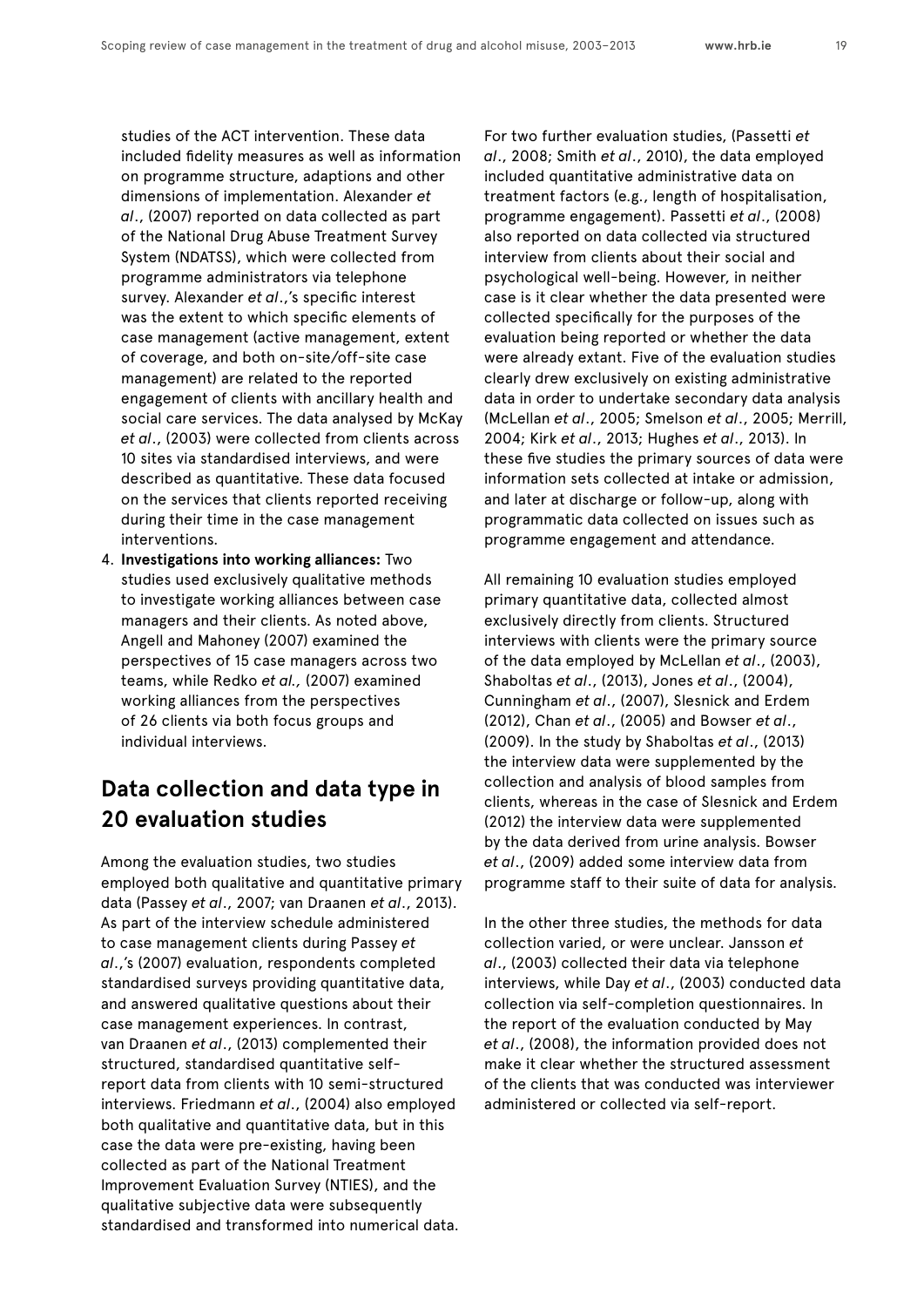### **Study measures and indicators**

A wide range of measures was included in the articles reviewed. Both fidelity studies used a standardised measure, the DACTS (Dates *et al*., 2009; George *et al*., 2010), and both reported medium to high levels of fidelity in the ACT interventions they studied.

The four studies that collected qualitative data from case managers used an explorative approach to investigate the relationships between case managers and their clients (Angell and Mahoney, 2007; Kolind *et al*., 2009; Tiderington *et al*., 2013; Redko *et al*., 2007). The three implementation studies focused on programme modification within services and client outcomes such as the use of social, health and ancillary services (Alexander *et al*., 2007) and housing, education and employment (Neumiller *et al*., 2009; McKay *et al*., 2003).

The indicators employed within the 20 evaluation studies reviewed varied widely. For the purposes of this review, we categorised these indicators into eight groups as outlined in Table 4.

#### **Table 4: Outcome indicators employed across evaluation studies**

| <b>Type of indicator</b>   | <b>Number</b> of<br>evaluations |
|----------------------------|---------------------------------|
| Substance use              | 15                              |
| Psychosocial functioning   | 13                              |
| Treatment factors          | 10                              |
| Health                     | 7                               |
| Crime/legal                | 6                               |
| Employment/education       | 5                               |
| Housing                    | 4                               |
| Health service utilisation |                                 |

Indicators classified in Table 4 as 'treatment factors' included such measures as programme retention and engagement with services; in contrast, 'health service utilisation' included measures such as re-hospitalisation and emergency department visits. Five of the evaluations did not include 'substance use' as an indicator. All five evaluations were carried out in the USA (Kirk *et al*., 2014; Friedmann *et al*., 2004; Merrill, 2004; Smelson *et al*., 2005; McLellan

*et al*., 2005), and all used secondary analysis of administrative data. McLellan *et al*., (2005) assessed health service utilisation only; in contrast, Kirk *et al*., (2014), Merrill (2004) and Smelson *et al*., (2005) assessed treatment factors only. Friedmann *et al*., (2004) added some primary data collection to their use of existing administrative data, and assessed a selection of indicators comprising 'psychosocial functioning', 'treatment factors', 'health', 'employment/education' and 'housing'.

### **Study outcomes**

#### **Implementation studies**

The three implementation studies also included reference to intervention outcomes. Alexander *et al*., (2007) reported a weak relationship between standard case management and the use of social services or aftercare plans, but that more active case management was associated with the increased use of health and ancillary services. The survey reported by Neumiller *et al*., (2009) focused on only ACT service providers; they reported challenges in implementation as well as successes related to reduced levels of hospitalisation, psychiatric symptomology and substance use among their clients. In turn, McKay *et al*., (2003) reported wide variation in service provision across different sites following the same programme; they also reported that longer client retention in treatment led to better alcohol use outcomes, but not to paid employment or positive outcomes in relation to drug use.

#### **Evaluations**

#### Evaluations not reporting positive outcomes

Among the 20 evaluations included in this review, only three did not find sufficient evidence to support the claim that case management contributed to improved outcomes for clients. These three studies were carried out in the USA. Chan *et al*., (2005) compared drug-involved women offenders receiving a probation case management (PCM) intervention and a standard probation intervention. Results showed modest change over time with both interventions, but PCM did not result in better outcomes when compared with standard probation. Friedmann *et al.,* (2004), who reported on outcomes from a national sample of substance abuse treatment centres, could find no evidence that designating case management staff facilitates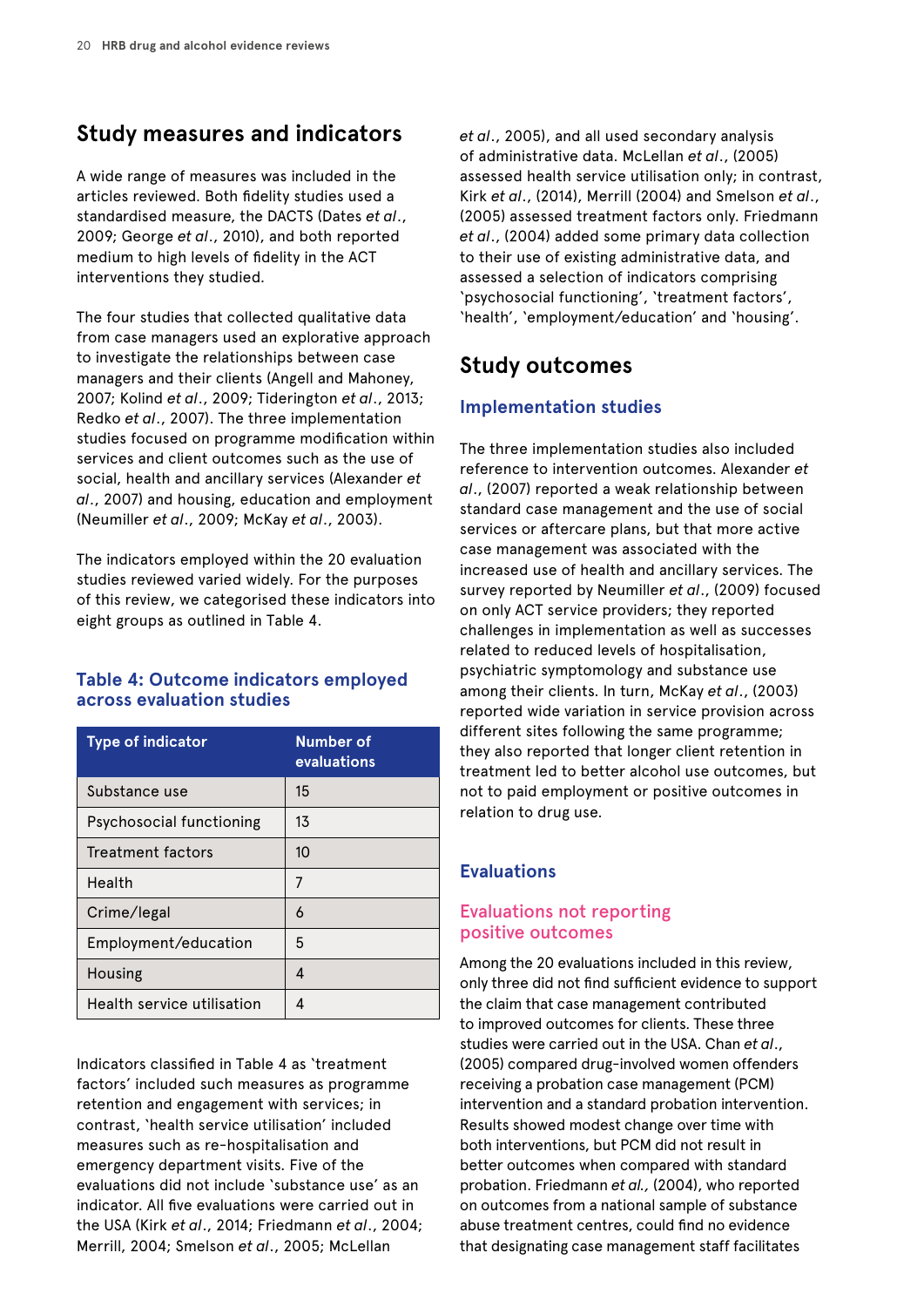improved comprehensive services delivery in addiction treatment programmes. The third evaluation (Cunningham *et al*., 2007) examined the influence of 'working alliances' between case managers using ACT and their homeless clients on intervention outcomes, and reported no evidence of a causal relationship between the two. Cunningham *et al*., (2007) investigated causality in the relationship between client outcomes and the working alliance – essentially to determine whether symptom reduction in clients leads to a better working alliance or, conversely, whether a better working alliance between case managers and clients leads to symptom reduction. They reported that the relationship was small and largely reciprocal. The authors concluded that the working alliance instrument (WAI) may not be an appropriate tool for investigating the case management relationship for people experiencing homelessness, problematic substance use and material disadvantage, because the measure may not adequately capture the working alliance construct or because the problems faced by this client group are too severe to be modified by one-to-one interactions.

All three studies (Cunningham *et al*., 2007; Chan *et al*., 2005 and Friedmann *et al*., 2004) analysed quantitative data in quantitative non-randomised study designs and reported on the outcome indicators of psychosocial functioning and health factors. Two of these three evaluations reported on substance use outcomes (Chan *et al*., 2005; Cunningham *et al*., 2007). Chan *et al*., (2005) also included crime-related outcomes, while Friedmann *et al*., (2004) also included housing and education/ employment-related outcomes.

#### Evaluations reporting positive outcomes

#### *Outcomes from comparative studies*

Passetti *et al*., (2008) reported better outcomes for alcohol-dependent clients in receipt of flexible, assertive case management compared with a similar cohort of clients receiving usual care; those who received assertive case management were more likely to have completed assisted alcohol withdrawal and to have entered an aftercare placement. The positive impact of adding time-limited case management (TLCM) to usual care for follow-up care of patients with dual diagnosis being discharged from acute psychiatric care was reported by Smelson *et al*., (2004); those in the intervention group had higher attendance at initial and subsequent clinical appointments, and had higher levels of pharmaceutical treatment compliance. Jones *et al*., (2004) examined the impact of adding an

unspecified model of case management to an existing combination of motivational interviewing and behavioural incentives for pregnant drug users, and reported more positive outcomes for those who had added case management. Although participation levels did not differ between the two groups of clients, those who received the added case management component were found to have lower levels of illicit substances in their urine tests, and to report fewer psychosocial needs than those who received usual care.

Day *et al*., (2012) reported more positive outcomes, including lower levels of opiate and other drug use, and improved mental and physical health and social functioning, among opioid treatment clients in Australia who received team-based case management when compared with those who received individual case management. Those who received the team-based case management also reported a more positive experience of case management, including lower waiting times, greater ease of access and higher overall rating of their care. The outcomes for drug-affected young children and their mothers were examined by Jansson *et al*., (2003) who investigated the impact of case management intensity, and reported better outcomes associated with higher-intensity case management compared with lower-intensity case management. These more positive outcomes included lower drug use rates, better physical and mental health outcomes for children and their mothers, and reduced rates of children being removed from their mother's care. Thus, where it has been examined, there appears to be some evidence to suggest that the addition of case management to existing approaches to client care and support may be effective.

#### *Outcomes from evaluations not using a comparison group*

The majority of the remaining 12 evaluations of case management were carried out in the USA (n=8), were based exclusively on quantitative data (n=12), involved primary data collection (n=7), and specified the model of case management being examined (n=8). With the exception of van Draanen *et al*., (2013), who employed a mixed-methods approach, all were classified into the methodological subdivision 'Quantitative – non-randomised'. The only evaluation of ACT in this group was the alcohol assertive case management approach evaluated by Hughes *et al*., (2013) in England among those with high rates of hospital admissions for alcohol, who reported a significant reduction in such admissions associated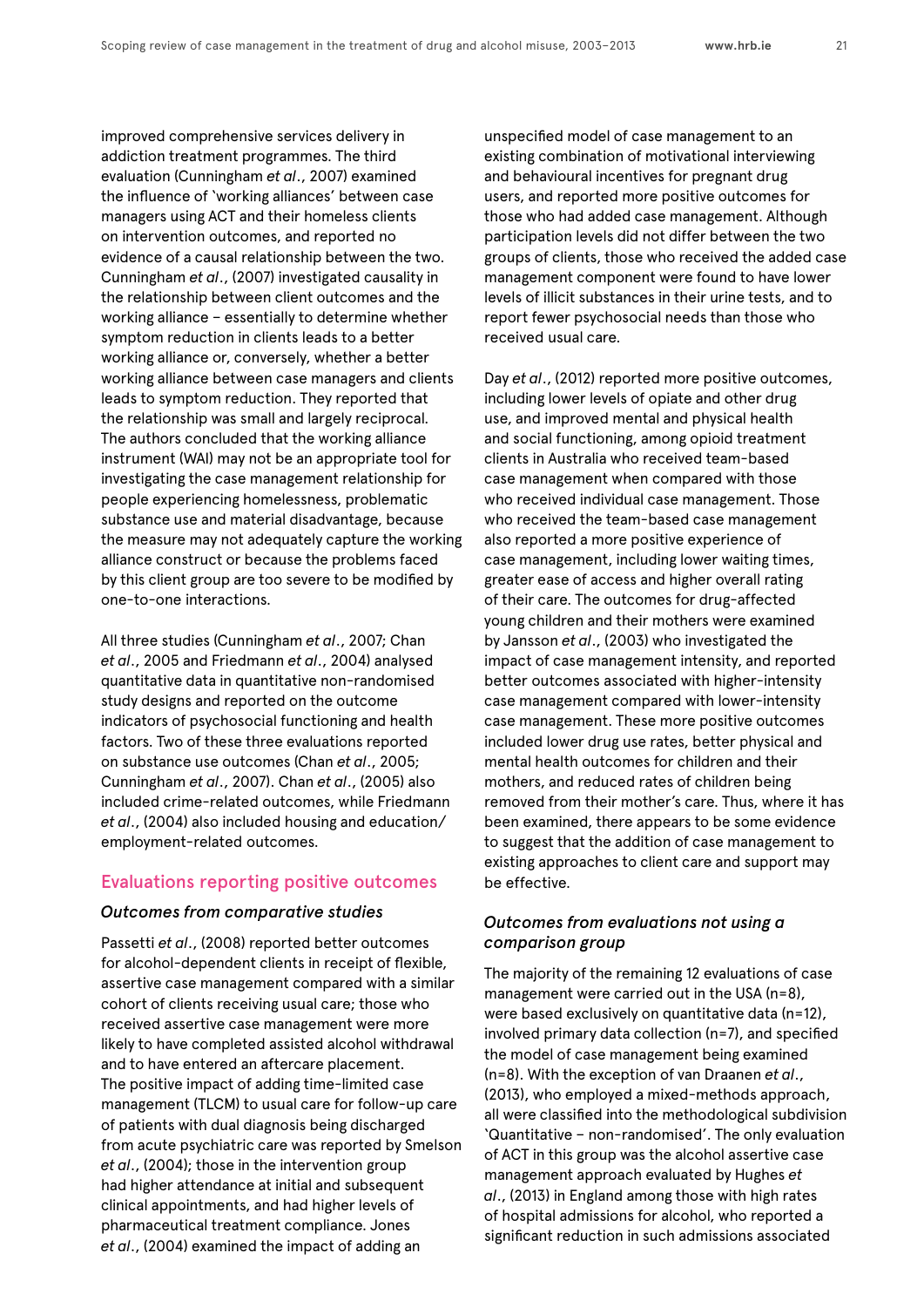with the intervention. Hughes *et al*., (2013) specifically noted that the creation of an extensive case profile was particularly helpful to enabling good planning for the client.

There were three examples of Intensive Case Management (ICM) evaluations in this group of studies, one each from Canada (van Draanen *et al*., 2013), the USA (May *et al*., 2003) and Russia (Shaboltas *et al.,* 2014). All three collected primary data and demonstrated reduced levels of substance use in their evaluations. van Draanen *et al*., (2013) also reported improved community functioning among their sample of those with frequent hospitalisations, and noted that case management seemed especially effective for those with very high levels of health service utilisation, who were male Caucasian Canadians. May *et al*., (2013) studied the impact of case management undertaken with First Nation women at risk of having babies with foetal alcohol syndrome, and reported that 38% were abstinent from alcohol at six months; they also reported fewer episodes of binge drinking among those still consuming alcohol. Shaboltas *et al*., (2014) reported good programme retention and reduced drug use among Intravenuous Drug Users (IVDUs) with HIV.

Kirk *et al*., (2013) and McLellan *et al*., (2005) studied those with high levels of health service utilisation in the USA, employing quantitative secondary analysis of administrative data. Kirk *et al*., (2013) reported that the targeted case management intervention they studied was associated with reduced levels of acute healthcare needs and associated costs, while the clinical case management intervention evaluated by McLellan *et al*., (2005) was associated with a decrease in admissions for detoxification and an increase in take-up of rehabilitation services.

Two evaluations reported on case management with offender populations in the USA. Smith *et al*., (2010) examined the application of a continuum of care model with prisoners in a secure facility who had been found not guilty of violent crimes by reason of insanity; they reported improved outcomes in relation to re-arrests, secure housing, substance use and hospitalisations. Bowser *et al*., (2010) reported improved behavioural outcomes in relation to substance use, crime and sexual behaviour among the ex-offenders in their sample. Although many details of the intervention were unclear or unspecified, Bowser *et al*., (2010) did note that outcomes were better for those who completed the intervention and those who received more intense levels of management.

The remaining four evaluations focused entirely on female populations. Both McLellan *et al*., (2003) and Merrill (2004) reported on interventions with substance-abusing populations in receipt of welfare support in the USA, while Slesnick and Erdem (2012) examined women who were homeless with a young child in the USA, and Passey *et al*., (2007) studied rural-dwelling women in Australia who were drug dependent. Neither of the interventions with the welfare recipients in the USA (McLellan *et al*., 2003; Merrill, 2004) specified a particular model of case management, although Merrill (2004) did report that a specific care coordinator was contracted to provide the intervention, and McLellan also noted that the intervention lasted for 12 months. Merrill (2004) found increased levels of referrals to other services, reduced substance use and fewer employment problems related to the case management intervention, and McLellan *et al*., (2003) found reduced substance use and improved employment and both family and social functioning related to case management.

Slesnick and Erdem (2012) reported on an unspecified model of case management provided by postgraduate students over a six-month period, and noted improved outcomes for participants in the areas of housing, substance use and mental health, and fewer problem behaviours among the children of the homeless women receiving the intervention. Passey *et al*., (2007) also reported reduced substance use and improvements in psychological and social functioning among a group of ruraldwelling women in Australia whom they studied, and who were receiving a 6-12 month community-based case management intervention.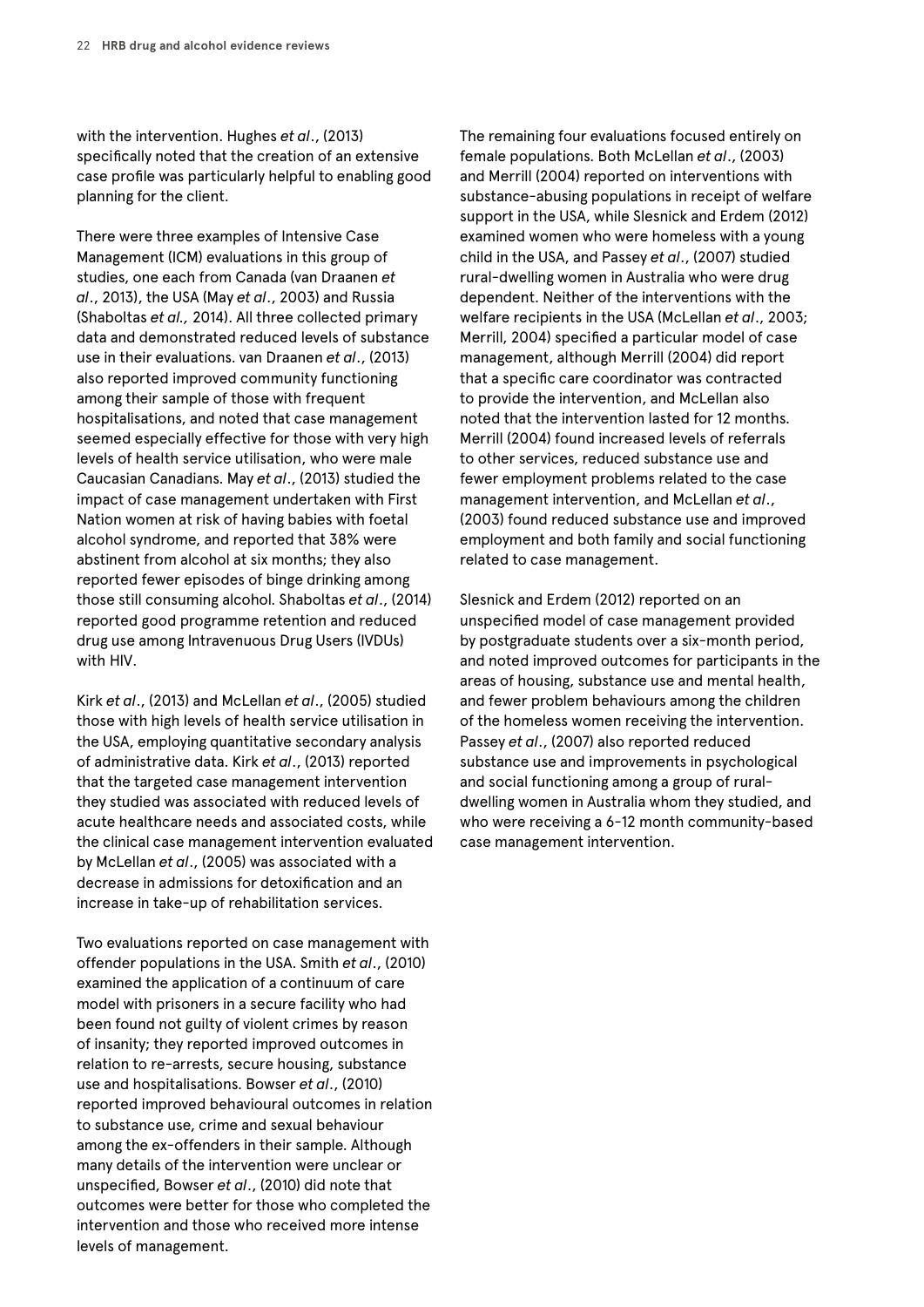# **Discussion**

This review offers an additional contribution to the emerging evidence base on case management as an intervention for populations who engage in substance abuse. This is a scoping review and although different in design, builds on the work by Vanderplasschen *et al*., (2007) on this topic. Scoping reviews have now become an established part of the research infrastructure. A recent review by Pham *et al.,* (2014) identified 344 scoping reviews published between 1999 and 2012. The reviews varied in terms of purpose, method used, and detail of reporting. Almost three-quarters of reviews (74.1%) addressed a health topic. In this review, we framed our work using the guidelines of Arksey and O'Malley (2005) to explore the literature on case management for substance-abusing populations engaged in treatment and recovery.

The objective of this review was to examine the peer-reviewed non-experimental literature on case management and substance-abusing populations between 2003 and 2013, and to answer specific research questions on the nature of case management, the outcomes that have been studied, and gaps in the literature. Each of these questions is dealt with separately below. However, for the purpose of contextualising our work, we will begin by outlining the main issues and findings to emerge from three reviews examining the literature on case management for people in recovery from substance misuse.

Vanderplasschen *et al.,* reviewed 48 papers published between 1993 and 2003 that reported on the evaluation of models of case management when delivered to substance-abusing populations. They concluded that their review of case management '…does not show compelling evidence for the effectiveness of [case management], although several studies have reported positive effects concerning client outcomes, service

utilisation, treatment access, treatment retention and quality of life…' (p7–8). Vanderplasschen *et al*., further noted that studies based on less methodologically strong research designs, such as descriptive, retrospective and quasi-experimental studies, tended to report these beneficial outcomes, whereas studies using a more rigorous methodological design, such as a randomised controlled trial, often failed to demonstrate a superior effect for case management compared to other interventions.

Subsequent to the work by Vanderplasschen *et al.,* (2007), two reviews of case management with substance-abusing populations have been published and both reviews reported on the findings of randomised controlled trials (RCTs). Rapp *et al*., (2014) undertook a meta-analysis of 21 RCTs which compared the efficacy of case management with standard care or other active interventions. They concluded that, although the effect sizes were small, case management was more effective than standard care conditions in improving outcomes, with a median effect size of 0.14. Rapp *et al.,* introduced a number of cautionary notes to their findings, primarily the danger of viewing case management as a panacea for the problems that substance-abusing populations present with to services. They pointed out that their review examined 455 diverse outcomes, including reducing HIV risk behaviour, linkage with and retention in treatment, and reduced substance use. Although the recipients of case management (the intervention) fared better than the recipients of standard care (the comparison) across all outcomes assessed, they suggested that it was unlikely that a psychosocial intervention could affect such a wide range of outcomes. Analagously they pointed out that the myriad of services considered to be 'standard care', which at times included intensive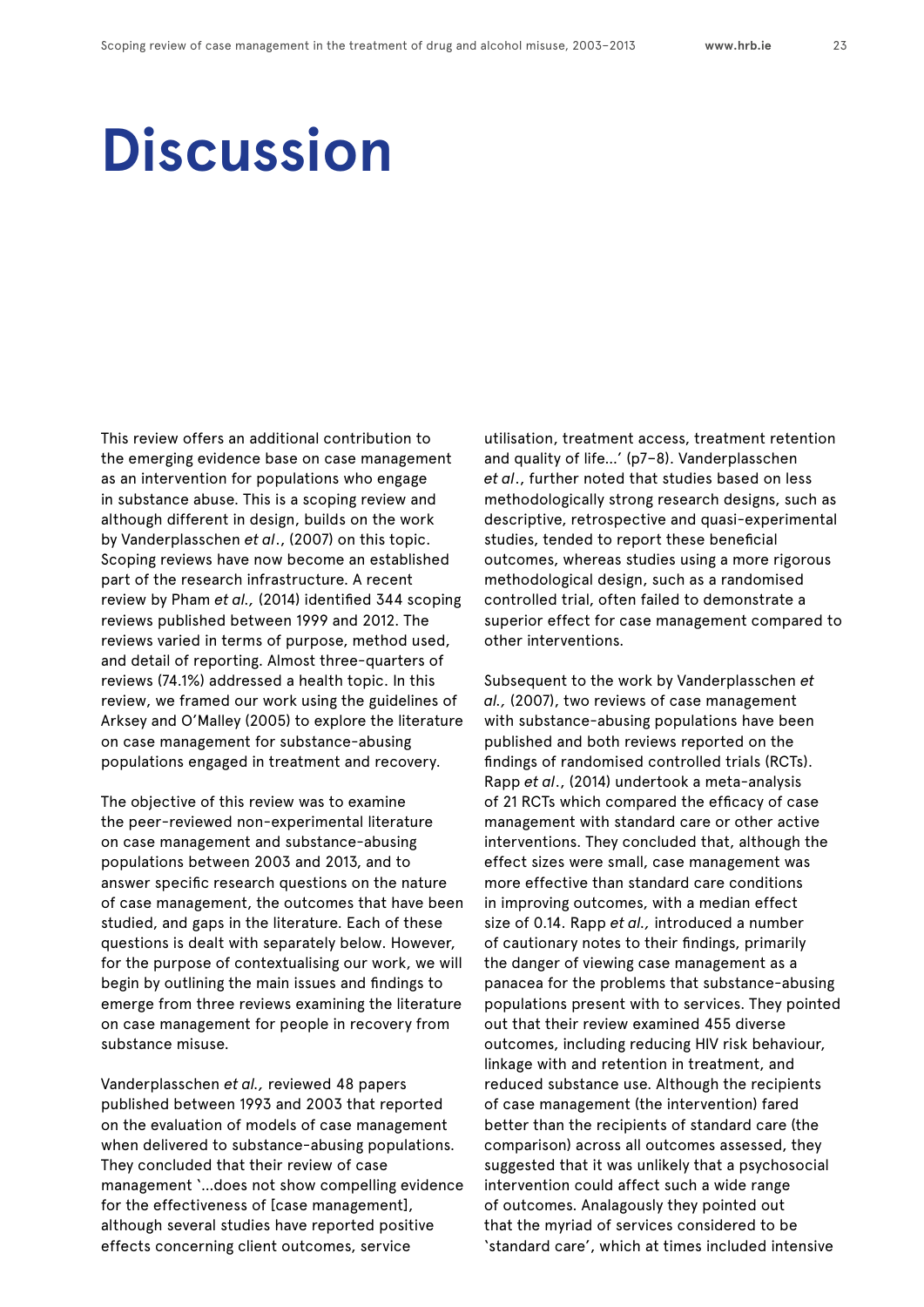service provision, was likely to make it more challenging to assess the relative impact of case management. Treatment tasks and personal functioning outcomes were analysed separately, with effect sizes for all five groups of treatment tasks considerably larger than the highest personal functioning areas. It is not surprising that case management benefits treatment tasks given that the primary purpose of case management is to help individuals to find and use services more effectively. These findings underline how important it is for persons with substance abuse problems to link with services and remain in care if they are to benefit from treatment interventions.

In the most recent review of case management for populations that abuse substances, Joo and Huber (2015) included seven evaluations that used a randomised controlled trial to compare community-based case management (CBCM) with clinical case management and usual care. CBCM services were delivered within participants' communities, in local treatment centres and in participants' homes by case managers with a professional background in nursing, social work and mental health counselling. Studies undertaken in hospitals or prisons were excluded. The authors summarised the findings from the seven evaluations and reported that '… CBCM services reduced study participants' substance use and significantly influenced their abstinence rates. CBCM also reduced social problems such as family or legal issues and improved study participants' satisfaction and retention rates with services … CBCM reduced healthcare services use and supported clients' unmet social needs … the most impressive effect of CBCM for persons who are substance abusing was reducing the use of health services, especially mental health services … study participants who were in the CBCM groups were less likely to visit mental health clinics and spent less time in hospital …' (p544).

Joo and Huber (2015) did not report whether they explored the feasibility of undertaking a meta-analysis of these trials; they did not report on the possible heterogeneity of these studies which may have prevented a meta-analysis. They do acknowledge that their inclusion criteria limited the number of outcome variables under investigation. For example, they only included studies that reported on substance use and health services use and they pointed out that '… it is possible that other outcome variables can

influence the effectiveness of CM with clients…' (p.544). They also highlighted the potential of reporting bias, as all seven studies reported positive outcomes.

Vanderplasschen *et al.* also maintained that indepth qualitative studies of both clients and case managers are needed in order to better understand which elements of the intervention are connected to what outcomes. Our review examined four qualitative studies of the relationship between case managers and their clients. One of these used ACT to support the implementation of harm reduction interventions for homeless drug users (Tiderington *et al.,* 2013). Another study, which looked at a strengths-based case management intervention, sought to link aspects of the relationship between case managers and clients with personal outcomes, such as growing confidence and self-esteem. The client-provider relationship in an ACT intervention was also the subject of a qualitative study, again illustrating how certain elements of case management impact on personal functioning. Further studies in Denmark and Belgium provide an insight into how case managers' perceptions and decision-making impact on a client's personal outcomes. These qualitative studies can help to identify active elements within case management implementation and open up the possibility of identifying links to the numerous outcomes associated with the intervention through clinical trials.

In their concluding remarks Vanderplasschen *et al.,* (2007) pointed out that '…Although some studies have shown that this intervention [case management] works, it is still unclear what exactly makes this intervention work and how long its effects last…' (p.12). We address these concerns by presenting the findings of our review.

#### **1. What additional knowledge regarding the nature of case management can we gain from a review of recent non-experimental research on the topic?**

This scoping review of a non-experimental sample of the peer-reviewed literature on case management and people in recovery from substance misuse provides a number of interesting insights. For example, case management interventions tend to target clients experiencing extreme disadvantage relative to other substance misuse treatment clients, with a disproportionate application to females. In addition to being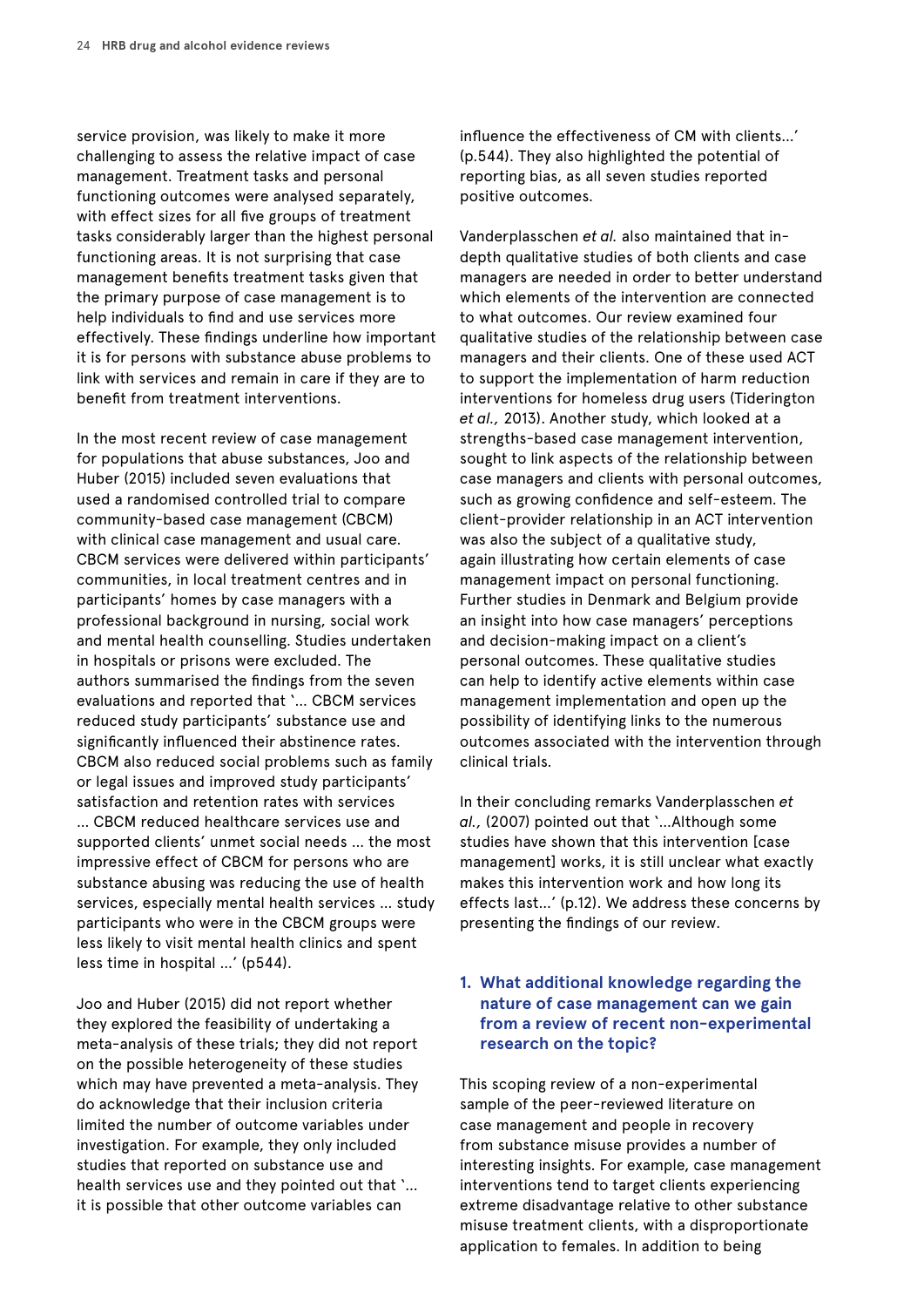included in the groups assessed in most of the 20 evaluations, females were the sole recipients in a fifth of these evaluations (McLellan *et al*., 2003; Merrill 2004; Slesnick and Erdem 2012; Passey *et al*., 2007). The groups of people being targeted by case management, and the women in particular, present with a multitude of personal and social problems including substance misuse, homelessness, economic deprivation and mental health problems. Perhaps, it is unrealistic to expect that any psychosocial intervention is capable of remedying such a multitude of problems; to reiterate the point made by Rapp *et al*., (2014), case management is not a panacea.

From the literature reviewed, it would appear that there are multiple objectives of case management, when working with people in recovery from substance misuse. These include reducing substance misuse and visits to hospital emergency departments; reducing hospital admissions and improving social and psychological functioning. In addition, there are a number of objectives reported in the literature which link case management with improving service coordination such as providing linkages with medical and social services and retaining people in treatment. The identification of such a broad range of objectives points to the multiple needs of the client base and the expectations on case management as an intervention.

The literature reviewed does not provide a sufficiently clear answer to the question of what models of case management should be used, for whom, and under what conditions. However, this review did identify a number of additional variants of case management, these are community case management, probation case management, targeted case management and continuum of care case management. The papers reviewed did not provide adequate information on these variants, so as to make a judgement on whether they constitute a model of case management.

This review identified a number of features of the delivery of case management that were associated with improved outcomes reported in the evaluations. For example, three evaluations reported improvements when the intervention was delivered for between 6 and 12 months (McLellan *et al*., 2003; Slesnik and Erdem, 2012; Passey *et al*., 2007), which suggests that the duration of the intervention could be an important variable to consider both in future planning and evaluation of case management. In two evaluations, the

authors reported specifically that the intensity of the intervention was important. Bowser *et al*., (2010) reported better outcomes for those who completed the programme and who received more intense levels of management, and Jansson *et al*., (2003) reported better outcomes for the group receiving high-intensity case management compared to the group receiving low-intensity case management. Three evaluations reporting positive outcomes were of Intensive Case Management (Van Draanen *et al*., 2013; May *et al*., 2013; Shaboltas *et al*., 2014). The studies reporting on the duration and intensity of case management did not explore these variables in depth, and so the meaning and application of these constructs require further elaboration and evaluation.

Team-based case management and extensive engagement by case managers with the client group are also associated with positive outcomes. For example, Day *et al*., (2012) reported that team-based case management produced better outcomes and was rated higher by clients compared to individual case management. The Hughes *et al*., (2013) study on assertive case management, which is primarily delivered by teams, reported that positive outcomes were associated with good planning and the implementation of an extensive case profile of the client group. Kirk *et al*., (2013), on targeted case management, McLellan *et al*., (2005), on clinical case management, and Smith *et al*., (2010) reported that the continuum of care was associated with positive outcomes. These reports may suggest that team-based intervention and extensive engagement may be important variables of case management to explore in future elaborations and evaluations. However, there is a real need for authors to provide more detail in future studies on the nature of the case management interventions and the potential mechanisms of change if the effectiveness of case management is to be better understood and perhaps replicated.

#### **2. What outcomes have been evaluated in the non-experimental research literature?**

Of the 20 evaluations included in this review, 13 examined outcomes under the broad heading of psychosocial functioning, which, after substance use, is the second most frequent type of indicator in these studies. Two of these evaluations, one on a combination of ACT and ICM, and another on using a community-based CM model, had a particular focus on quality of life issues, and both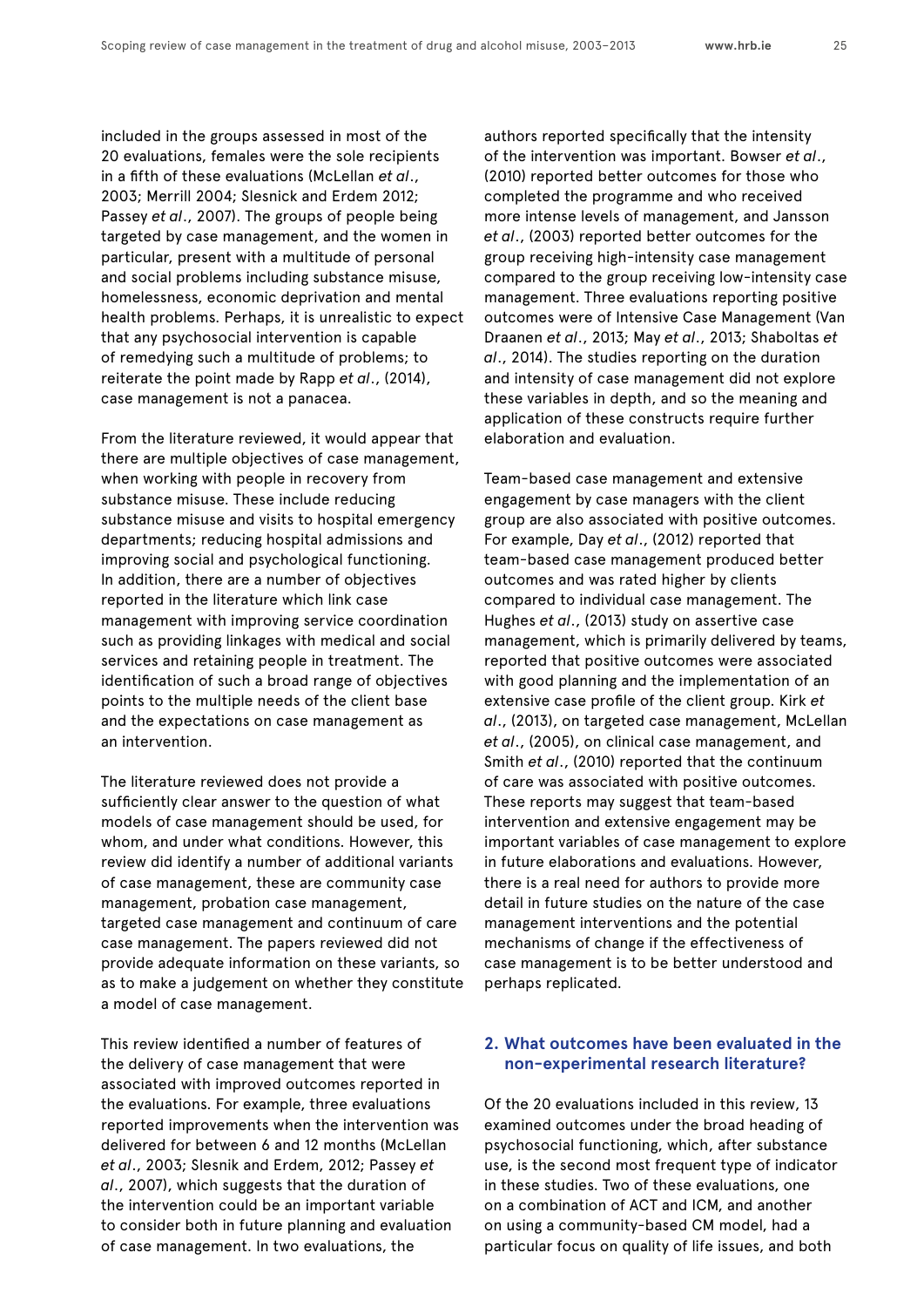studies showed improvements in these outcome domains. Only three of the studies did not find sufficient evidence to support the claim that case management contributed to improved outcomes in at least one area (Chan *et al*., 2005; Friedmann *et al*., 2004; Cunningham *et al*., 2007).

Among the five evaluations included in this review that used a comparative group in their study design, the recipients of case management fared better in terms of reducing their substance use and improving access to, and retention in, services compared to the control groups (Passetti *et al*., 2008; Smelson *et al*., 2004; Jones *et al*., 2004; Day *et al*., 2012; Jansson *et al*., 2003). In the 12 studies using a non-comparative design, there were reported improvements across a large number of outcomes including substance use, personal functioning, compliance with and retention in treatment, social functioning and a reduction in hospital admissions (Hughes *et al*., 2013; van Draanen *et al*., 2013; May *et al*., 2013; Shaboltas *et al*., 2013; Kirk *et al*., 2013; McLellan *et al*., 2005; McLellan *et al*., 2003: Smith *et al*., 2010; Bowser *et al*., 2010; Merrill, 2004; Slesnik and Erdem, 2012; Passey *et al*., 2007). These reported findings are broadly in line with the work by Vanderplasschen *et al*., (2007) who also found that several nonrandomised design studies reported positive effects.

However, there are a number of important issues that need to be highlighted here which temper the picture of the positive findings reported in this review. Only some of these studies used a baseline measure, and thus it was difficult to determine if a real improvement had occurred; it was even more difficult to determine the role of case management in making the improvement. Further, in almost all of the evaluations included in this review, data were drawn from self-report interviews or surveys and administrative data, and therefore may be prone to reporting bias or analytical bias. The improved outcomes reported in these studies may well be associated with the use of case management, or they may be due to unknown factors or influences which cannot be ruled out given the design of the evaluations reported. Only a quarter of the evaluation studies used a comparison group; the rest used retrospective single groups and before- and after-type designs. The descriptions of the case management interventions that were examined varied widely in terms of detail provided. In most cases, the information provided could not be used to replicate the intervention.

#### **3. What are the gaps in the literature?**

Vanderplasschen *et al.,* (2007) argued that there is a need to consider outcomes beyond drug use and other 'socially acceptable outcomes' and to take into account quality of life outcomes and clients' subjective perceptions when evaluating the effectiveness of case management. They also noted that there is little information on the crucial features of case management and what specific aspects of this intervention contribute to specific outcomes. This is exacerbated by the lack of fidelity in implementation and the distance between the model chosen and its practical application.

This scoping review identified similar gaps in the literature as those reported by Vanderplasschen and colleagues. For example, in the 20 evaluations included in this review, two broad categories of outcomes were evaluated. These comprised treatment tasks which included assessment of linking clients with services and retaining clients in drug treatment services; reducing the use of emergency and in-patient hospital services are also assessed under this category. The second category is broadly categorised as personal functioning and focuses on symptom reduction such as mental health problems, substance abuse and criminal behaviour; accommodation and employment status are sometimes included in this category. The predominant use of these hard outcomes to evaluate case management suggests an over-emphasis on using case management as a deficit-reduction intervention. Indeed, there is almost a complete absence in the literature of the strengths-based case management model being used and evaluated. This type of model prioritises the empowerment of the client group by emphasising their strengths and would be more amenable to evaluating the softer outcomes that may be associated with improvements in quality of life.

This review also identified a major gap in the literature around any attempt to identify what specific aspects of case management contribute to improved outcomes. This gap would appear to be influenced by the design of the primary studies and the reviews that have been undertaken to evaluate and review case management when delivered to people in recovery from substance misuse. For example, the 20 evaluations included in this review were primarily concerned with evaluating the outcomes of case management as an intervention; the other nine studies included in this review were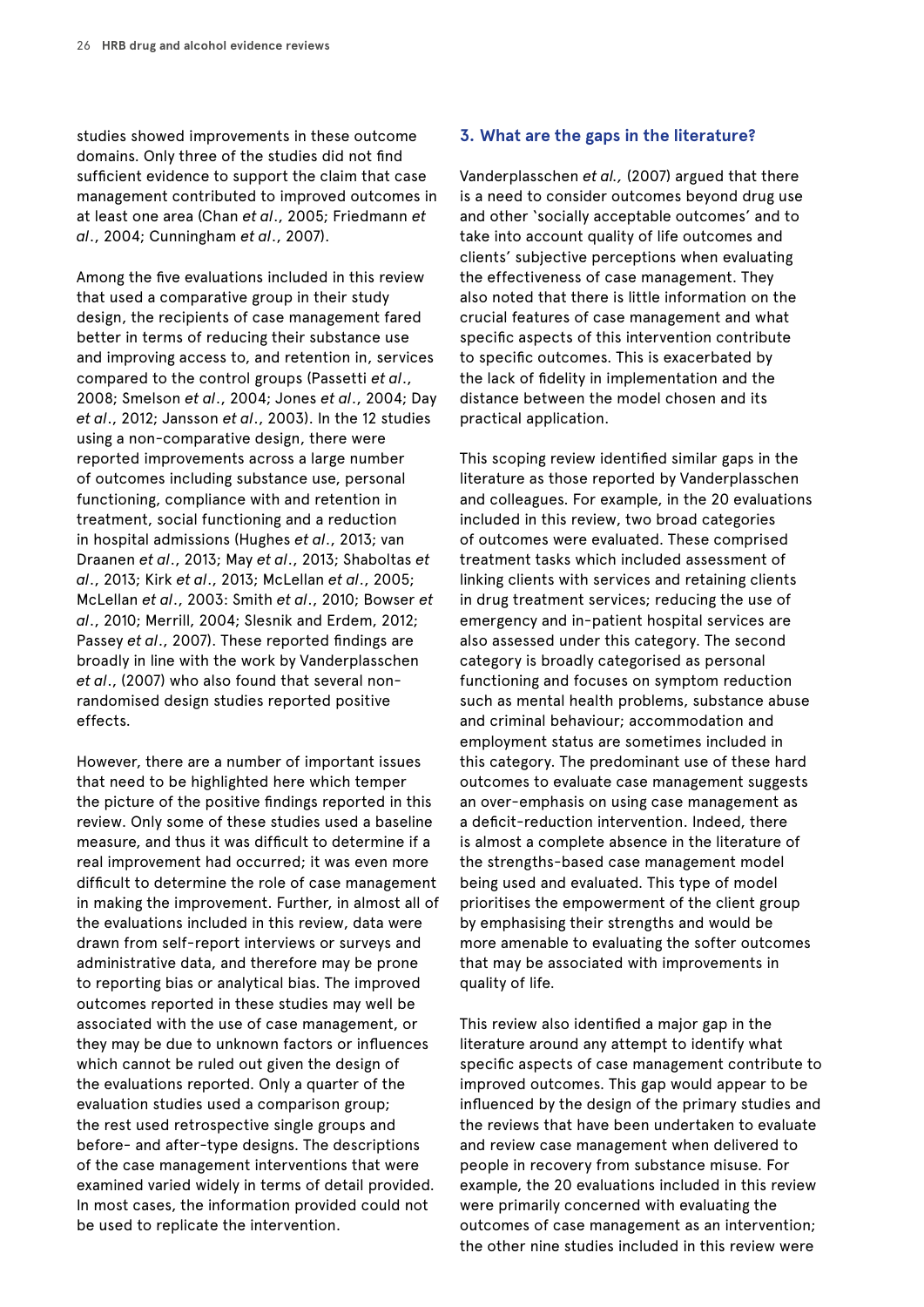primarily qualitative explorations of the process and implementation of case management. The reviews undertaken by Vanderplasschen *et al.,* (2007), Rapp *et al*., (2014) and Joo and Huber (2015) also focused primarily on the outcomes of case management. In essence, these primary and secondary studies sought to determine whether case management works for people in recovery from substance misuse, and in the main, they have produced some evidence to suggest that case management is an effective intervention to use with this target group. While such study designs are important in determining the efficacy and effectiveness of an intervention, we suggest that the evidence base would also benefit from an evaluation approach that seeks to understand not only does it work, but for whom and under what conditions and in what contexts? We suggest that the Realist approach to evaluation and synthesis may be an appropriate approach for researchers and reviewers to consider using in future investigations of case management (Pawson *et al*., 2005). The Realist approach is a theory-driven approach to evaluation and synthesis: it seeks to uncover the processes or mechanisms that lead to particular outcomes, and the context within which these occur.

We have suggested earlier that certain features of case management identified in this review, notably the duration, intensity, team-based nature of some of the work and nature of the engagement between case managers and clients, could be important variables that require further elaboration and evaluation. Although our observations are based on a small number of studies, we reiterate the point that these features and perhaps many more could be investigated using the Realist approach. For example, a recent review that we located at the end of our work by Jackson *et al*., (2014) provides a useful example on how the Realist approach might elucidate important learning about case management in future investigations.

The review by Jackson *et al*. examined interventions that aim to improve the pyschosocial and employment outcomes of individuals in receipt of prescribed methadone treatment, to determine what interventions work (or do not) and why. The populations under study in the review by Jackson *et al.* are similar to those under study in the articles included in this scoping review and the interventions share similar features; one specific intervention is case management based.

Jackson *et al*. highlighted a finding from their work that is also reported in the case management evaluations: retention in treatment via attendance and compliance is key to improved outcomes. Jackson and colleagues investigated this claim further and reported: 'In the early stages of the analysis a key pattern was evident in the data: attendance at the intervention [or what some articles refer to as retention or compliance] was associated with positive client outcomes, and conversely, lack of attendance was linked to poor outcomes. However, good attendance was also sometimes linked to disappointing outcomes suggesting that attendance alone does not lead to positive outcomes. Our candidate theory, therefore, was that attendance at interventions was important but not enough for positive outcomes… We began, therefore, to look at the literature on engagement, and more specifically literature focused on drug treatment and engagement. As we explored this literature we found that a number of researchers suggest that engagement is linked to positive outcomes…' (p.6). They further concluded that '… engagement with an intervention appears to be key to an intervention working to improve [outcomes]…' (p.17). This is a Realist review and the methods used enabled the authors to draw certain conclusions about why an intervention may work and under what conditions.

It could well be hypothesised that engagement is also a key mechanism that is associated with improved outcomes in clients of case management, for example, when the intervention is intensive, of longer duration, accompanied by a good working alliance between the case manager and client and with dedicated care plans. These components could well contribute to the client engaging with the intervention and 'investing' in their recovery and accruing some benefits. Further evaluation and synthesis of case management with people in recovery from substance misuse are needed to investigate the role of these potential features of case management in delivering improved outcomes for clients.

#### **Conclusion**

The findings from the three reviews highlighted above (Vanderplasschen *et al.,* 2007; Rapp *et al*., 2014; Joo and Huber, 2015) suggest that (a) the knowledge base for case management is improving, (b) it appears that case management can make a significant contribution to the lives of people who access services to address their substance misuse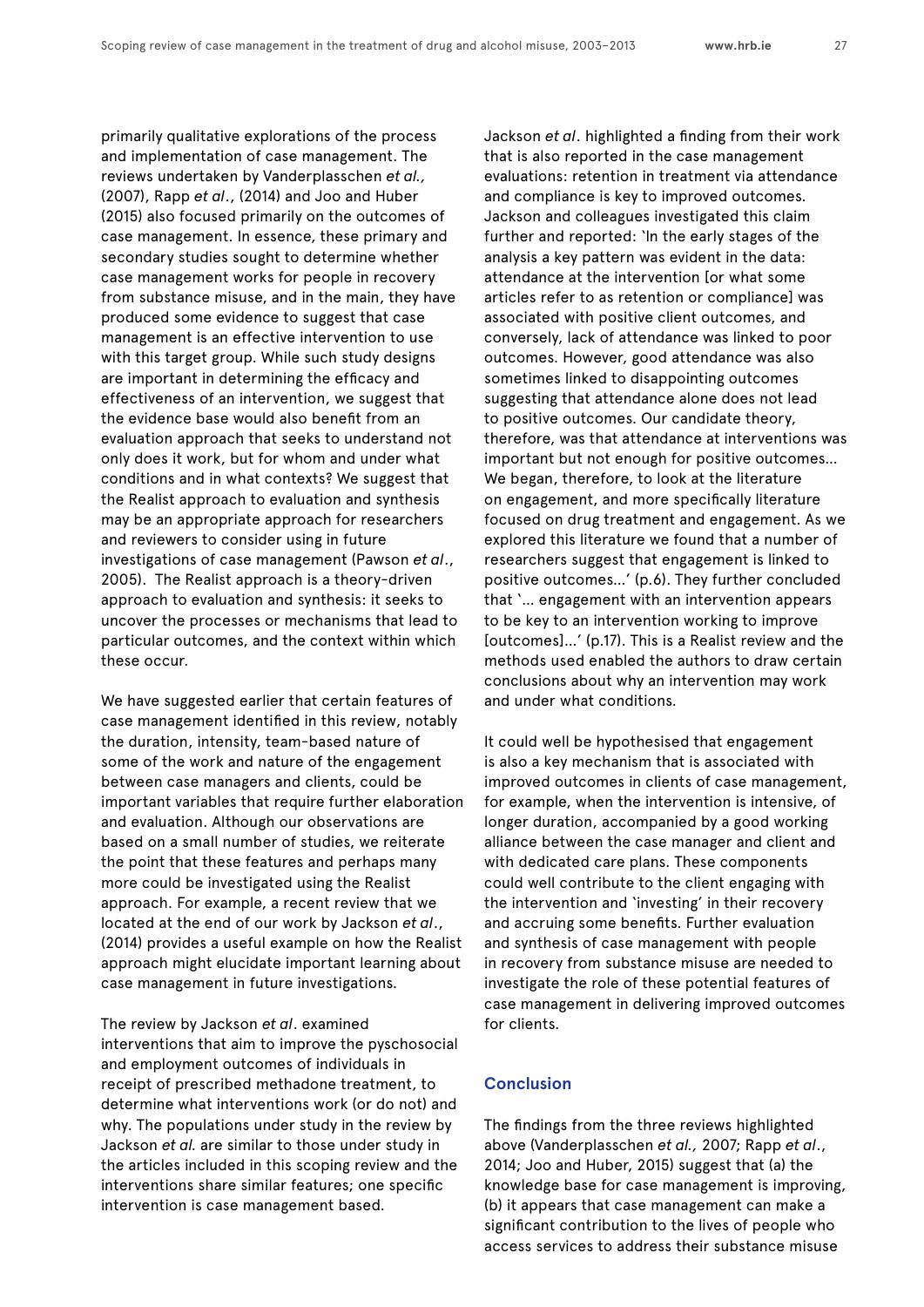and other related problems, and (c) that case management is a complex intervention delivered to people with multiple personal and social needs. The work on this scoping review commissioned by the HRB provides a further contribution to the emerging knowledge base, and our main findings are in line with those reported by the three reviews cited above.

Case management is generally offered, and provided, to client groups with multiple, interacting disadvantages and challenges in many areas of their lives. In that context, the generally positive findings reported from the majority of evaluations included in this review have potentially important implications. The findings suggest that case management may indeed have a useful role in helping health and social care service providers to alleviate some of the problems facing these client groups. Some specific case management approaches do appear to confer benefits over others; and this is the case for those that are intensive and flexible and use team-based approaches.

It is important to acknowledge the limitations associated with the approach taken to this review. First, this review includes 29 peer-reviewed journal articles published between 2003 and 2013, and second, it excludes any evaluation studies that had a randomised study design. It also excludes studies where substance misuse was not a primary attribute of the participants. The inclusion criteria applied determine the studies identified and therefore we cannot rule out the possibility that using different inclusion criteria may have yielded additional or alternative studies that may have challenged some of the findings in this review. Nonetheless, to summarise the three main findings from this review which address the three main questions posed.

(1) The nature of case management as an intervention is poorly described in the research we reviewed; the target groups are characterised by multiple problems and disadvantages and the interventions are delivered to achive multiple objectives all of which make this a complex intervention which requires further theoretical elaboration. However, key features such as duration, intensity, case manager-client alliance and the nature of engagement appear to be assocated with positive outcomes.

- (2) The outcomes evaluated in the literature reviewed can be categorised as (a) treatment tasks and (b) symptom reduction, with little focus on other dimensions of the quality of life of clients. Outcomes primarily belong to the deficit-reduction model with scant focus on the strengths-based model of case management. Only five of the 20 evaluations reporting positive outcomes used a comparative group; most evaluations relied on self-report questionnaires and surveys and used a retrospective analysis of secondary data sources.
- (3) This review has identified major gaps in the literature that leave unanswered many key questions about the effectiveness of case management. For example, there is no attempt to identify the key mechanisms of change in any of the evaluations, despite 17 of the 20 included reporting positive outcomes. Therefore, we know little about how these improvements occurred and if so, what aspects of case management (if any) contributed to the improvement. Arising from our work, we suggest some features that require further elaboration and evaluation and we suggest adopting the Realist approach for this work. Nevertheless, there is some evidence to suggest that assertive, intensive, flexible, accessible, team-based approaches that include a focus on harm reduction, development of good working alliances, and stabilisation of clients within their communities, demonstrate considerable promise

Finally, we concur with Purdy (2010) that the evidence on the impact of case management is 'promising but mixed'. When case management is delivered in tandem with drug treatment services for clients in recovery, there is evidence that this intervention approach delivers improved outcomes for the client groups. However, there remains a difficulty in attributing any tangible impact to the case management intervention when there are multiple factors at play. A further complication when assessing impact is that case management does not refer to a standard intervention; programmes can vary widely, which makes it difficult to make comparisons or generalised conclusions. The impacts of case management can also be difficult to quantify, and may not be measurable in the short term, thus further heightening the difficulties of attributing cause and effect.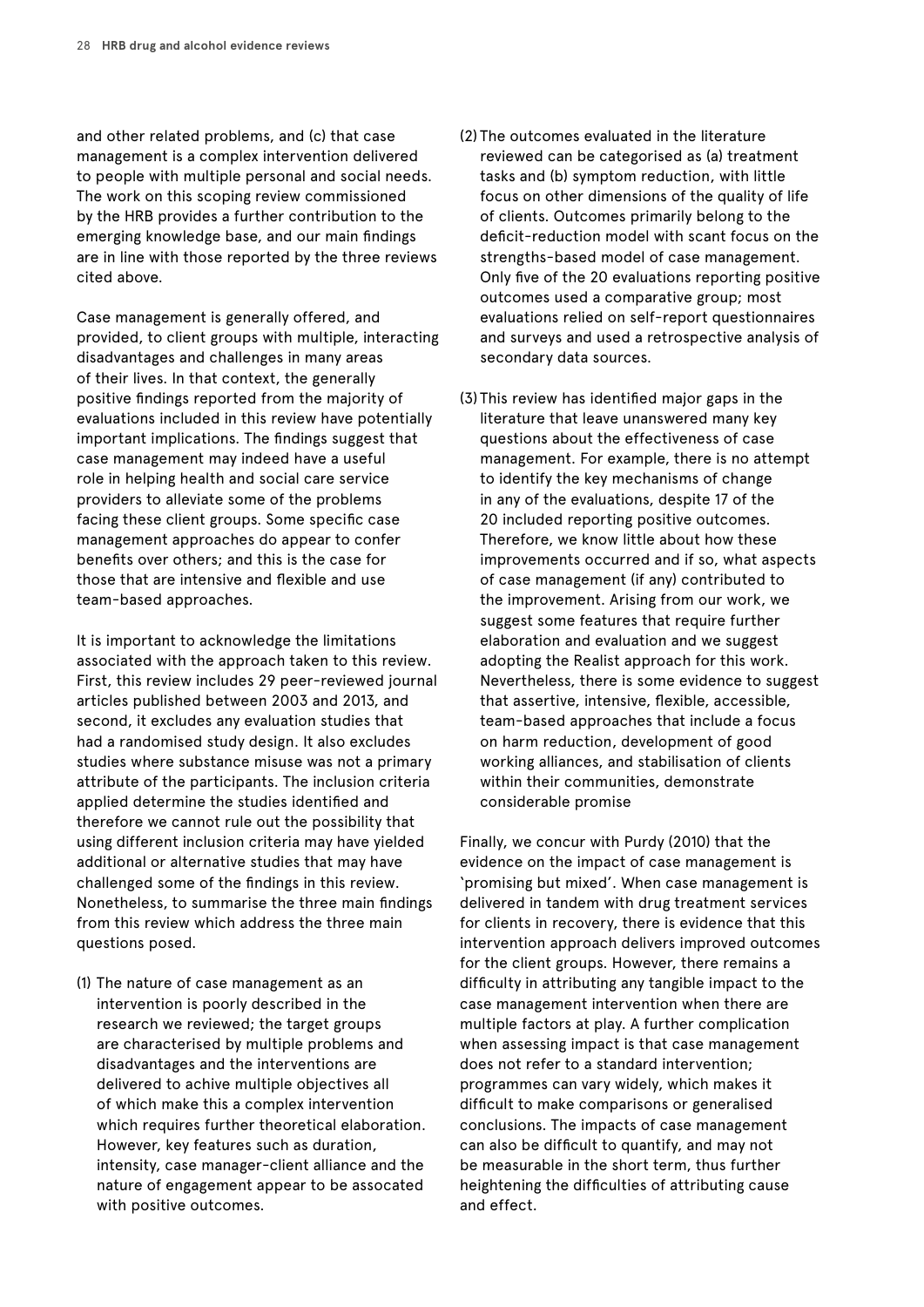## **References**

### **References: case management**

Alexander JA, Pollack H, Nahra T, Wells R and Lema CH (2007) Case management and client access to health and social services in outpatient substance abuse treatment. *Journal of Behavioral Health Services & Research*, 34(3): 221–236.

Angell B and Mahoney C (2007) Reconceptualizing the case management relationship in intensive treatment: a study of staff perceptions and experiences. *Administration and Policy in Mental Health and Mental Health Services Research,* 34(2): 172–188.

Barry J and Ivers JH (2014) Evaluation report of the National Drugs Rehabilitation Framework pilot. Dublin: National Drug Rehabilitation Implementation Committee. http://www.drugsandalcohol.ie/21600/

Bowser BP, Jenkins-Barnes T, Dillard-Smith C and Lockett G (2010) Harm reduction for drug abusing ex-offenders: outcome of the California prevention and education project MORE project. *Journal of Evidence-based Social Work,* 7(1): 15–29.

Arksey H and O'Malley L (2005) Scoping studies: towards a methodological framework. *International Journal of Social Research Methodology: Theory and Practice,* 8(1): 19–32.

Chan M, Guydish J, Prem R, Jessup MA, Cervantes A, and Bostrom A (2005) Evaluation of probation case management (PCM) for drug-involved women offenders. *Crime and Delinquency,* 51(4): 447–469. Christo G, Spurrell S and Alcorn R (2000) Validation of the Christo Inventory for Substance-misuse services (CISS): a simple outcome evaluation tool. *Drug and Alcohol Dependence,* 59*:* 189–197.

Council of the European Union (2013) *EU Action Plan on Drugs* (2013-2016) Brussels: Council of the European Union. http://www.drugsandalcohol.ie/20004/

Creswell J and Plano Clark V (2007) *Designing and Conducting Mixed Methods Research.* London: Sage.

Cunningham J, Calsyn RJ, Burger GK, Morse GA and Klinkenberg WD (2007) Client outcomes and the working alliance in the client-case manager relationship: A causal analysis. *Care Management Journals,* 8(3): 106–112.

Dates B, Young MS, Bennett-Clark F, Broner N, Neumiller S, De Jong F, Kendall D, Leddy J and Richards S (2009) Assertive community treatment fidelity in programs serving persons who are homeless with co-occurring mental and addictive disorders*. Journal of Dual Diagnosis,* 5(3-4): 264–286.

Daudt HML, van Mossel C and Scott SJ (2013) Enhancing the scoping study methodology: a large, inter-professional team's experience with Arksey and O'Malley's framework. *BMC Medical Research Methodology,* 13: 48.

Day CA, Demirkol A, Tynan M, Curry K, Hines S, Lintzeris N and Haber PS (2012) Individual versus team-based case-management for clients of opioid treatment services: An initial evaluation of what clients prefer. *Drug and Alcohol Review,* 31(4): 499–506.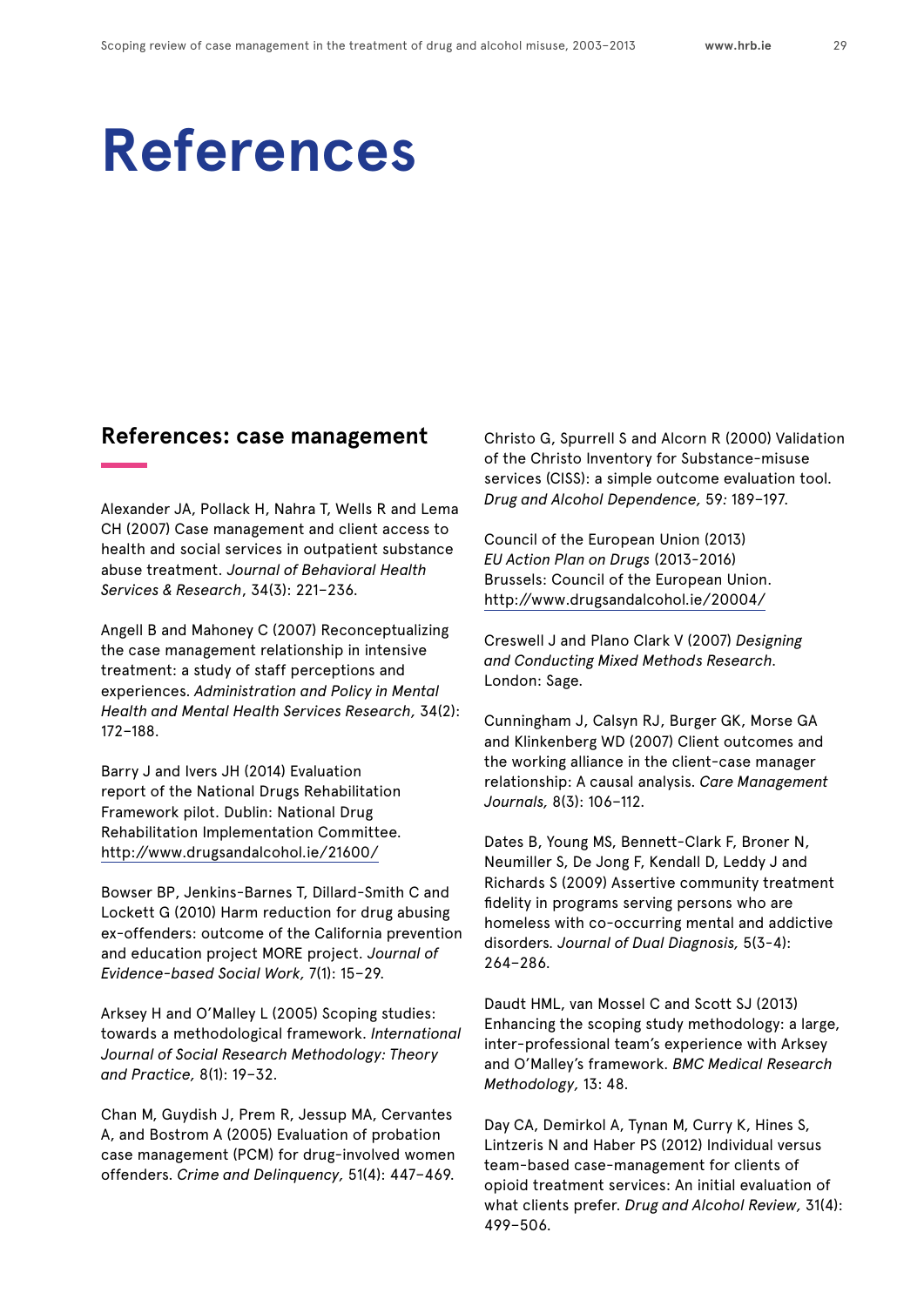Department of Health (2012) *National Drugs Strategy 2009-16: implementation of actions progress report end 2011*. Dublin: Department of Health. Retrieved April 2015 from http://www. drugsandalcohol.ie/17109/

de Vet R, van Luijtelaar MJ, Brilleslijper-Kater SN, Vanderpasschen W, Beijersbergen MD and Wolf JR (2013) Effectiveness of case management for homeless persons: a systematic review. *American Journal of Public Health*, 103:e13-26.

Friedmann PD, Hendrickson JC, Gerstein DR and Zhang, Z (2004) Designated case managers as facilitators of medical and psychosocial service delivery in addiction treatment programs. *Journal of Behavioral Health Services and Research,* 31(1): 86–97.

George, L, Kidd, S, Wong, M, Harvey, R and Browne, G (2010) ACT fidelity in Ontario: measuring adherence to the model. *Canadian Journal of Community Mental Health,* 29*:* 87–96.

Hesse M, Vanderplasschen W, Rap RC, Broekaert E and Fridell M (2007) Case management for persons with substance use disorders. *Cochrane Database of Systematic Reviews*, 4, CD006265. Available at http://www.drugsandalcohol.ie/13571/

Hughes NR, Houghton N, Nadeem H, Bell J, McDonald S, Glynn N, Scarfe C, Mackay B, Rogers A, Walters M, Smith M and Dalton A (2013) Salford alcohol assertive outreach team: a new model for reducing alcohol-related admissions*. Frontline Gastroenterology,* 4(2): 130–134.

Jackson LA, Buxton JA, Dingwell J, Dykeman M, Gahagan J, Gallant K, Karabanow J, Kirkland S, LeVangie D, Sketris I, Gossop M and Davison C (2014) Improving psychosocial health and employment outcomes for individuals receiving methadone treatment: a realist synthesis of what makes interventions work. *BMC Psychology*, 22(1):26

Jansson LM, Svikis DS and Beilenson P (2003) Effectiveness of Child Case Management Services for Offspring of Drug-Dependent Women. *Substance Use and Misuse,* 38(14): 1933–1952.

Jones HE, Svikis D, Rosado J, Tuten M and Kulstad JL (2004) What if they do not want treatment? Lessons learned from intervention studies of nontreatment-seeking, drug-using pregnant women. *American Journal on Addictions,* 13(4): 342–357.

Joo JY and Huber DL (2015) Community-based case management effectiveness in populations that abuse substances. *International Nursing Review*, 62(4): 536–546.

Kirk Jr TA, Di Leo P, Rehmer P, Moy S and Davidson L (2013) A case and care management program to reduce use of acute care by clients with substance use disorders. *Psychiatric Services,* 64(5): 491–493.

Kolind T, Vanderplasschen W and De Maeyer J (2009) Dilemmas when working with substance abusers with multiple and complex problems: the case manager's perspective. *International Journal of Social Welfare,* 18(3): 270–280.

Kortrijk HE, Mulder CL, Drukker M, Wiersma D and Duivenvoorden, HJ (2012) Duration of assertive community treatment and the interpretation of routine outcome data. *Australian and New Zealand Journal of Psychiatry,* 46(3): 240–248.

Kortrijk HE, Mulder CL, van Vliet D, van Leeuwen C, Jochems E and Staring AB (2013) Changes in motivation for treatment in pre-contemplating dually diagnosed patients receiving assertive community treatment. *Community Mental Health Journal,* 49(6): 733–741.

Laudet AB and Humphreys K (2013) Promoting recovery in an evolving policy context: what do we know and what do we need to know about recovery support services? *Journal of Substance Abuse Treatment,* 45(1): 126–133.

Lavac D, Colquhoun H and O'Brien KK (2010) Scoping studies: advancing the methodology. *Implementation Science,* 5: 69.

May PA, Miller JH, Goodhart KA, Maestas OR, Buckley D, Trujillo PM and Gossage JP (2008) Enhanced Case Management to prevent Fetal Alcohol Spectrum disorders in Northern Plains communities. *Maternal and Child Health Journal,*  12(6): 747–759.

McKay JR, Gutman M, McLellan AT, Lynch KG and Ketterlinus R (2003) Treatment services received in the CASAWORKS for Families program. *Evaluation Review,* 27(6): 629–655.

McLellan AT, Gutman M, Lynch K, McKay JR, Ketterlinus R, Morgenstern J and Woolis D (2003) One-year outcomes from the CASAWORKS for families intervention for substance-abusing women on welfare. *Evaluation Review,* 27(6): 656–680.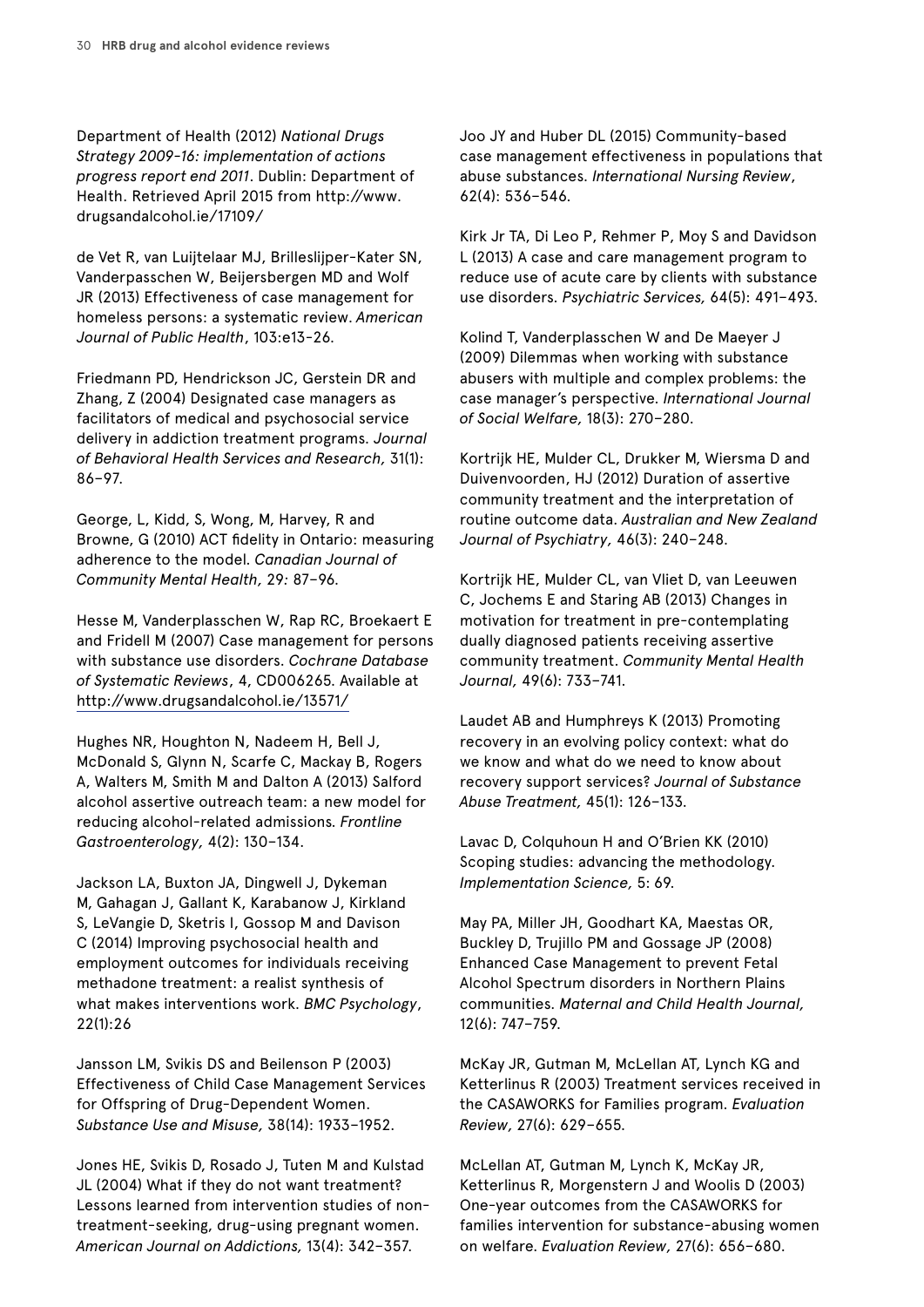McLellan AT, Weinstein RL, Shen Q, Kendig C and Levine M (2005) Improving continuity of care in a public addiction treatment system with clinical case management. *American Journal on Addictions,*  14(5): 426–440.

Merrill J (2004) Providing care coordination and treatment services for substance-abusing women in the work first/New Jersey (TANF) program. *Journal of Health and Social Policy,* 18(3): 1–18.

National Drugs Rehabilitation Implementation Committee (2010) *National drugs rehabilitation framework document*. Dublin: Health Services Executive.

Neumiller S, Bennett-Clark F, Young MS, Dates B, Broner N, Leddy J, Kendall D, Richards S and De Jong F (2009) Implementing assertive community treatment in diverse settings for people who are homeless with co-occurring mental and addictive disorders: a series of case studies. *Journal of Dual Diagnosis,* 5(3-4): 239–263.

Pace R, Pluye P, Bartlett G, Macaulay AC, Salsburg J, Jagosh J *et al.,* (2012) Testing the reliability and efficiency of the pilot Mixed Methods Appraisal Tool (MMAT) for systematic mixed studies review. *International Journal of Nursing Studies,* 49(1): 47–53.

Passetti F, Jones G, Chawla K, Boland B and Drummond C (2008) Pilot study of assertive community treatment methods to engage alcoholdependent individuals. *Alcohol and Alchoholism,* 43(4), 451–455.

Passey M, Sheldrake M, Leitch K and Gilmore V (2007) Impact of case management on rural women's quality of life and substance use. *Rural and Remote Health,* 7(3): 710.

Pilling S and Hardy R (2013) *Review of the Dublin North City and County addiction service.* Dublin: Psychological Interventions Research Centre and University College London. Available at http://www. drugsandalcohol.ie/21143/

Pham MT, Andrijana R, Judy DG, Sargeant JM, Papadopouous A and McEwen SA A scoping review of scoping reviews: advancing the approach and enhancing the consistency *Research Synthesis Methods* 5 (4)371–385

Pluye P, Robert E, Cargo M, Bartlett G, O'Cathain A, Griffiths F, Boardman F, Gagnon MP and Rousseau MC (2011) *Proposal: a mixed methods appraisal tool for systematic mixed studies reviews.* Retrieved March 2015 from http:// mixedmethodsappraisaltoolpublic.pbworks.com.

Pluye P and Hong QN (2014) Combining the power of stories and the power of numbers: mixed methods research and mixed studies reviews. *Annual Review of Public Health,* 35*:* 29–45.

Purdy S (2010) *Avoiding hospital admissions: What does the research evidence say?* The Kings Fund, London.

Rapp RC, van den Noorgate W, Brekaert E and Vanderlasschen W (2014) The efficacy of case management with person who have substance abuse problems: A three-level meta-analysis of outcomes. *Journal of Consulting and Clinical Psychology*, Vol. 82 (4), 605–618.

Redko C, Rapp RC, Elms C, Snyder M and Carlson RG (2007) Understanding the working alliance between persons with substance abuse problems and strengths-based case managers. *Journal of Psychoactive Drugs,* 39(3): 241–250.

Shaboltas AV, Skochilov RV, Brown LB, Elharrar VN, Kozlov AP and Hoffman IF (2013) The feasibility of an intensive case management program for injection drug users on antiretroviral therapy in St. Petersburg, Russia. *Harm Reduction Journal,* 10(1): 15.

Slesnick N and Erdem G (2012) Intervention for homeless, substance abusing mothers: findings from a non-randomized pilot. *Behavioral Medicine,*  38(2): 36–48.

Smelson DA, Losonczy MF, Castles-Fonseca K, Sussner BD, Rodrigues S, Kaune M and Ziedonis D (2005) Preliminary outcomes from a community linkage intervention for individuals with cooccurring substance abuse and serious mental illness. *Journal of Dual Diagnosis,* 1(3): 47–59.

Smith RJ, Jennings JL and Cimino A (2010) Forensic continuum of care with Assertive Community Treatment (ACT) for persons recovering from co-occurring disabilities: long-term outcomes. *Psychiatric Rehabilitation Journal,* 33(3): 207–218.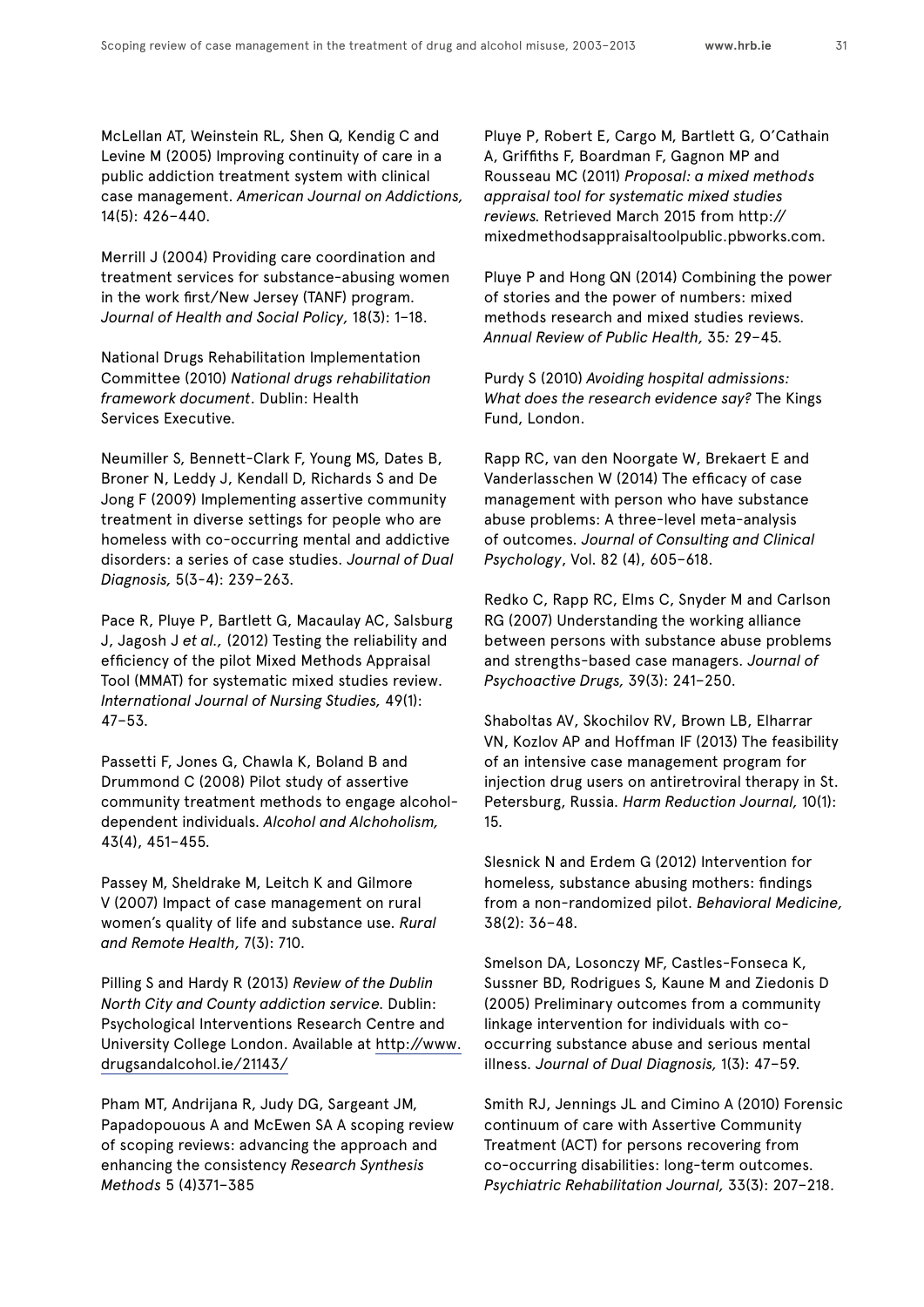Souto RQ, Khanassov V, Hong NH, Bush PL, Vedel I and Pluye P (2015) Systematic mixed studies reviews: updating results on the reliability and efficiency of the mixed methods appraisal tool. [Letter to the editor]. *International Journal of Nursing Studies,* 52*:* 500–501.

Steering Group for the Mid-term Review of the National Drugs Strategy. (2005) *Report of the Steering Group on the Mid-term review of the National Drugs Strategy 2001-2008*. Dublin: Department of Community, Rural and Gaeltacht Affairs. http://www.drugsandalcohol.ie/3887/

Teague G, Bond G and Drake R (1998) Program fidelity in assertive community treatment: development and use of a measure. *American Journal of Orthopsychiatry,* 68(2): 216–232.

Tiderington E, Stanhope V and Henwood BF (2013) A qualitative analysis of case managers' use of harm reduction in practice. *Journal of Substance Abuse Treatment,* 44(1): 71–77.

United Nations Commission on Narcotic Drugs resolution, Supporting recovery from substance use disorders, (E/CN.7/2014/L.9/Rev.1) (11 March 2014), Available at http://www.drugsandalcohol. ie/24407/

Vanderplasschen W, Wolf J, Rapp RC and Broekaert E (2007) Effectiveness of different models of case management for substance-abusing populations. *Journal of Psychoactive Drugs,* 39(1): 81–95.

Vanderplasschen W, Rapp RC, Wolf JR and Broekaert E (2004) The development and implementation of case management for substance use disorders in North America and Europe. *Psychiatric Services*, 55, 913-922.

van Draanen J, Corneau S, Henderson T, Quastel A, Griller R and Stergiopoulos V (2013) Reducing service and substance use among frequent service users: a brief report from the Toronto Community Addictions Team. *Substance Use and Misuse,* 48(7): 532–538.

### **References: methodology**

Caelli K, Ray L and Mill J (2003) 'Clear as Mud': Toward greater clarity in generic qualitative research. *International Journal of Qualitative Methods,* 2*(*2): 1–23.

Creswell J and Plano Clark V (2007) *Designing and conducting mixed methods research*. London: Sage.

Creswell J (1998) *Qualitative Inquiry and Research Design: Choosing Among Five Approaches*. Thousand Oaks: Sage.

Critical Appraisal Skills Programme (2009). CASP appraisal tools. Available at http://www.casp-uk.net/

Draugalis JR, Coons SJ and Plaza CM (2008) Best practices for survey research reports: a synopsis for authors and reviewers. *American Journal of Pharmaceutical Education,* 72(1)*,* e11.

Higgins JPT and Green S (2008) *Cochrane Handbook for Systematic Reviews of Interventions* – Version 5.0.1 [updated September 2008]. The Cochrane Collaboration. Available at http://www.drugsandalcohol.ie/22007/

Mays N and Pope C (1995) Qualitative Research: Rigour and qualitative research. *British Medical Journal,* 311(6997): 109–112.

National Drugs Rehabilitation Implementation Committee. (2010) *National drugs rehabilitation framework document*. Health Services Executive, Dublin.

O'Cathain A, Murphy E and Nicholl J (2008) The quality of mixed methods studies in health services research. *Journal of Health Services Research and Policy,* 13(2)*:* 92–98.

O'Cathain A (2010) Assessing the quality of mixed methods research: Towards a comprehensive framework. In A. Tashakkori and C. Teddlie (Eds.), *Handbook of mixed methods in social and behavioral research (2nd edition)* (pp. 531–555). Thousand Oaks: Sage.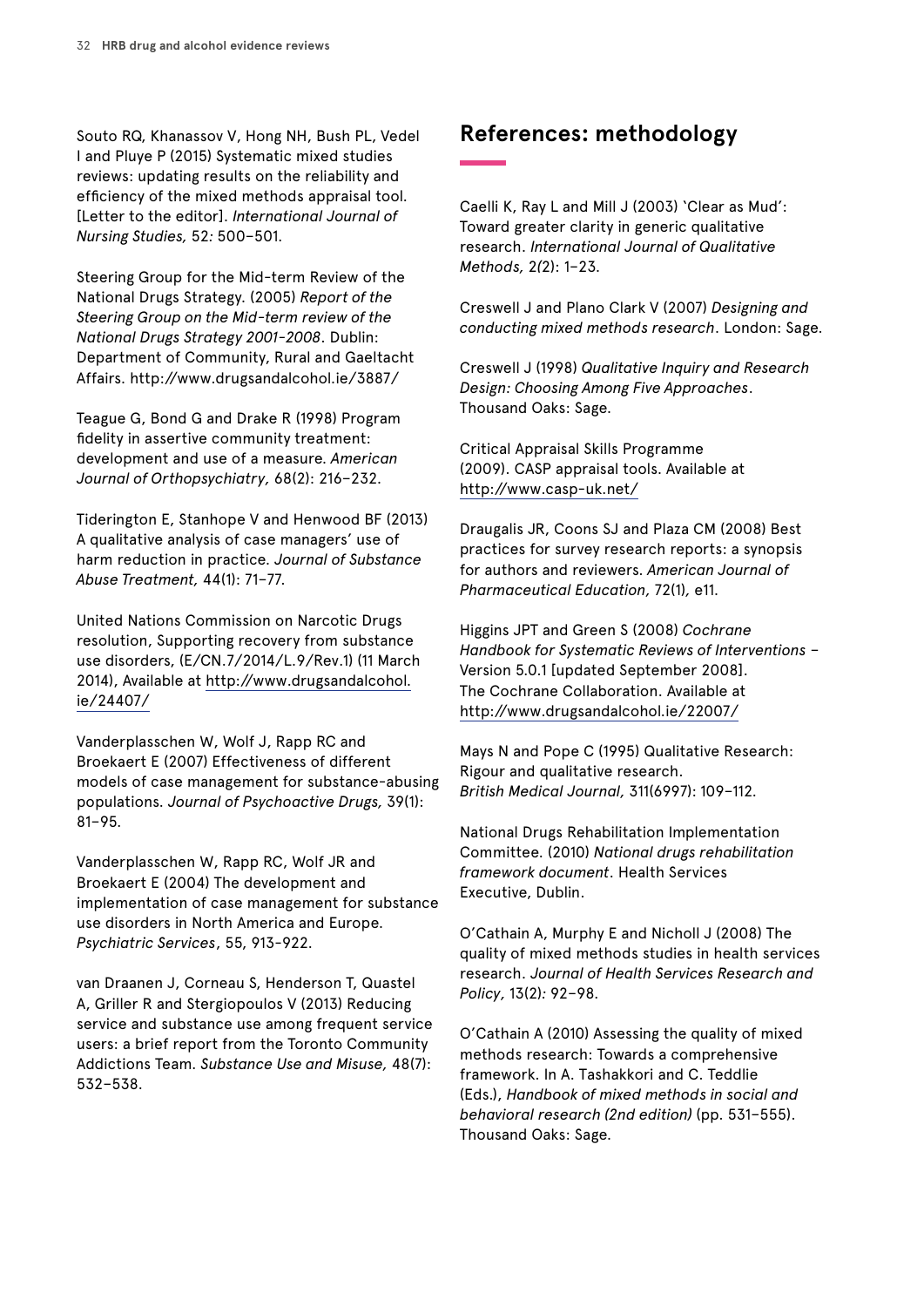Pace R, Pluye P, Bartlett G, Macaulay A, Salsberg J, Jagosh J and Seller R (2010) *Reliability of a tool for concomitantly appraising the methodological quality of qualitative, quantitative and mixed methods research: a pilot study*. 38th Annual Meeting of the North American Primary Care Research Group (NAPCRG), Seattle, USA.

Pawson R, Greenhalgh T, Harvey G, Walshe K. (2005) Realist review - a new method of Systematic review designed for complex policy interventions. *Journal of Health Services Research and Policy*, 10 (Suppl 1): 21-34.

Pluye P, Gagnon MP, Griffiths F and Johnson-Lafleur J (2009) A scoring system for appraising mixed methods research, and concomitantly appraising qualitative, quantitative and mixed methods primary studies in Mixed Studies Reviews. *International Journal of Nursing Studies,*  46(4): 529–46.

Oxford Centre for Evidence-Based Medicine (2009). Levels of evidence. Available from www.cebm.net/levels\_of\_evidence.asp

Porta M (2008) *A Dictionary of Epidemiology*. New York: Oxford University Press.

Sandelowski M (2010) What's in a name? Qualitative description revisited. *Research in Nursing and Health,* 33(1): 77–84.

Schwandt T (2001) *Dictionary of qualitive inquiry*. Thousand Oaks: Sage.

Wells GA, Shea B, O'Connell D, Peterson J, Welch V, Losos M and Tugwell P (2009) *The Newcastle-Ottawa Scale (NOS) for assessing the quality of non-randomised studies in meta-analyses*. The Cochrane Non-Randomized Studies Method Group. Available from www.ohri.ca/programs/clinical epidemiology/oxford.htm .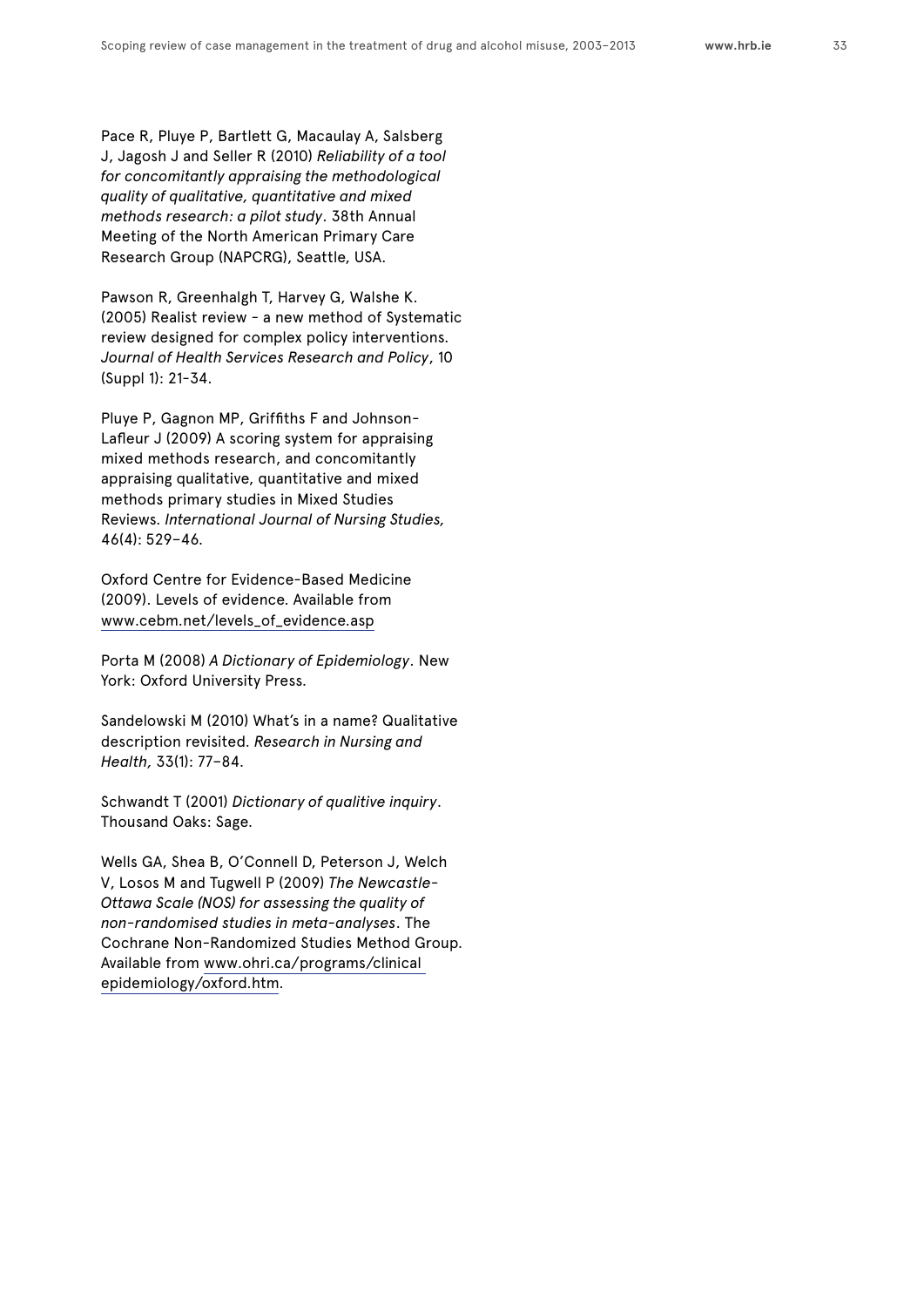## Appendix A: **Electronic databases searched**

### **Scopus**

The world's largest abstract and citation database of peer-reviewed literature and quality web sources in the fields of science, technology, medicine, social sciences and arts and humanities. The database has 22,000 titles from more than 5,000 international publishers and 20,800 peerreviewed journals. Literature covered from 1823.

From www.scopus.com

## **MEDLINE**

MEDLINE is the U.S. National Library of Medicine® (NLM) premier bibliographic database containing over 21 million references with citations from over 5,600 worldwide journals with articles in life sciences with a concentration on biomedicine and health. It generally covers literature from 1946 to the present.

From

http://www.nlm.nih.gov/bsd/pmresources.html#

## **PubMed**

PubMed comprises over 24 million citations for biomedical literature from MEDLINE, life science journals, and online books. PubMed citations and abstracts include the fields of biomedicine and health. PubMed is developed and maintained by the National Center for Biotechnology Information, at the U.S. National Library of Medicine, located at the National Institutes of Health.

### **PsycINFO**

PsycINFO® is an expansive abstracting and indexing database devoted to peer-reviewed literature in the behavioural sciences and mental health. It holds nearly 4 million records with nearly 2,500 journals covered, 99% of which are peer reviewed.

From http://www.apa.org/pubs/databases/ psycinfo/

### **CINAHL**

CINAHL is the definitive research tool for nursing and allied health professionals. It holds 5,300 journals, of which 1,400 are available in full text. It generally covers literature from 1937 to the present.

From https://www.ebscohost.com/nursing/ products/cinahl-databases/cinahl-complete

### **Embase**

Embase is a key resource for biomedical evidence, including published, peer-reviewed literature, in-press publications and conference abstracts. Embase provides coverage of the biomedical literature, with over 28 million records from over 8,400 currently published journals, and with access to data going back to 1947.

From http://www.elsevier.com/online-tools/ embase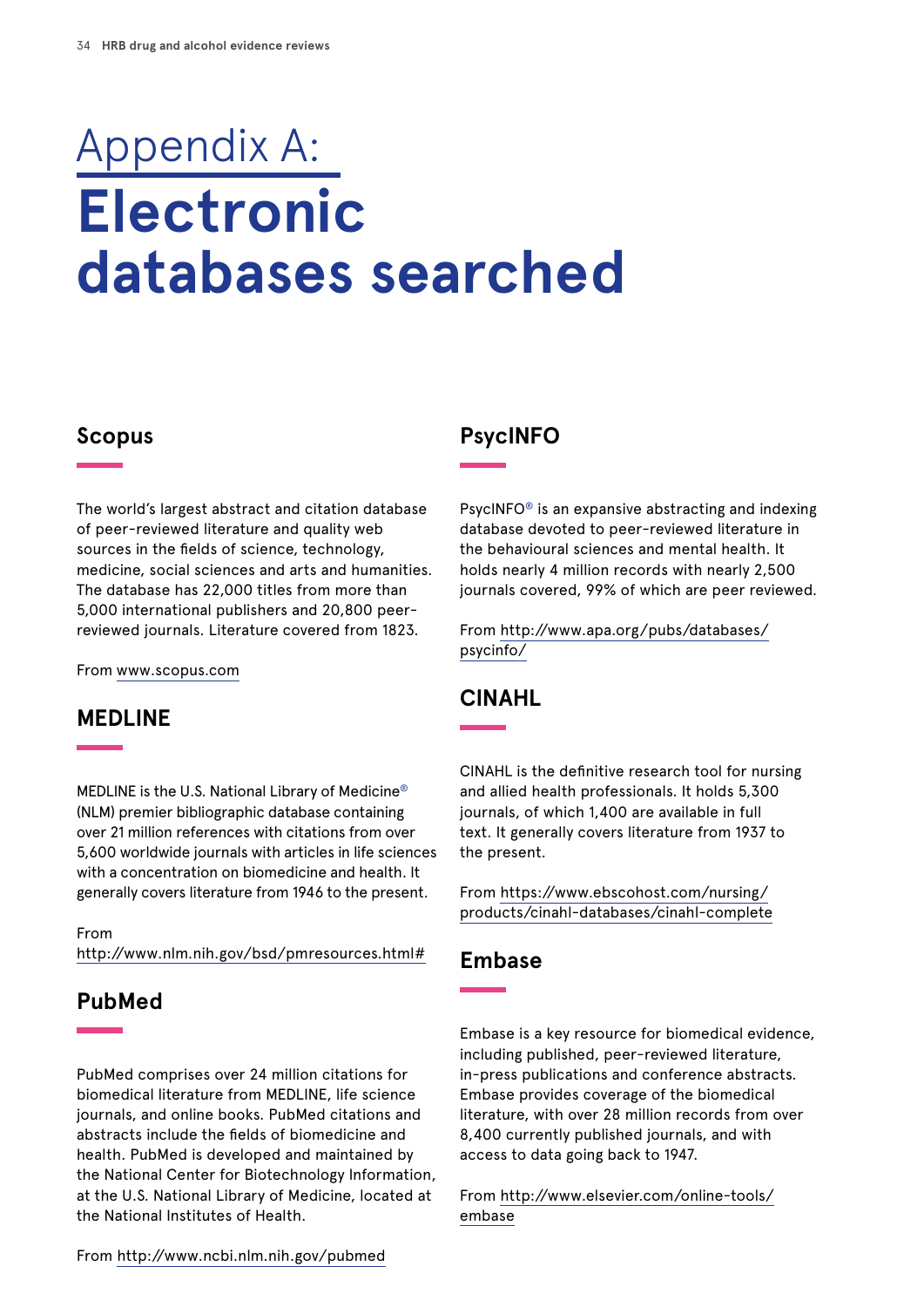## Appendix B: **Search 1 — Search terms and hits by database**

The search terms used in the first search:

| <b>Case management term</b>      | <b>Issues term</b> | <b>Outcome term</b>  |
|----------------------------------|--------------------|----------------------|
| Case management                  | Substance (ab)use  | Evaluation           |
| <b>OR</b>                        | <b>OR</b>          | <b>OR</b>            |
| Brokerage model case management  | Drug (ab)use       | <b>Outcomes</b>      |
| Generalist model case management | Addiction          | <b>Effectiveness</b> |
| Assertive community treatment    |                    |                      |
| Intensive case management        |                    |                      |
| Assets-based case management     |                    |                      |
| Strengths-based case management  |                    |                      |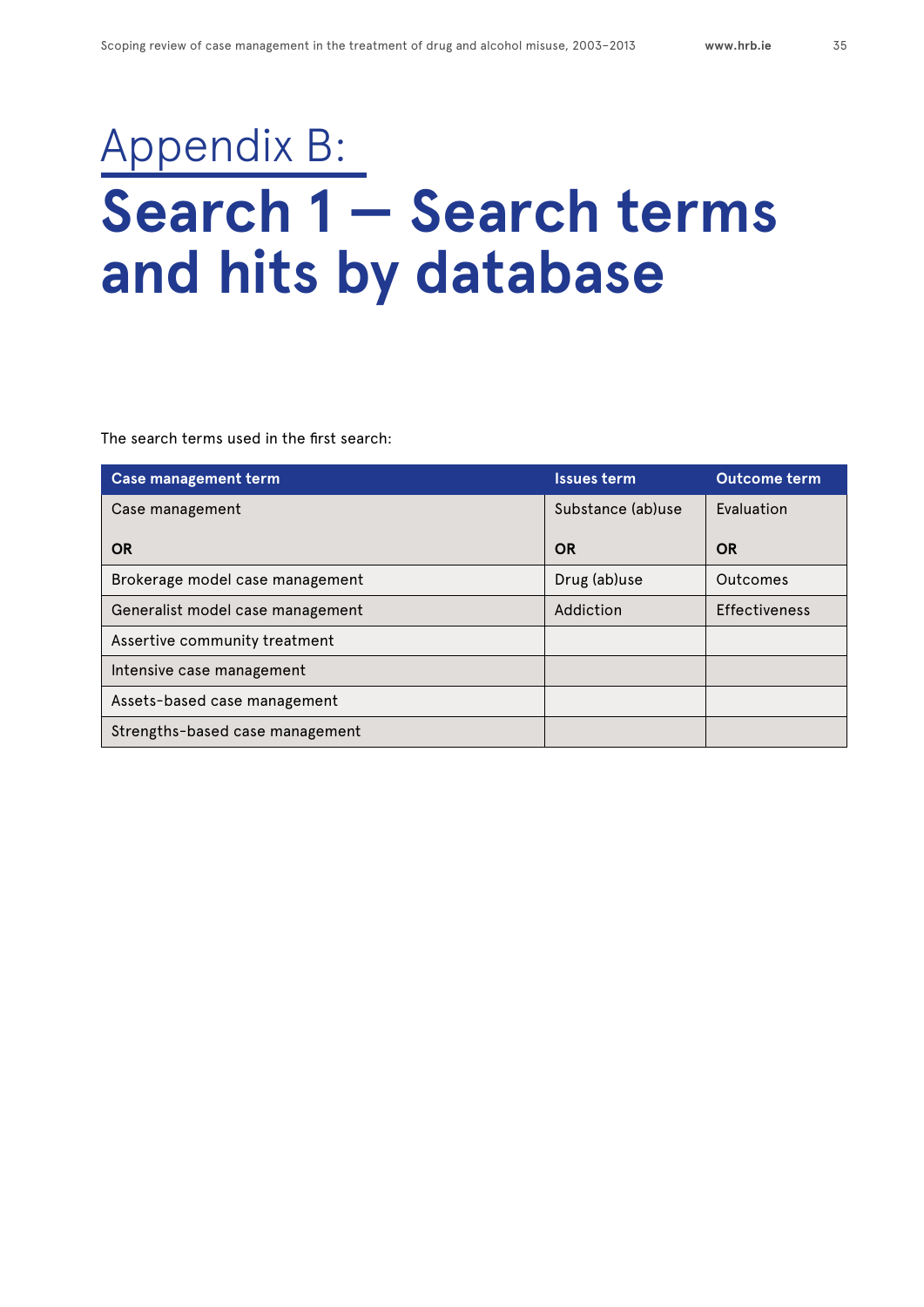The number of hits from each database in search 1 is tabled below:

| <b>Database</b> | <b>Hits</b> | <b>Detail</b> |                                                                                                                                                                                                                                                                                                                                                                                                                                                                                                                                                                                                                                                                                              |
|-----------------|-------------|---------------|----------------------------------------------------------------------------------------------------------------------------------------------------------------------------------------------------------------------------------------------------------------------------------------------------------------------------------------------------------------------------------------------------------------------------------------------------------------------------------------------------------------------------------------------------------------------------------------------------------------------------------------------------------------------------------------------|
| <b>Scopus</b>   | 165         |               | (ABS ("case management" OR "brokerage case management"<br>OR "generalist case management" OR "assertive community<br>treatment" OR "intensive case management" OR "assets-based<br>case management" OR "strengths-based case management" ) AND<br>ABS (addiction OR "drug abuse" OR "substance abuse") AND ABS (<br>evaluation OR outcome OR effective*) ) AND PUBYEAR > 2002 AND<br><b>PUBYEAR &lt; 2014</b>                                                                                                                                                                                                                                                                                |
| <b>MEDLINE</b>  | 164         |               | (case management and (addiction or drug abuse or substance<br>abuse) and (evaluation or outcome or effective*)).mp. [mp=title,<br>abstract, original title, name of substance word, subject heading<br>word, keyword heading word, protocol supplementary concept<br>word, rare disease supplementary concept word, unique identifier]<br>Search terms used:<br>abuse<br>$\,$<br>addiction<br>$\rightarrow$<br>case<br>$\rangle$<br>drug<br>$\rightarrow$<br>effective*<br>$\rightarrow$<br>evaluation<br>$\rangle$<br>management<br>$\rightarrow$<br>outcome<br>$\rightarrow$<br>substance<br>$\rightarrow$<br>Search returned:<br>293 text results<br>Sort by:<br>Dates = $164$ (10 saved) |
| <b>PubMed</b>   | 137         |               | (case management[Title/Abstract] AND (substance abuse[Title/<br>Abstract] OR drug abuse[Title/Abstract] OR addiction[Title/Abstract]<br>OR recovery[Title/Abstract])) AND (("evaluation studies"[Publication<br>Type] OR "evaluation studies as topic"[MeSH Terms] OR<br>"evaluation"[All Fields]) OR outcomes[All Fields] OR effectiveness[All<br>Fields]) AND (("2003/01/01"[PDAT]: "2013/12/31"[PDAT]) AND<br>"humans"[MeSH Terms])                                                                                                                                                                                                                                                       |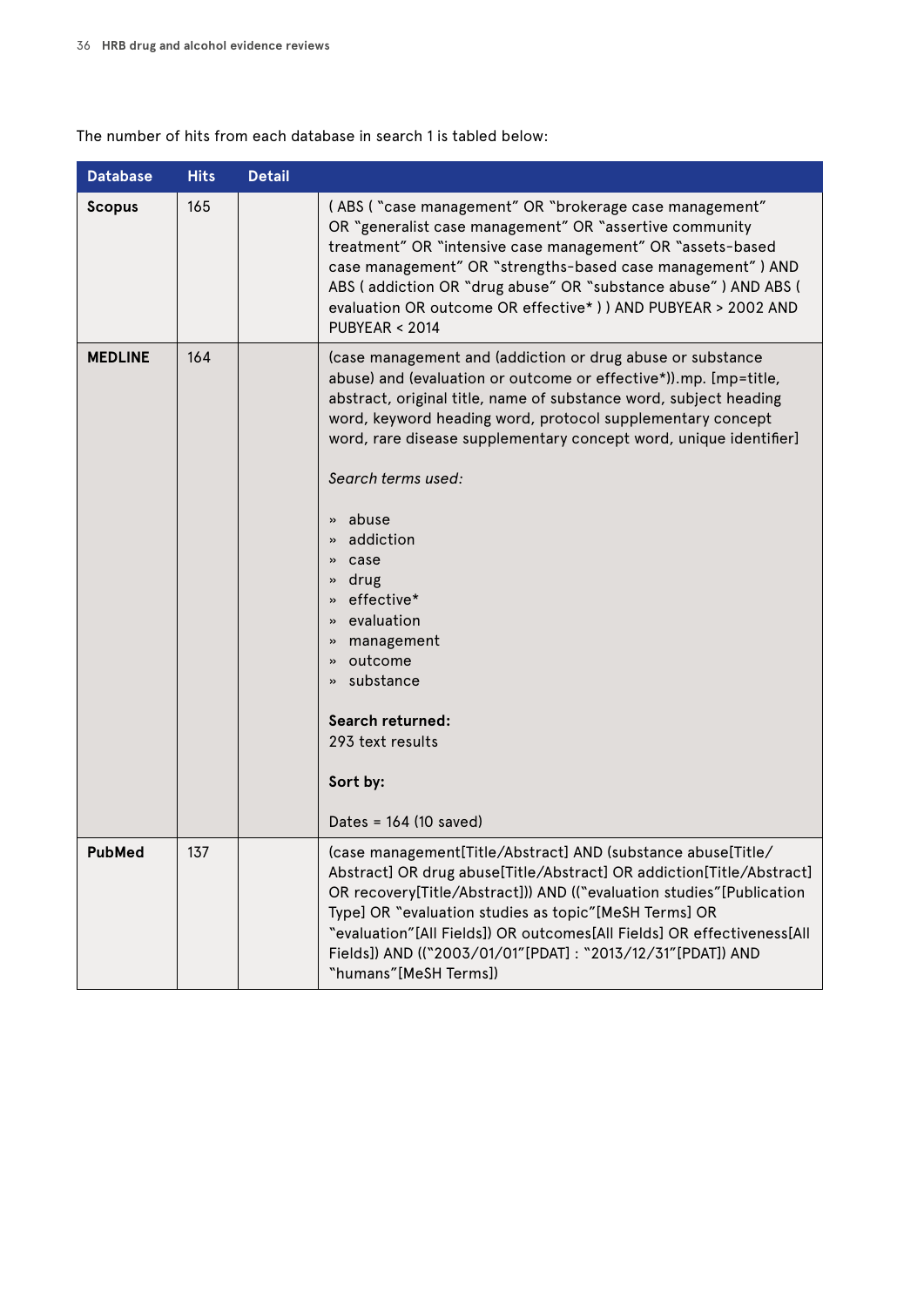| <b>Database</b>   | <b>Hits</b> | <b>Detail</b> |                                                                                                                                                                                                                                                                                                                                                                                                                                                                                                                                            |
|-------------------|-------------|---------------|--------------------------------------------------------------------------------------------------------------------------------------------------------------------------------------------------------------------------------------------------------------------------------------------------------------------------------------------------------------------------------------------------------------------------------------------------------------------------------------------------------------------------------------------|
| <b>PsycINFO</b>   | 184         |               | (case management and (addiction or drug abuse or substance<br>abuse) and (evaluation or outcome or effective*)).mp. [mp=title,<br>abstract, heading word, table of contents, key concepts, original<br>title, tests and measures]<br>Search terms used:<br>abuse<br>$\rightarrow$<br>addiction<br>$\rightarrow$<br>case<br>$\rightarrow$<br>drug<br>$\rightarrow$<br>effective*<br>$\rightarrow$<br>evaluation<br>$\rightarrow$<br>management<br>>><br>outcome<br>$\rightarrow$<br>» substance<br>Search returned:<br>text results = $184$ |
| <b>CINAHL</b>     | 803         |               | ((AB "case management" OR AB "brokerage case management"<br>OR AB "intensive case management" OR AB "assets-based case<br>management" OR AB "generalist case management" OR AB<br>"strengths-based case management" OR AB "assertive community"<br>treatment" AND AB addiction OR AB "substance abuse" OR AB<br>"drug abuse" AND AB evaluation OR AB outcomes) AND (S11) ) AND<br>(addiction or substance abuse or drug abuse) AND (evaluation or<br>effectiveness or outcomes)                                                            |
| <b>Total hits</b> | 1,453       |               |                                                                                                                                                                                                                                                                                                                                                                                                                                                                                                                                            |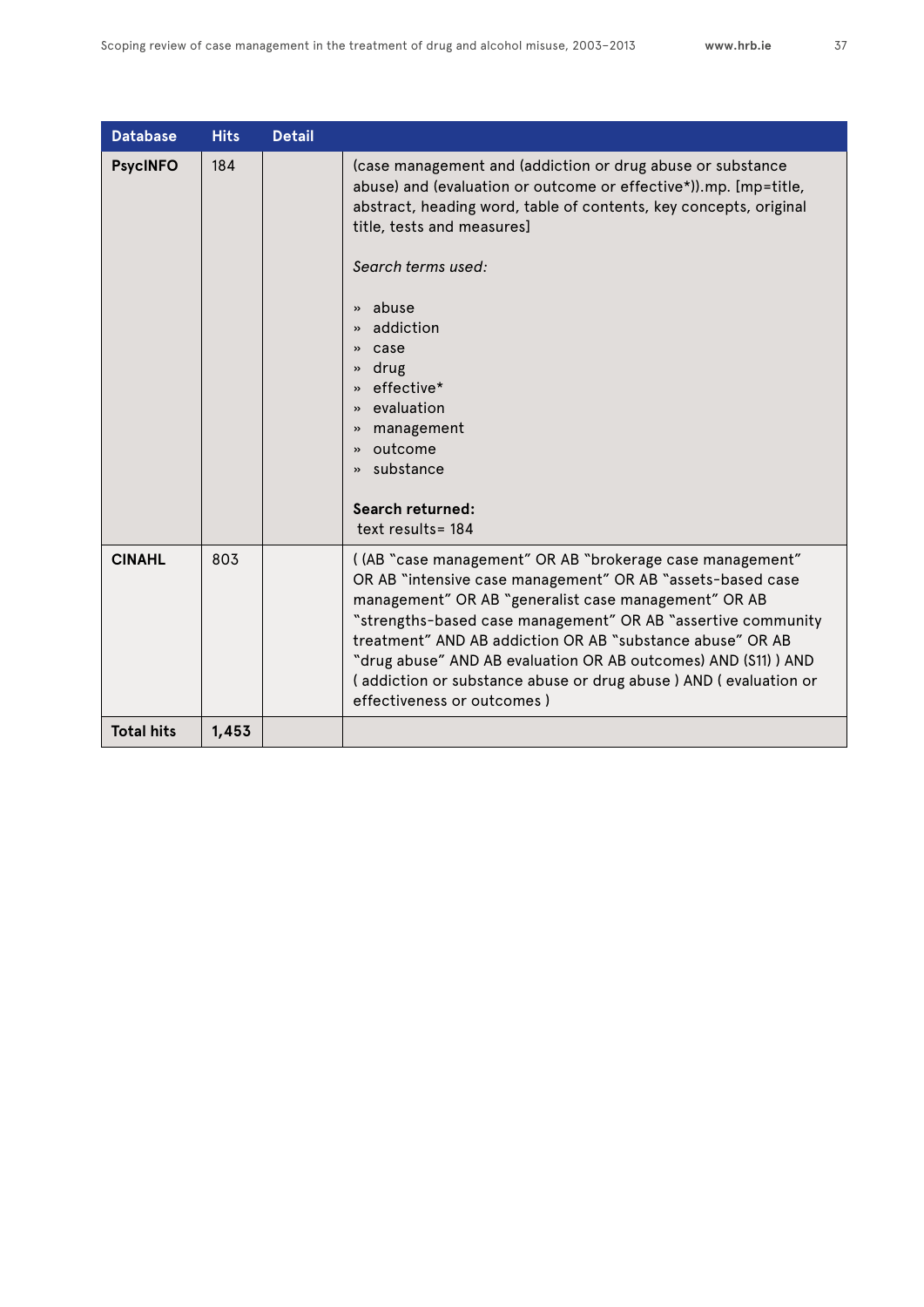## Appendix C:

## **Search 2 — Search terms and hits by database**

An additional subsequent search was done using the term 'critical time intervention' to ascertain that no article was missed by not including it originally. Following removal of duplicates, and screening against inclusion/exclusion criteria, two articles were kept for further review. The table below illustrates the hits by database using this term.

| <b>Database</b> | <b>Hits</b>    | <b>Detail</b>                                                                                                                                                                                                                                                                                                                                                                                                                                                                                                                                                                                                                                                                                                                                                                                                                                                                   |
|-----------------|----------------|---------------------------------------------------------------------------------------------------------------------------------------------------------------------------------------------------------------------------------------------------------------------------------------------------------------------------------------------------------------------------------------------------------------------------------------------------------------------------------------------------------------------------------------------------------------------------------------------------------------------------------------------------------------------------------------------------------------------------------------------------------------------------------------------------------------------------------------------------------------------------------|
| <b>Scopus</b>   | 8              | (TITLE-ABS-KEY ( "critical time intervention") AND TITLE-ABS-KEY (addiction<br>) OR TITLE-ABS-KEY ("drug abuse") OR TITLE-ABS-KEY ("substance abuse") )<br>AND SUBJAREA (mult OR agri OR bioc OR immu OR neur OR phar OR mult OR<br>medi OR nurs OR vete OR dent OR heal OR mult OR arts OR busi OR deci OR<br>econ OR psyc OR soci ) AND PUBYEAR > 2002                                                                                                                                                                                                                                                                                                                                                                                                                                                                                                                        |
| <b>MEDLINE</b>  | $\overline{2}$ | Show results for: (TITLE-ABS-KEY ("critical home intervention") AND TITLE-<br>ABS-KEY (addiction) OR TITLE-ABS-KEY ("drug abuse") OR TITLE-ABS-KEY (<br>"substance abuse")) AND SUBJAREA ( mult OR agri OR bioc OR immu OR neur<br>OR phar OR mult OR medi OR nurs OR vete OR dent OR heal OR mult OR arts<br>OR busi OR deci OR econ OR psyc OR soci) AND PUBYEAR > 2002<br>("critical time intervention" and addiction).mp. [mp=title, abstract, original<br>title, name of substance word, subject heading word, keyword heading word,<br>protocol supplementary concept word, rare disease supplementary concept<br>word, unique identifier]<br>Search terms used:<br>addiction<br>$\rightarrow$<br>critical<br>$\rightarrow$<br>critical time intervention<br>$\rightarrow$<br>intervention<br>$\rightarrow$<br>time<br>$\rightarrow$<br>Search returned: two text results |
| <b>PubMed</b>   | 12             | "critical time intervention" and addiction                                                                                                                                                                                                                                                                                                                                                                                                                                                                                                                                                                                                                                                                                                                                                                                                                                      |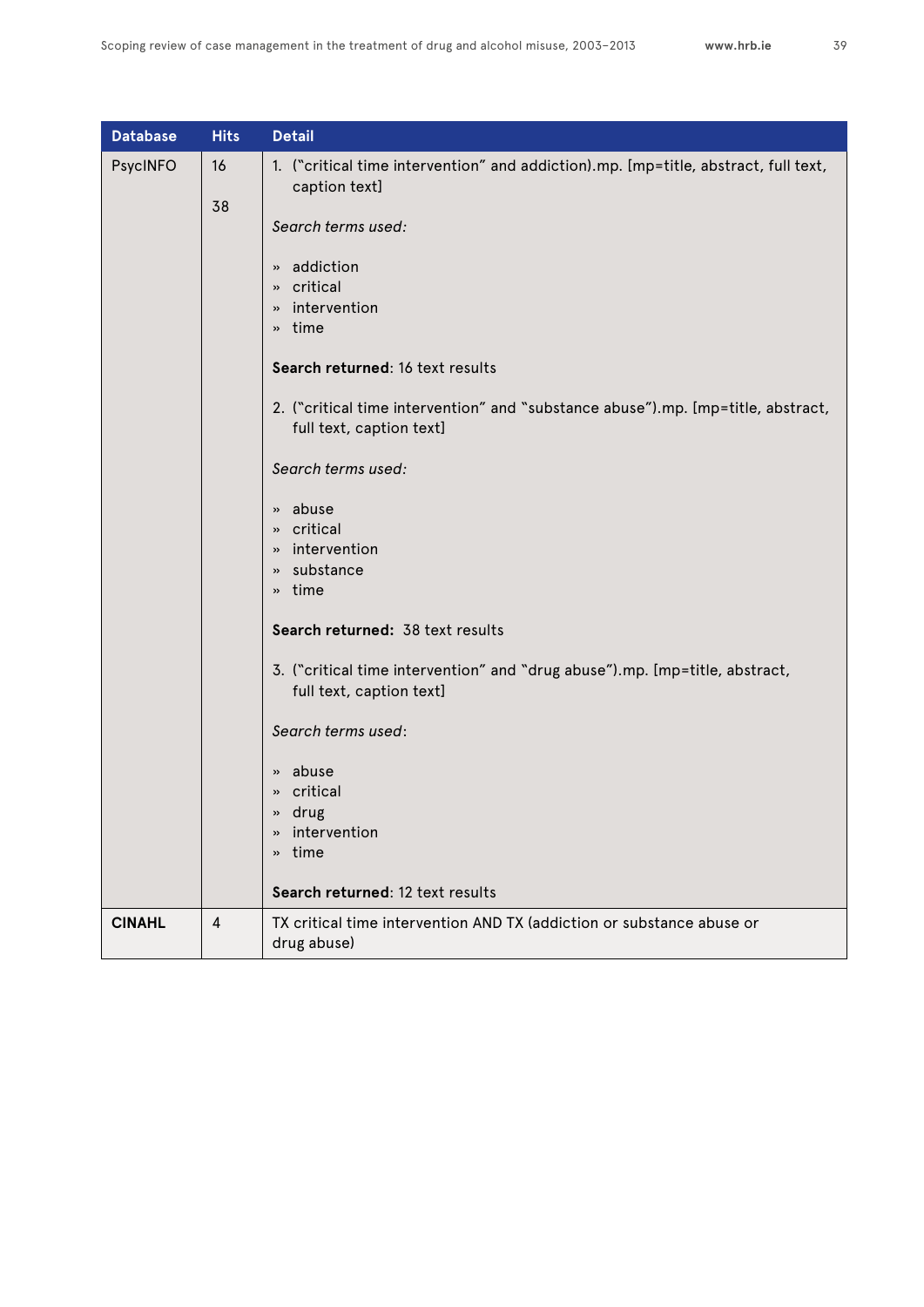## Appendix D:

## **Search 3 — Terms used and hits by database**

A third search was conducted to determine whether the Embase database would provide articles that had not been located on the other databases used. Six articles were kept for further review.

The search terms used in the third search are the same as those used in the first and are tabled below:

| <b>Case management term</b>      | <b>Issues term</b> | <b>Outcome term</b>  |
|----------------------------------|--------------------|----------------------|
| Case management                  | Substance (ab)use  | Evaluation           |
| <b>OR</b>                        | <b>OR</b>          | <b>OR</b>            |
| Brokerage model case management  | Drug (ab)use       | Outcomes             |
| Generalist model case management | Addiction          | <b>Effectiveness</b> |
| Assertive community treatment    |                    |                      |
| Intensive case management        |                    |                      |
| Assets-based case management     |                    |                      |
| Strengths-based case management  |                    |                      |

The number of hits from the Embase database in search 3 are tabled below:

| <b>Database</b> | <b>Hits</b> | <b>Detail</b>                                                                                                                                                                                                                |
|-----------------|-------------|------------------------------------------------------------------------------------------------------------------------------------------------------------------------------------------------------------------------------|
| <b>Embase</b>   | 477         | #1 AND (2003:py OR 2004:py OR 2005:py<br>OR 2006:py OR 2007:py OR 2008:py OR 2009:py<br>OR 2010:py OR 2011:py OR 2012:py OR 2013:py<br>OR2014:py) AND ('article'/it OR 'article in press'/it<br>OR 'review'/it)<br>477<br>#1 |
|                 |             | 'case management'/exp OR 'case<br>management' AND ('addiction'/exp OR 'addiction')                                                                                                                                           |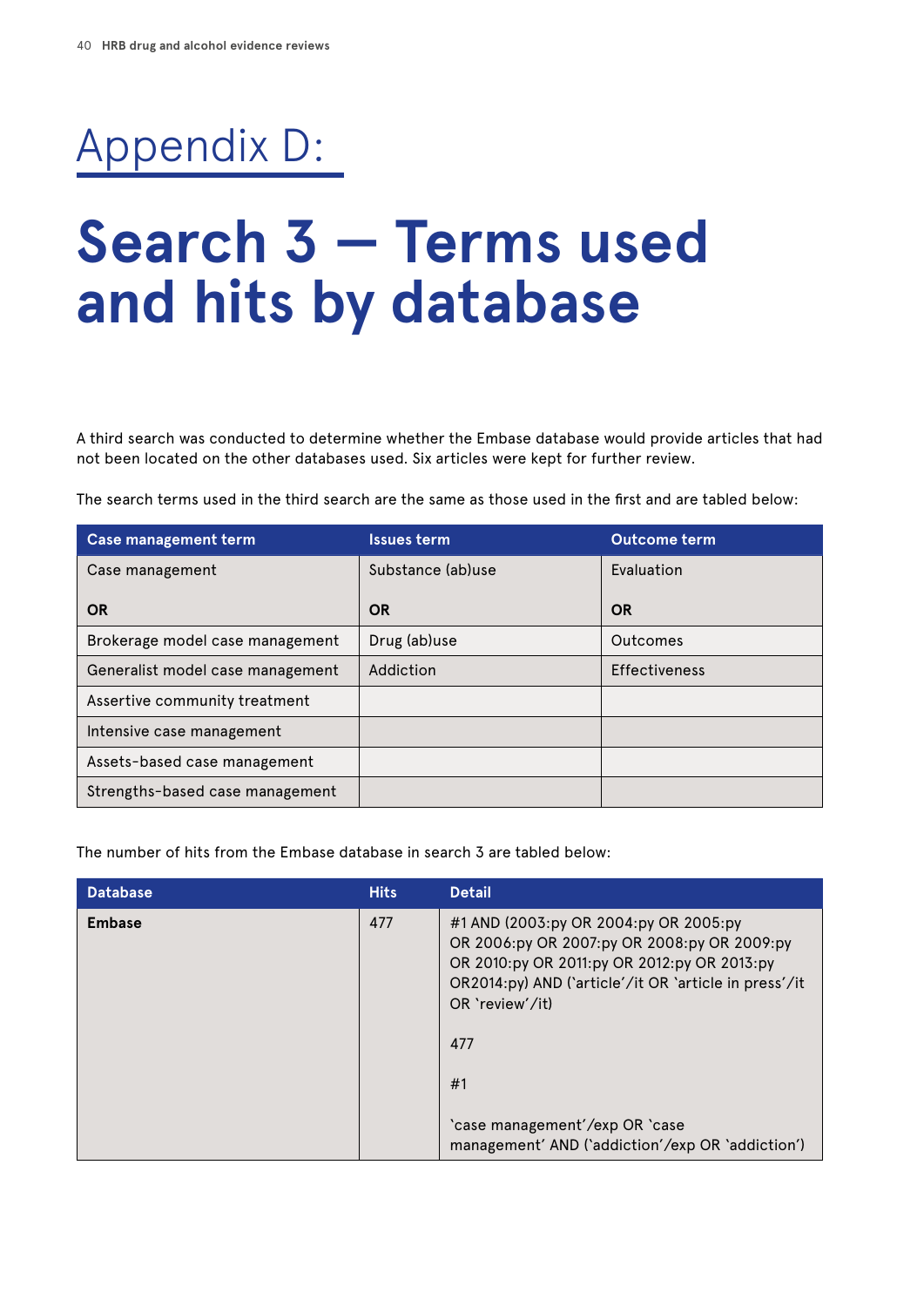## Appendix E:

## **Inclusion-exclusion criteria**

To be included in the reviewed articles:

- » Reports on the evaluation of (at least) one model of case management
- » The evaluation must not be of a randomised trial.
- » The target group must be substance abusers.
- » The publication must be in the English language.
- » The article must have been published between 2003 and 2013.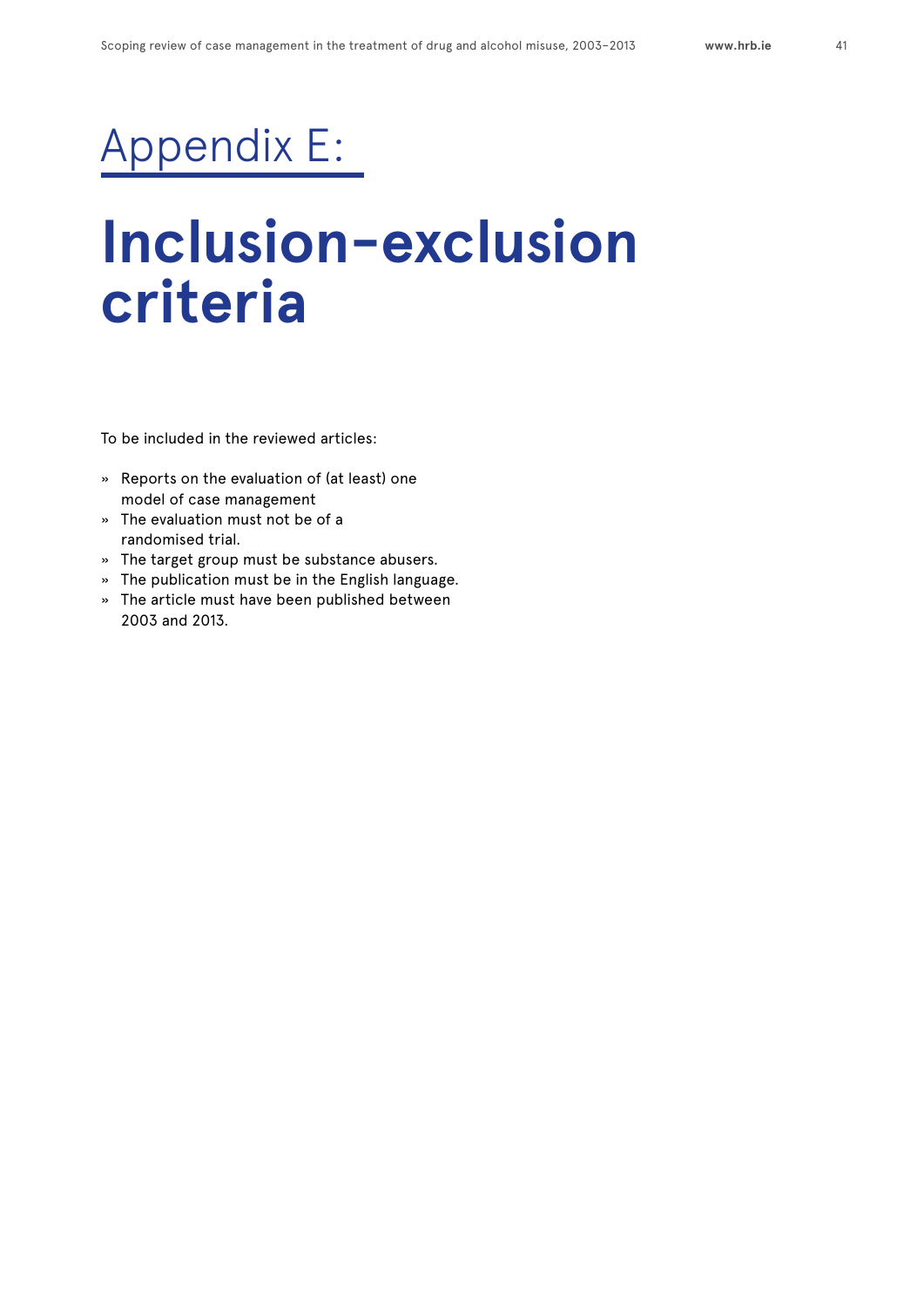## Appendix F:

## **Purpose, methods and reported outcomes from the 29 studies included in the review**

| <b>Author and</b><br>year of<br>publication | <b>Purpose of study</b>                                                                                                                                                                                                           | <b>Data collection:</b><br>source and method                                                                                                                                      | <b>Reported outcomes</b>                                                                                                                                                                                                                                                                                                                                                                                                                                             |
|---------------------------------------------|-----------------------------------------------------------------------------------------------------------------------------------------------------------------------------------------------------------------------------------|-----------------------------------------------------------------------------------------------------------------------------------------------------------------------------------|----------------------------------------------------------------------------------------------------------------------------------------------------------------------------------------------------------------------------------------------------------------------------------------------------------------------------------------------------------------------------------------------------------------------------------------------------------------------|
| Alexander JA<br>et al., (2007)              | To assess if extensive<br>coverage of clients,<br>active management of<br>the referral process<br>and on-site and off-<br>site case management<br>will improve the<br>utilisation of health<br>and social services by<br>clients? | Data were collected<br>using a telephone<br>survey with 545<br>clinical supervisors<br>from a nationally<br>representative sample<br>of outpatient drug<br>abuse treatment units. | Results suggest that active case<br>management during the referral<br>process and providing case<br>management both on-site and<br>off-site may be associated with<br>greater use of health and ancillary<br>social services.                                                                                                                                                                                                                                        |
| Angell B and<br><b>Mahoney C</b><br>(2007)  | To explore how<br>case managers<br>develop therapeutic<br>alliances and manage<br>adherence issues<br>with clients using<br>intensive case<br>management (ICM).                                                                   | Data were collected<br>from Interviews and<br>on-site observation<br>with 15 case managers.                                                                                       | Case managers reported<br>relationship development with<br>clients as a key positive feature of<br>their work, with specific reference<br>to the development of intimacy<br>with clients, relationships with<br>clients' wider networks and acting<br>alongside or with their clients.<br>Case managers also reported that<br>it was important to them that they<br>felt that both they individually, and<br>the wider case management team,<br>mattered to clients. |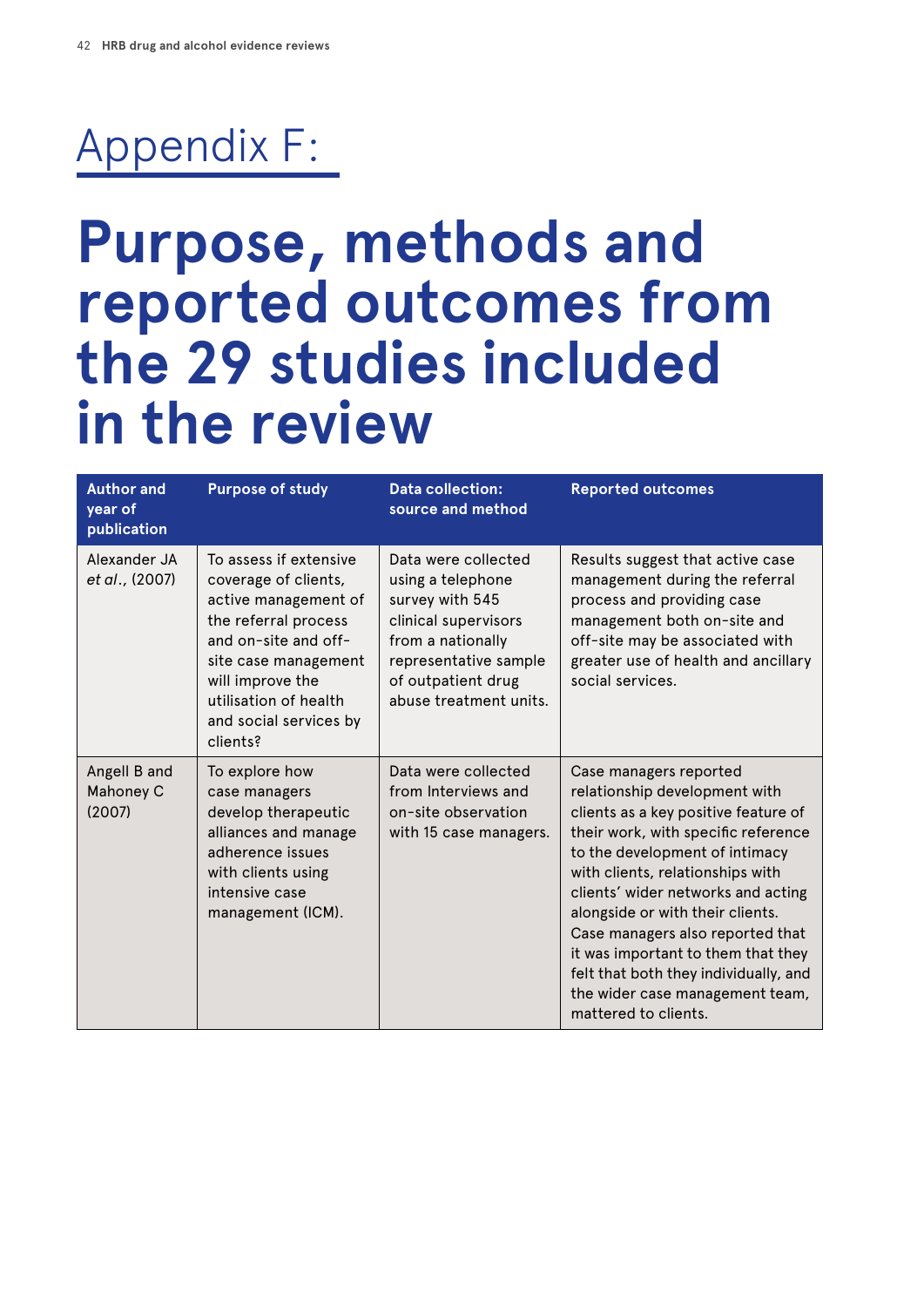| <b>Author and</b><br>year of<br>publication | <b>Purpose of study</b>                                                                                                                                                                         | <b>Data collection:</b><br>source and method                                                                                                                                                                                                                                                     | <b>Reported outcomes</b>                                                                                                                                                                                                                                                                                                                                                                           |
|---------------------------------------------|-------------------------------------------------------------------------------------------------------------------------------------------------------------------------------------------------|--------------------------------------------------------------------------------------------------------------------------------------------------------------------------------------------------------------------------------------------------------------------------------------------------|----------------------------------------------------------------------------------------------------------------------------------------------------------------------------------------------------------------------------------------------------------------------------------------------------------------------------------------------------------------------------------------------------|
| Bowser BP et<br>al., (2010)                 | To evaluate Case<br>Management (CM)<br>as a low-threshold<br>counselling and<br>referral service to<br>reduce drug use and<br>related risk behaviours<br>and improve social<br>integration.     | Data were collected<br>from 281 drug<br>abusing ex-offenders<br>using the Federal<br>Office of Budget<br>and Management<br>Government<br>Performance and<br>Results Act (GPRA)<br>Questionnaire.                                                                                                 | The total number of CM and<br>education sessions received,<br>along with having higher income<br>by month six, were associated<br>with programme completion.<br>Those who completed the<br>programme were found to have<br>spent fewer days in jail and have<br>lower rates of cocaine, crack<br>and heroin use than those who<br>had either dropped out or been<br>terminated by programme staff. |
| Chan M et al.,<br>(2005)                    | To compare outcomes<br>between the<br>intervention group<br>$(n=65)$ receiving<br><b>Probation Case</b><br>Management (PCM)<br>and the control group<br>receiving standard<br>probation (n=44). | Data were collected<br>from 109 drug-<br>involved women<br>offenders who<br>were interviewed at<br>programme entry and<br>at 6 and 12 months<br>using the Addiction<br>Severity Index,<br><b>Beck Depression</b><br>Inventory, Brief<br>Symptom Inventory,<br>Social Support<br>Evaluation List. | Adding CM to probation (the<br>intervention; PCM) did not result<br>in superior outcomes compared<br>to standard probation.                                                                                                                                                                                                                                                                        |
| Cunningham J<br>et al., (2007)              | To examine the causal<br>relationship between<br>the working alliance<br>and client symptoms<br>in the client-case<br>manager relationship<br>during assertive<br>community treatment<br>(ACT). | Data were collected<br>from 162 homeless<br>persons with<br>severe mental<br>health disorders<br>and substance use<br>disorders using the<br><b>Working Alliance</b><br>Inventory and the<br><b>Brief Psychiatric</b><br>Rating Scale.                                                           | No causal relationship was<br>identified between the working<br>alliance and client outcome; the<br>relationships were described as<br>'largely reciprocal'.                                                                                                                                                                                                                                       |
| Dates B et al.,<br>(2009)                   | To describe the fidelity<br>of interventions<br>that adapted<br>assertive community<br>treatment to the<br>needs of homeless<br>adults with co-<br>occurring mental and<br>addictive disorders. | Data were collected<br>from six programmes<br>implementing ACT<br>using Dartmouth<br><b>Assertive Community</b><br>Treatment Scale.                                                                                                                                                              | Overall, average total fidelity<br>scores were within the moderate<br>fidelity range, with modest<br>increases over time.                                                                                                                                                                                                                                                                          |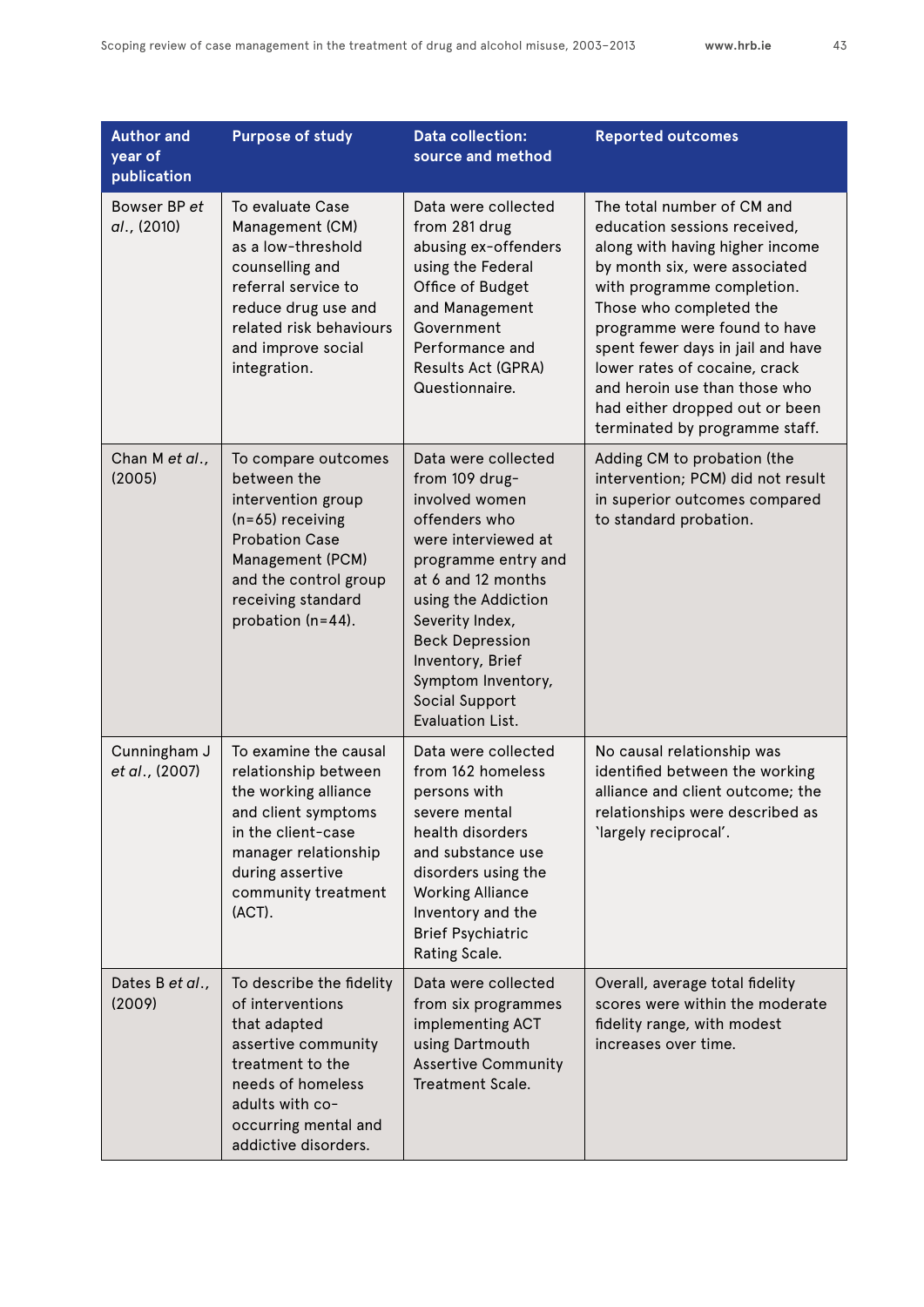| <b>Author and</b><br>year of<br>publication | <b>Purpose of study</b>                                                                                                                                                                                     | <b>Data collection:</b><br>source and method                                                                                                                                                                  | <b>Reported outcomes</b>                                                                                                                                                                                                                                                                                                                                                                                                                 |
|---------------------------------------------|-------------------------------------------------------------------------------------------------------------------------------------------------------------------------------------------------------------|---------------------------------------------------------------------------------------------------------------------------------------------------------------------------------------------------------------|------------------------------------------------------------------------------------------------------------------------------------------------------------------------------------------------------------------------------------------------------------------------------------------------------------------------------------------------------------------------------------------------------------------------------------------|
| Day CA et al.,<br>(2012)                    | To compare client<br>experiences of<br>intensive case<br>management (ICM) and<br>the team-based model<br>of case management<br>(TBCM).                                                                      | Data were collected<br>using a survey from<br>163 opioid treatment<br>clients, 62 of whom<br>received ICM and<br>101 who received<br>team-based case<br>management (TBCM).                                    | Respondents rated services<br>received via TBCM higher<br>compared with ICM. TBCM clients<br>were more likely to report ease<br>of access and less waiting time to<br>see a case manager compared to<br>ICM clients.                                                                                                                                                                                                                     |
| Friedmann et<br>al., (2004)                 | To assess the role<br>of dedicated case<br>managers within<br>community-based<br>substance abuse<br>treatment.                                                                                              | Data collected as<br>part of the NTIES - a<br>longitudinal evaluation<br>of a national sample<br>of substance<br>abuse treatment<br>programmes were<br>analysed for 2,829<br>clients across 55<br>programmes. | Clients in addiction treatment<br>programmes that had designated<br>CM staff did not report higher<br>utilisation of services compared<br>to those in programmes without<br>case managers.                                                                                                                                                                                                                                               |
| George et al.,<br>(2010)                    | To assess the fidelity<br>of programme<br>implementation<br>across assertive<br>community treatment<br>(ACT) teams.                                                                                         | Data were collected<br>from 67 two-person<br>ACT teams using<br>the Dartmouth<br><b>Assertive Community</b><br>Treatment Scale.                                                                               | The DACTS is a 28-item scale<br>covering three domains: Human<br>Resources - which inlcudes<br>speciality staff, staff continuity<br>and caseloads; Organisational<br>Boundaries - which inlcudes<br>having responsibilities and<br>explicit criteria for treatments<br>and admissions; and Nature of<br>Services - which includes the<br>extent to which the services are<br>community-based, assertive,<br>individualised and intense. |
| Hughes NR et<br>al., (2013)                 | To establish whether<br>an Alcohol Assertive<br>Outreach Team<br>(AAOT) is an effective<br>model for reducing<br>hospital admissions<br>and emergency<br>department<br>attendances among<br>frequent users. | Data were analysed on<br>54 patients in receipt<br>of CM from the AAOT.<br>Data were retrieved<br>from national audit<br>system that records<br>number of alcohol-<br>related admissions<br>to hospitals.     | The total number of hospital<br>admissions in three months fell<br>from 151 prior to the intervention<br>period to 50 following the<br>intervention. Emergency<br>department (ED) attendances<br>also fell from 360 in three<br>months to 146 following the<br>intervention period.                                                                                                                                                      |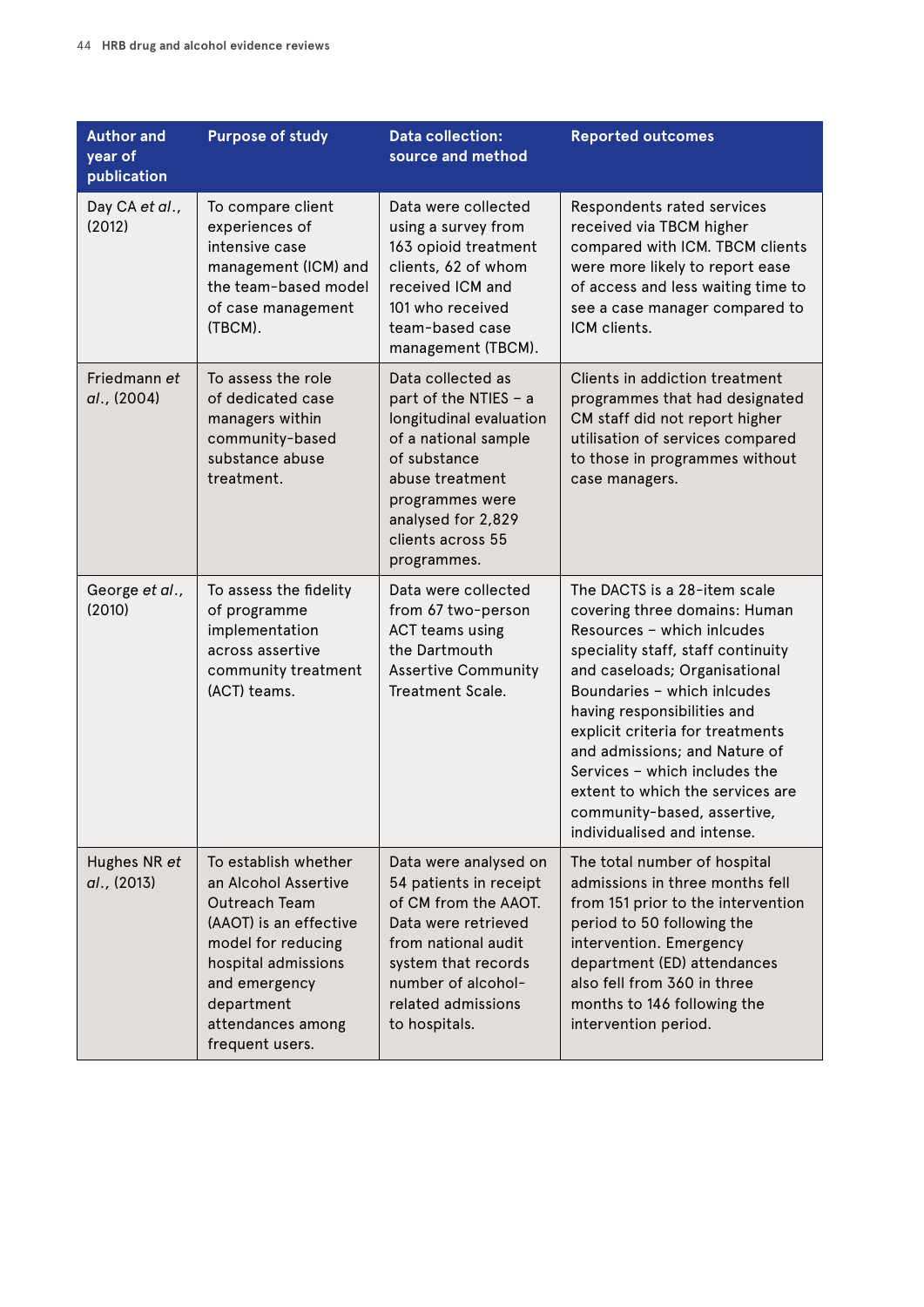| <b>Author and</b><br>year of<br>publication | <b>Purpose of study</b>                                                                                                                                                                                                                                                                      | <b>Data collection:</b><br>source and method                                                                                                                                                                                                                                                                                                                                                                                                                                                                         | <b>Reported outcomes</b>                                                                                                                                                                                                                                                                                                                                                             |
|---------------------------------------------|----------------------------------------------------------------------------------------------------------------------------------------------------------------------------------------------------------------------------------------------------------------------------------------------|----------------------------------------------------------------------------------------------------------------------------------------------------------------------------------------------------------------------------------------------------------------------------------------------------------------------------------------------------------------------------------------------------------------------------------------------------------------------------------------------------------------------|--------------------------------------------------------------------------------------------------------------------------------------------------------------------------------------------------------------------------------------------------------------------------------------------------------------------------------------------------------------------------------------|
| Jansson LM et<br>al., (2003)                | To evaluate the<br><b>Reaching Families</b><br>Early intervention<br>on keeping mothers<br>and infants together,<br>getting mothers<br>into treatment<br>and improving<br>parenting skills.                                                                                                  | 240 women, who<br>gave birth to a drug-<br>affected baby and<br>agreed to a referral,<br>where eligible, were<br>divided into two<br>groups for comparison<br>based on intensity of<br>service delivery.                                                                                                                                                                                                                                                                                                             | Mothers who received higher-<br>intensity care were more likely to<br>be abstinent from illicit drugs and<br>to have retained custody of their<br>child (ren) at two-year follow-up<br>compared to mothers receiving<br>lower-intensity services.                                                                                                                                    |
| Jones et al.,<br>(2004)                     | This trial compared<br>the effectiveness<br>of motivational<br>interviewing (MI) +<br>behavioural incentives<br>(BI) compared with MI<br>+ BI plus an additional<br>case management<br>component on<br>treatment compliance,<br>illicit drug use,<br>and other areas of<br>life functioning. | Data were collected<br>from 31 non-<br>treatment seeking,<br>drug-using pregnant<br>women receiving usual<br>care (controls), and<br>59 non-treatment<br>seeking, drug-using<br>pregnant women<br>received added<br>case management<br>(the intervention).<br>Participants<br>completed the<br><b>Addiction Severity</b><br>Index (ASI), the<br><b>Structured Interview</b><br>for DSM-IV, a<br>psychosocial needs<br>survey, referrals to<br>social services and<br>utilisation assessment<br>forms, urine testing. | When CM was added to the<br>intervention, the use of social<br>services increased. The MI + BI<br>+ CM group reported reduced<br>needs in their drug treatment.<br>The addition of CM resulted<br>in less drug use and fewer<br>psychosocial needs at one-<br>month follow-up, but similar<br>levels of poor participation in the<br>intervention were observed with<br>both models. |
| Kirk et al.,<br>(2013)                      | To evaluate case<br>management in re-<br>directing frequent<br>users of acute care to<br>less costly non-acute<br>services.                                                                                                                                                                  | Data were analysed<br>on 165,305 people<br>who had four or<br>more admissions to<br>detoxification or acute<br>inpatient services<br>within a six-month<br>period over a five-year<br>period.                                                                                                                                                                                                                                                                                                                        | Within 12 months acute care<br>episodes fell by 56% and<br>there were a 19% increase<br>in engagement in non-acute<br>care services.                                                                                                                                                                                                                                                 |
| Kolind et al.,<br>(2009)                    | To explore the<br>knowledge gained<br>from the experiences<br>and perspective of<br>case managers in<br>Belgium and Denmark.                                                                                                                                                                 | Data collected from<br>16 case managers<br>using interviews and<br>focus groups.                                                                                                                                                                                                                                                                                                                                                                                                                                     | Core dilemmas identified were:<br>planning and monitoring within<br>the context of chaotic lives;<br>balancing flexibility while meeting<br>legal demands; linking and<br>coordinating care; advocacy and<br>client empowerment.                                                                                                                                                     |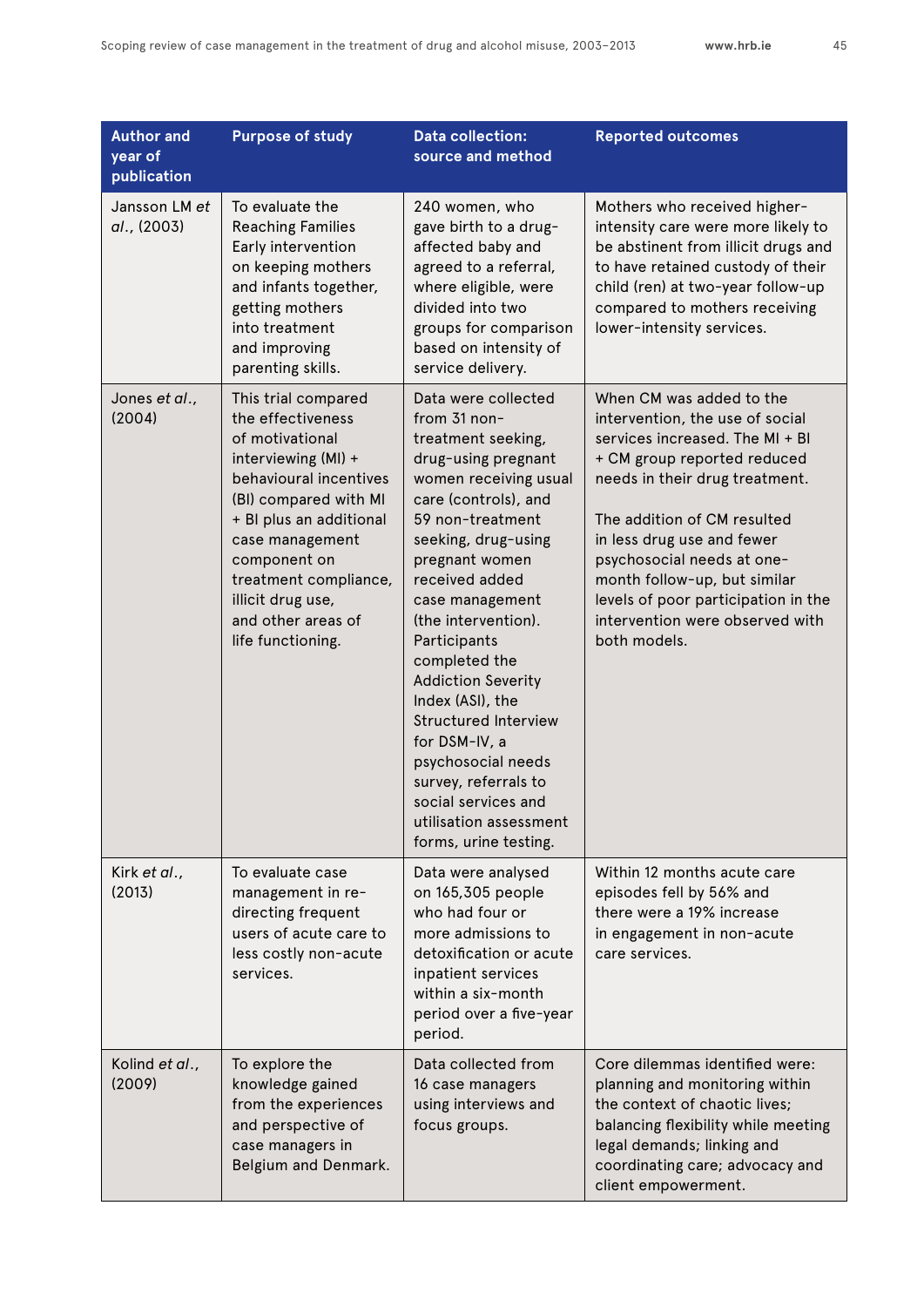| <b>Author and</b><br>year of<br>publication | <b>Purpose of study</b>                                                                                                                                                      | <b>Data collection:</b><br>source and method                                                                                                                                                                                                                                                                                                                                                      | <b>Reported outcomes</b>                                                                                                                                                                                                                                                                                                                              |
|---------------------------------------------|------------------------------------------------------------------------------------------------------------------------------------------------------------------------------|---------------------------------------------------------------------------------------------------------------------------------------------------------------------------------------------------------------------------------------------------------------------------------------------------------------------------------------------------------------------------------------------------|-------------------------------------------------------------------------------------------------------------------------------------------------------------------------------------------------------------------------------------------------------------------------------------------------------------------------------------------------------|
| May et al.,<br>(2008)                       | To evaluate the role<br>of intensive case<br>management (ICM)<br>in reducing the rate<br>of foetal alcohol<br>spectrum (FAS) in<br>children of high-risk<br>mothers.         | Data were collected<br>on 131 women using an<br>array of instruments<br>at baseline and at<br>six-month follow-<br>up intervals up<br>to 72 months<br>after enrolment.<br>Instruments included<br>the Alcohol Use<br>Disorder Identification<br>Test (AUDIT),<br>Short Inventory of<br>Problems (SIP) plus<br>the SOCRATES scale<br>and data on alcohol<br>consumption and<br>pregnancy outcomes. | 38% of enrolled women reported<br>complete abstinence from alcohol<br>use at six months. Binge drinking<br>was reduced at both 6 months<br>and 12 months.<br>Of 149 pregnancies, only two<br>children were suspected of having<br>some form of severe FAS, and at<br>follow-up, 70% of women were<br>using birth control or not drinking,<br>or both. |
| McKay et al.,<br>(2003)                     | To evaluate the<br><b>CASAWORKS</b> for<br><b>Families Intervention</b><br>over 12 months in<br>improving stable<br>employment rates.                                        | Data were collected<br>pre and post<br>intervention from 529<br>substance-abusing<br>women using the<br>'Welfare-to-Work<br><b>Addiction Severity</b><br>Index' (WTW-ASI),<br><b>Treatment Services</b><br>Review - Welfare to<br><b>Work version (TSR-</b><br>WTW) and Case<br>Management Review.                                                                                                | Longer retention was associated<br>with reduced alcohol use but was<br>not associated with employment<br>or drug use outcomes.                                                                                                                                                                                                                        |
| McLellan et<br>al., (2003)                  | To evaluate the<br><b>CASAWORKS</b> for<br><b>Families intervention</b><br>over 12 months in<br>improving stable<br>employment rates.                                        | Data were collected<br>pre and post<br>intervention from<br>529 substance-<br>abusing women in<br>receipt of welfare<br>using the Welfare<br>to Work Addiction<br>Severity Index.                                                                                                                                                                                                                 | Improvements were reported<br>in substance use and family and<br>social functioning at six months,<br>and in employment by 12 months.<br>At 12 months, more than 46%<br>were abstinent from alcohol<br>and other drugs, and 30% were<br>employed part-time or more.                                                                                   |
| McLellan et<br>al., (2005)                  | To assess the<br>feasibility of clinical<br>case management<br>(CCM) working with<br><b>Multiple Detox Only</b><br>(MDO) patients to<br>improve engagement<br>with services. | Data were collected<br>from administrative<br>records on<br>890 multiple<br>detoxification-only<br>(MDO) patients over<br>three years.                                                                                                                                                                                                                                                            | MDO patients receiving CCM<br>showed a 55% reduction in<br>detoxification-only admissions,<br>a 70% increase in use of<br>rehabilitation services, and a 20-<br>day increase in the average length<br>of stay per episode.                                                                                                                            |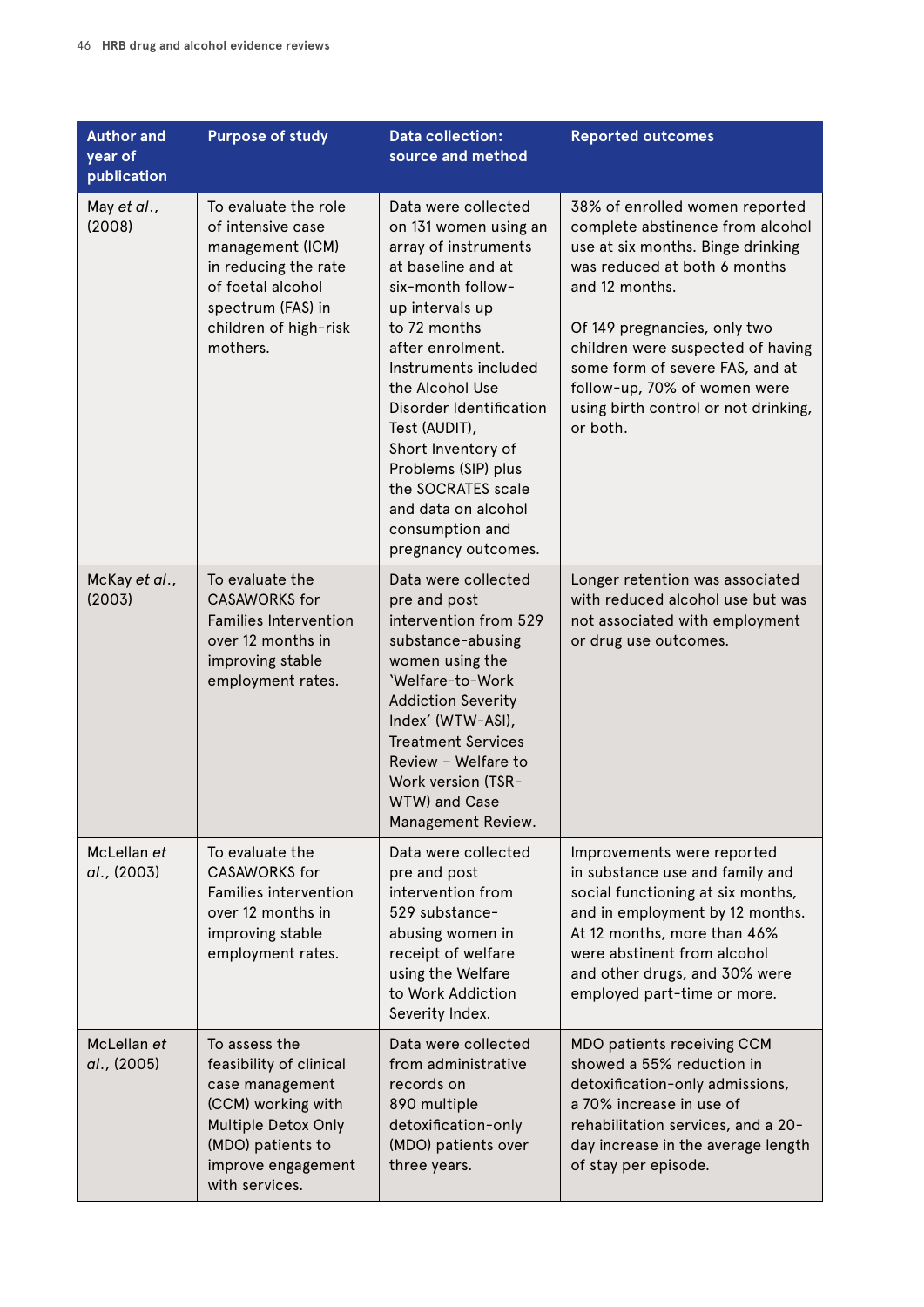| <b>Author and</b><br>year of<br>publication | <b>Purpose of study</b>                                                                                                                                                                                                                                              | Data collection:<br>source and method                                                                                                                                                                                                                                                                                                    | <b>Reported outcomes</b>                                                                                                                                                                                                                                                                                                                                                                                     |
|---------------------------------------------|----------------------------------------------------------------------------------------------------------------------------------------------------------------------------------------------------------------------------------------------------------------------|------------------------------------------------------------------------------------------------------------------------------------------------------------------------------------------------------------------------------------------------------------------------------------------------------------------------------------------|--------------------------------------------------------------------------------------------------------------------------------------------------------------------------------------------------------------------------------------------------------------------------------------------------------------------------------------------------------------------------------------------------------------|
| Merrill J<br>(2004)                         | To assess a CM<br>intervention that aims<br>to improve assessment<br>of addiction severity,<br>reduce fragmented<br>service delivery and<br>promotes a continuum<br>of care approach                                                                                 | Administrative data<br>collected on an<br>unreported number<br>of substance-abusing<br>women on welfare<br>were analysed before<br>and after intervention.                                                                                                                                                                               | Increased referral rates for<br>treatment were reported. An<br>increase in services provided<br>was reported and reductions<br>in alcohol and drug use were<br>reported.                                                                                                                                                                                                                                     |
| Neumiller et<br>al., (2009)                 | To explore the<br>implementation of the<br>assertive community<br>treatment (ACT) model<br>for people who are<br>homeless with co-<br>occurring mental and<br>addictive disorders<br>(CODs).                                                                         | Data were collected<br>from nine programmes<br>implementing<br>assertive community<br>treatment using a 24<br>-item survey.                                                                                                                                                                                                              | Stabilisation of clients was<br>associated with housing<br>assistance, maintenance;<br>medication adherence;<br>and delivery of intensive,<br>multidisciplinary services.<br>Adaption of the ACT model to<br>the specific needs of clients was<br>reported as essential to good<br>work practice in this context.                                                                                            |
| Passetti et al.,<br>(2008)                  | To pilot the feasibility<br>of using assertive<br>community methods<br>in an intervention<br>called the Flexible<br><b>Access Clinic (FAC)</b><br>for the treatment of<br>alcohol-dependent<br>individuals with<br>a history of poor<br>engagement<br>with services. | Data were collected<br>on 118 alcohol-<br>dependent referred<br>to the Flexible<br><b>Access Clinic and</b><br>223 referred to the<br>usual care clinic.<br>Both groups reported<br>a history of poor<br>levels of engagement<br>with services.                                                                                          | It was reported that individuals<br>attending the FAC and receiving<br>the assertive community methods<br>presented for assessment an<br>average of 14 days earlier than<br>those receiving treatment as usual<br>(TAU). The FAC group reported<br>higher rates of completing<br>assisted alcohol withdrawal and<br>entering an aftercare placement<br>and entering aftercare earlier<br>than the TAU group. |
| Passey et al.,<br>(2007)                    | To evaluate the<br>Women's Referral<br>and Access Program<br>(WRAP) model in<br>improving the quality<br>of life in women<br>dependent on<br>illicit drugs.                                                                                                          | Data were collected<br>from 63 women in<br>Australia at baseline<br>and 6-month follow-<br>up using the overall<br>quality of life scale<br>(WHOQoL-BREF),<br>Rosenberg's Self-<br>Esteem Scale, the<br><b>Brief Treatment</b><br><b>Outcome Measure</b><br>(BTOM) and structured<br>interview related<br>to intervention<br>objectives. | The women reported<br>improvements in self-esteem,<br>severity of dependence,<br>psychological well-being<br>and social functioning, with<br>reductions in drug use.                                                                                                                                                                                                                                         |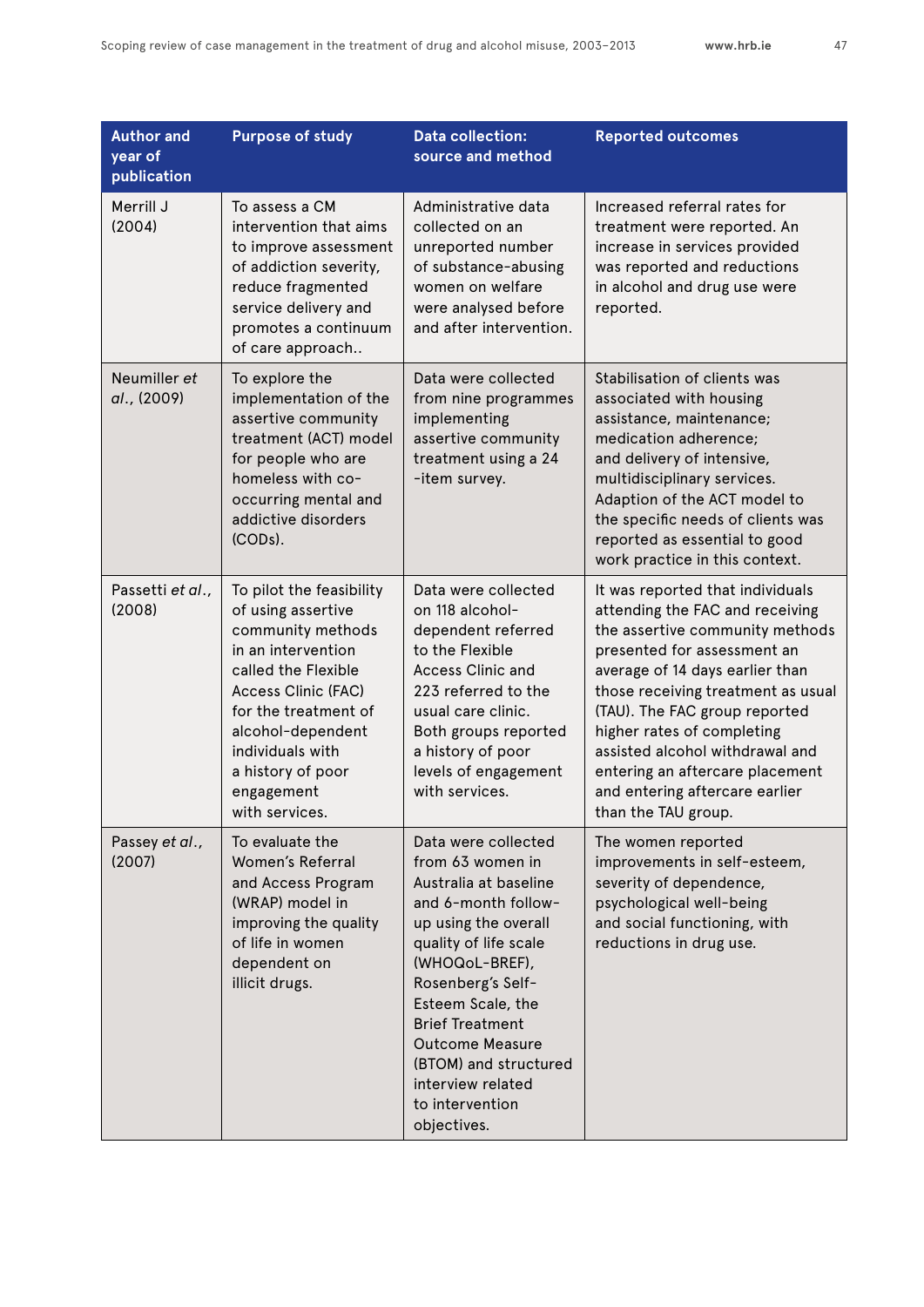| <b>Author and</b><br>year of<br>publication | <b>Purpose of study</b>                                                                                                                                                                                                            | <b>Data collection:</b><br>source and method                                                                                                                                                                                                                                                                                                                                                                                        | <b>Reported outcomes</b>                                                                                                                                                                                               |
|---------------------------------------------|------------------------------------------------------------------------------------------------------------------------------------------------------------------------------------------------------------------------------------|-------------------------------------------------------------------------------------------------------------------------------------------------------------------------------------------------------------------------------------------------------------------------------------------------------------------------------------------------------------------------------------------------------------------------------------|------------------------------------------------------------------------------------------------------------------------------------------------------------------------------------------------------------------------|
| Redko et al.,<br>(2007)                     | To investigate how<br>clients perceive the<br>working alliance with<br>case managers                                                                                                                                               | Data were collected<br>from 26 clients of the<br>Reducing Barriers to<br><b>Drug Abuse Treatment</b><br>Services Project (RBP)<br>using focus groups<br>and interviews.                                                                                                                                                                                                                                                             | It is reported that the working<br>alliance evolved in ways that<br>allowed many clients to build self-<br>esteem, self-confidence, regain<br>a sense of identity and seek<br>substance abuse treatment.               |
| Shaboltas et<br>al., (2013)                 | To evaluate adding<br>on intensive case<br>management (ICM)<br>to the substance<br>abuse (detoxification<br>plus therapy) and<br>antiretroviral therapy<br>(ART) treatment<br>programmes for<br>intravenous drug users<br>(IVDUs). | Data were collected<br>from 60 HIV-infected,<br>intravenous drug<br>users (IVDUs) who<br>had recently started<br>antiretroviral therapy<br>(ART) or who were<br>eligible to start.<br>Individuals were<br>interviewed every<br>two weeks for up to<br>eight months.                                                                                                                                                                 | Overall, 52% were active IVDUs at<br>enrolment and 45% were active<br>at their last follow-up visit.<br>66.7% attended all of their ART<br>clinic visits. 90% of participants<br>remained in programme to<br>the end.  |
| Slesnick and<br>Erdem (2012)                | To evaluate a CM<br>intervention that<br>seeks to connect<br>homeless mothers<br>with social services.                                                                                                                             | Data were collected<br>at baseline and 3 and<br>6 month follow-up<br>from 15 homeless<br>women and their 2-6<br>year-old children<br>recruited from a<br>homeless shelter<br>using an array of<br>instruments including<br>urine screening,<br>computerised clinical<br>interview and self-<br>report questionnaires,<br><b>Beck Depression</b><br>Inventory; Child<br><b>Behaviour Checklist</b><br>and Parenting<br>Stress Index. | Participants showed reductions<br>in substance use, homelessness<br>and mental health problems,<br>and reduced internalising and<br>externalising of problems among<br>their children.                                 |
| Smelson et<br>al., (2005)                   | To assess the<br>feasibility of the<br><b>Time Limited</b><br><b>Case Management</b><br>(TLCM) /Assertive<br><b>Community Treatment</b><br>programme to improve<br>engagement in<br>outpatient treatment.                          | Administrative data<br>were analysed on<br>26 dually diagnosed<br>patients who received<br>the TLCM service<br>(the intervention<br>group) and 33<br>patients who refused<br>to participate (the<br>comparison group).                                                                                                                                                                                                              | TLCM patients attended more<br>days of treatment at the Day<br>Centre, had greater pharmacy<br>refill compliance, and were less<br>likely to be lost to follow-up<br>at eight weeks than were the<br>comparison group. |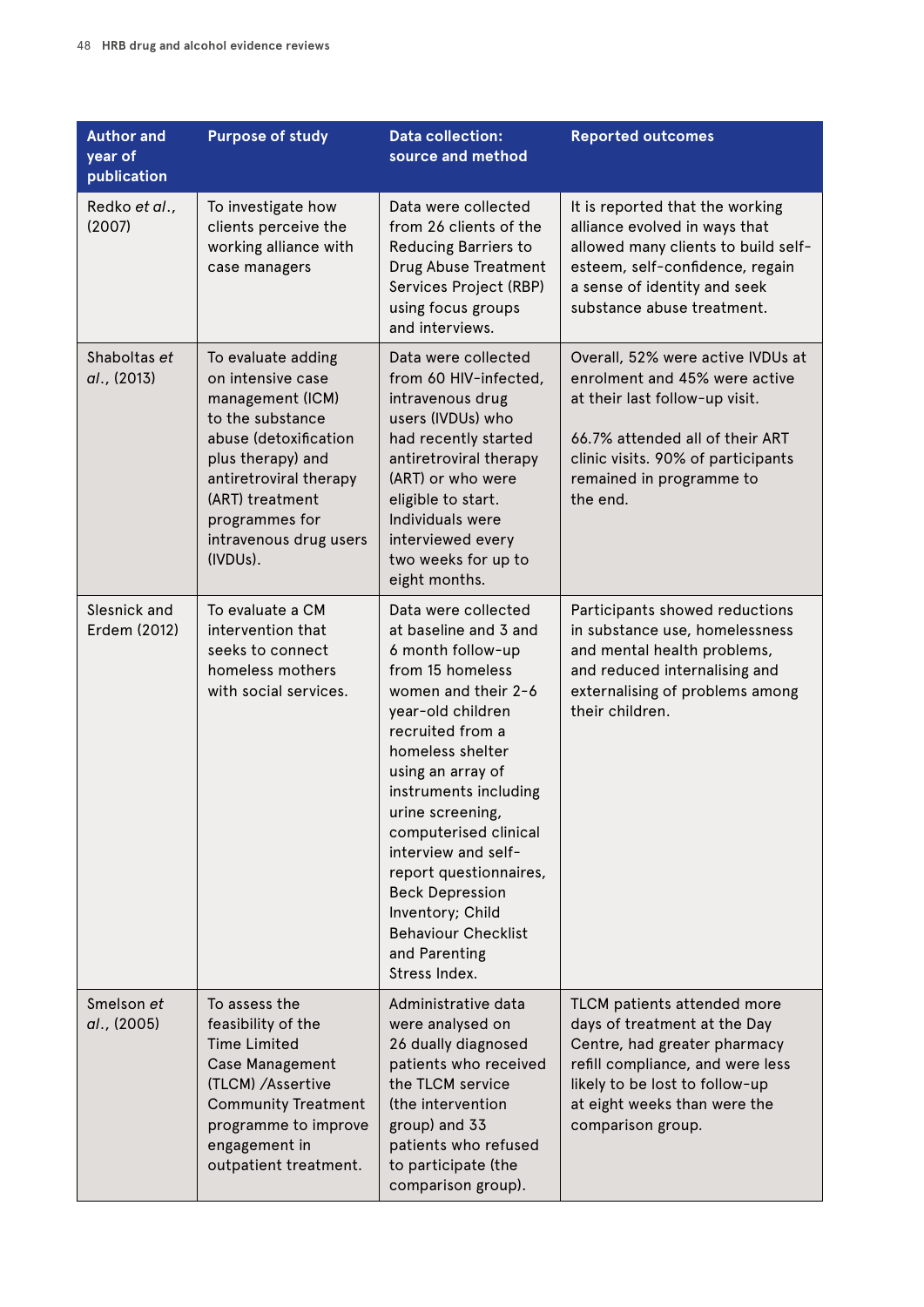| <b>Author and</b><br>year of<br>publication | <b>Purpose of study</b>                                                                                                                                                                                          | <b>Data collection:</b><br>source and method                                                                                                                                                                                                                                                                                           | <b>Reported outcomes</b>                                                                                                                                                                                                    |
|---------------------------------------------|------------------------------------------------------------------------------------------------------------------------------------------------------------------------------------------------------------------|----------------------------------------------------------------------------------------------------------------------------------------------------------------------------------------------------------------------------------------------------------------------------------------------------------------------------------------|-----------------------------------------------------------------------------------------------------------------------------------------------------------------------------------------------------------------------------|
| Smith et al.,<br>(2010)                     | To evaluate the<br>effectiveness of<br>assertive community<br>treatment plus<br>the effectiveness<br>of intensive case<br>management model<br>in preventing criminal<br>recidivism and<br>substance abuse.       | Data were collected<br>and analysed on 89<br>men and two women<br>with severe co-<br>occurring psychiatric<br>disabilities and<br>chemical dependency<br>who had been<br>acquitted of violent<br>crimes by reason of<br>insanity.                                                                                                      | Ninety per cent were reported to<br>achieve no re-admission and no<br>re-arrest and 49% were reported<br>to achieve no re-admission,<br>no re-arrest, abstinence,<br>steady housing and involved in<br>meaningful activity. |
| Tiderington et<br>al., (2013)               | To explore case<br>managers' use of<br>harm reduction<br>within Housing First,<br>with a specific focus<br>on client-provider<br>relationships                                                                   | Data were collected<br>using in-depth<br>interviews and on-site<br>observation from 10<br>homeless patients<br>with substance-<br>abuse disorders and<br>14 service providers<br>across two assertive<br>community treatment<br>(ACT) teams within<br>'Housing First'.                                                                 | It is reported that a heuristic<br>model of harm reduction practice<br>emerged that highlighted the<br>influence of relationship quality<br>on the paths of communication<br>regarding substance use.                       |
| van Draanen<br>et al., (2013)               | To evaluate intensive<br>case management<br>in reducing the<br>excessive use of the<br>Toronto Withdrawal<br>Management<br>System and<br>hospital emergency<br>departments<br>by problematic<br>substance users. | Data were collected<br>from 65 participants<br>at baseline, three- and<br>six-month follow-up<br>using the Addiction<br>Severity Index and<br>the Multnomah<br><b>Community Ability</b><br>Scale (MCAS), service<br>use forms were used<br>for the quantitative<br>survey plus semi-<br>structured interviews<br>with 10 participants. | Improvements in community<br>functioning and decreased days<br>of problematic substance use<br>and money spent on alcohol<br>and drugs were reported. Fewer<br>improvements were reported for<br>female clients.            |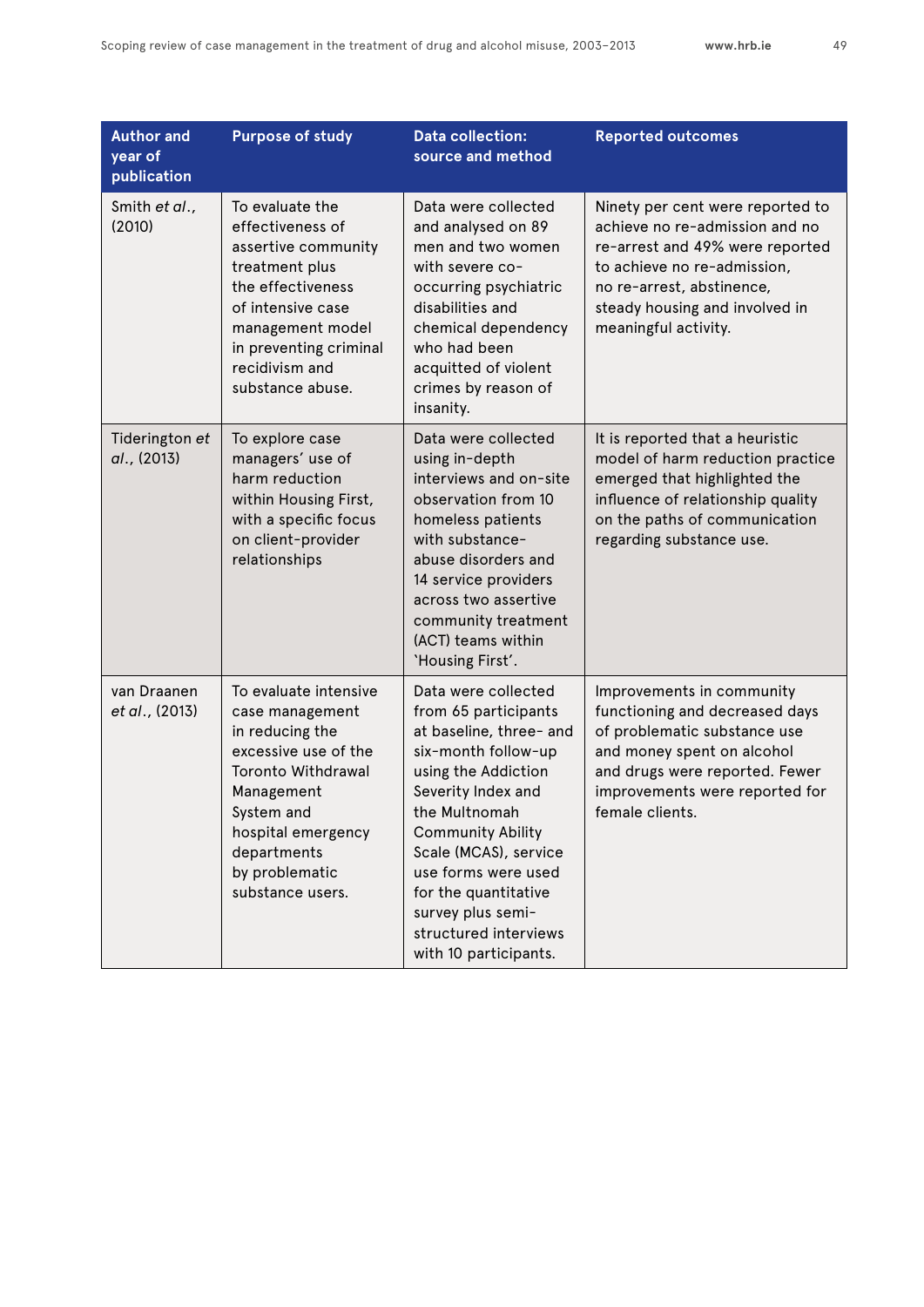## Appendix G:

## **Detail of the screening questions, quality criteria and scoring of the 29 articles included in the review**

## **A: Application of MMAT criteria to qualitative studies**

| <b>Question</b>                                                                                                                                        | <b>Tiderington</b><br>et al.,<br>$(2013)***$       | <b>Angell and</b><br><b>Mahoney</b><br>$(2007)***$ | <b>Kolind</b><br>et al.,<br>$(2009)$ ***              | Redko et al.,<br>$(2007)***$ |
|--------------------------------------------------------------------------------------------------------------------------------------------------------|----------------------------------------------------|----------------------------------------------------|-------------------------------------------------------|------------------------------|
| Are there clear qualitative research<br>questions (or objectives)?                                                                                     | Yes, clear                                         | Yes                                                | Yes                                                   | Yes                          |
| Do the collected data allow for the<br>research question (or objective) to<br>be addressed?                                                            | Yes                                                | Yes                                                | Yes                                                   | Yes                          |
| Are the sources of qualitative data<br>(archives, documents, informants,<br>observations) relevant to address the<br>research question (or objective)? | Yes*                                               | Yes*                                               | Yes*                                                  | Yes*                         |
| Is the process for analysing the<br>qualitative data relevant to address<br>the research question (or objective)?                                      | Yes, very clear<br>and relevant*                   | Yes, very clear<br>and relevant*                   | Yes,<br>relevant*                                     | Yes, very<br>relevant*       |
| Is appropriate consideration given<br>to how findings relate to the context<br>(e.g., the setting in which the data<br>were collected)?                | Yes, at least<br>partially*                        | Yes, very<br>clearly*                              | Yes, very<br>clearly*                                 | Yes very<br>clearly*         |
| Is appropriate consideration given to<br>how findings relate to researchers'<br>influence (e.g., through their<br>interactions with participants)?     | No, there is<br>no reference<br>to these<br>issues | No, there is<br>no reference<br>to these<br>issues | No, there<br>is no<br>reference<br>to these<br>issues | Yes, this is<br>referenced * |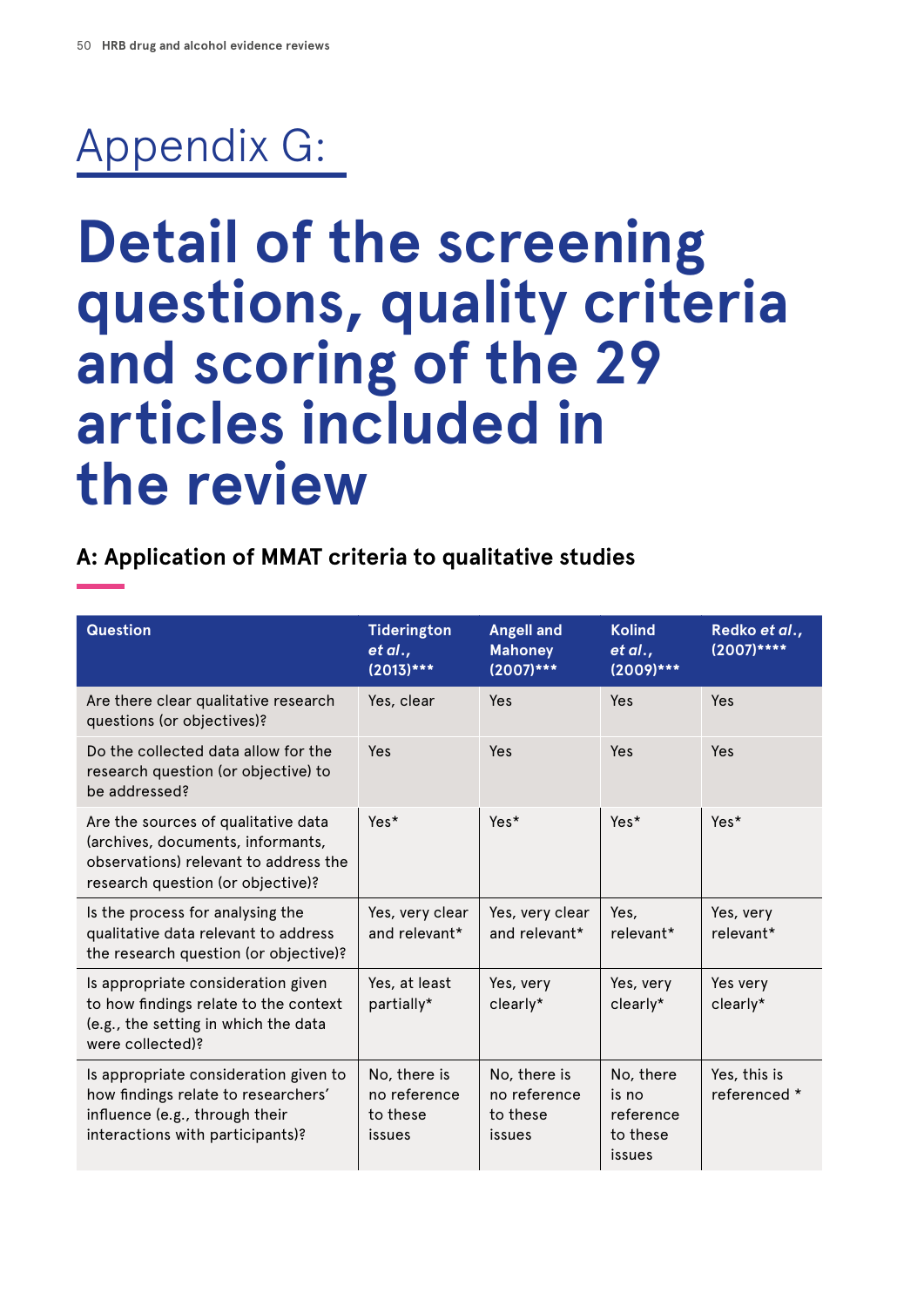## **B: Application of MMAT criteria to quantitative descriptive studies**

| <b>Question</b>                                                                                                                               | Dates et al., (2009)***                                                                 | George et al., (2010)****                                                    |
|-----------------------------------------------------------------------------------------------------------------------------------------------|-----------------------------------------------------------------------------------------|------------------------------------------------------------------------------|
| Are there clear quantitative research<br>questions (or objectives)?                                                                           | Yes, clear                                                                              | Yes, clear                                                                   |
| Do the collected data allow for the<br>research question (or objective) to<br>be addressed?                                                   | Yes                                                                                     | Yes                                                                          |
| Is the sampling strategy relevant to<br>address the quantitative research<br>question (quantitative aspect of the<br>mixed-methods question)? | Yes*                                                                                    | Yes, all programmes in the<br>province were included in<br>the sample frame* |
| Is the sample representative of the<br>population under study?                                                                                | Yes, but some lack of detail<br>supplied*                                               | Yes probably, but this is not<br>formally tested*                            |
| Are measurements appropriate<br>(clear origin, or validity known, or<br>standard instrument)?                                                 | Yes, clearly*                                                                           | Yes, clearly*                                                                |
| Is there an acceptable response rate<br>(60% or above)?                                                                                       | No, data are presented from<br>only 6/13 programmes because<br>others had missing data. | Yes, the response rate was<br>$85%$ *                                        |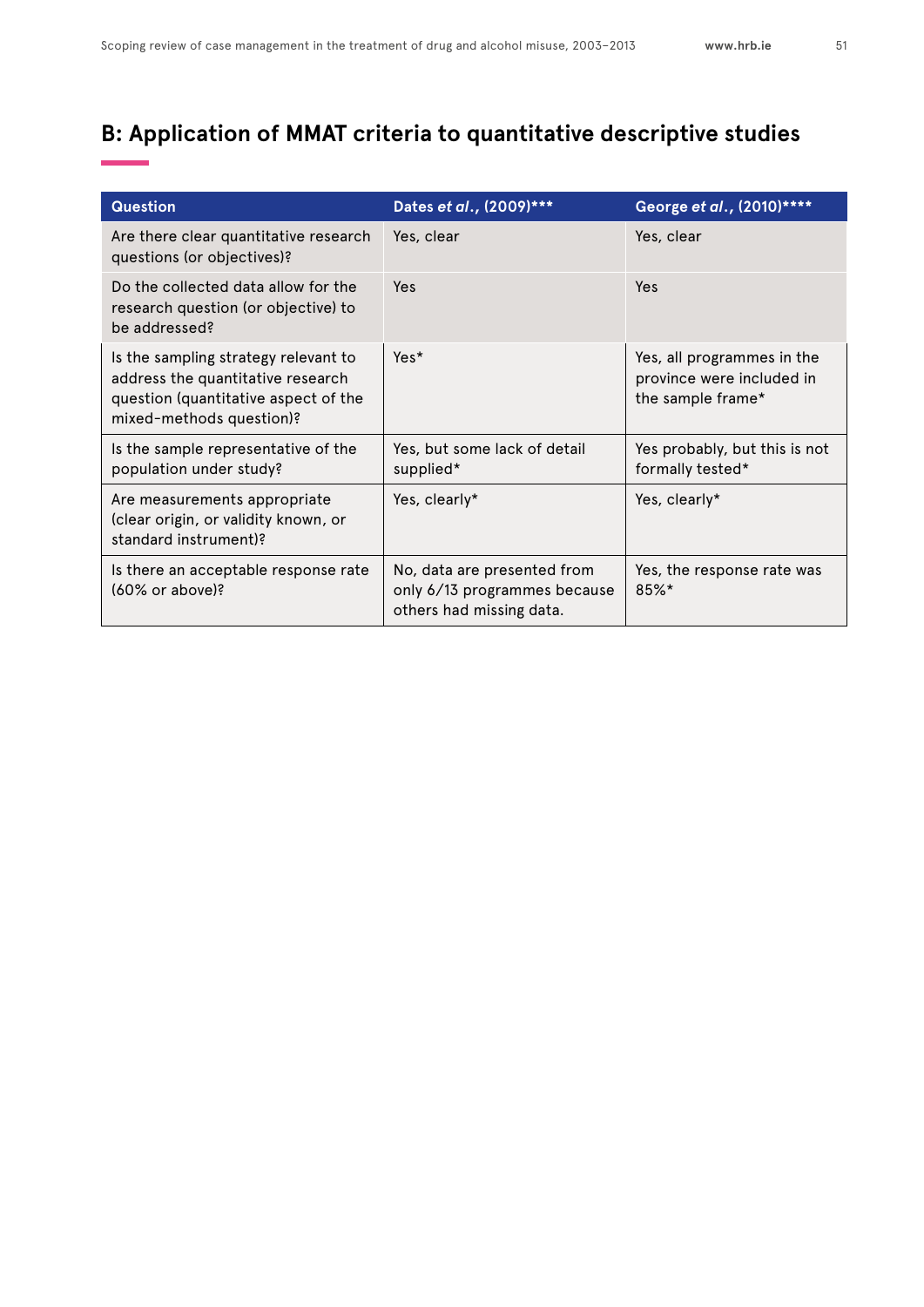## **C: Application of MMAT criteria to quantitative non-randomised studies (i)**

| <b>Question</b>                                                                                                                                                                                                                                              | Alexander et al.,<br>$(2007)$ ***                                                                  | Bowser et al.,<br>$(2010)***$                                                                                         | Chan et al.,<br>$(2005)***$                                                                                                                   |
|--------------------------------------------------------------------------------------------------------------------------------------------------------------------------------------------------------------------------------------------------------------|----------------------------------------------------------------------------------------------------|-----------------------------------------------------------------------------------------------------------------------|-----------------------------------------------------------------------------------------------------------------------------------------------|
| Are there clear quantitative research<br>questions (or objectives)?                                                                                                                                                                                          | Yes, very clear                                                                                    | Partially with<br>reference to<br>evaluation and<br>programme impacts<br>but not explicitly<br>stated                 | Yes clear                                                                                                                                     |
| Do the collected data allow for the<br>research question (or objective) to be<br>addressed?                                                                                                                                                                  | Yes partially,<br>limitations<br>acknowledged                                                      | Yes in terms of<br>programme impact                                                                                   | Yes                                                                                                                                           |
| Are participants (or organisations)<br>recruited in such a way that it<br>minimises selection bias?                                                                                                                                                          | No, potential<br>selection bias<br>in recruitment<br>acknowledged.                                 | Yes, as all clients<br>in an outreach<br>programme<br>recruited.*                                                     | Yes, purposive<br>recruitment and<br>assignment with formal<br>screening.*                                                                    |
| Are measurements appropriate<br>(clear origin, or validity known, or<br>standard instrument; and absence of<br>contamination between groups when<br>appropriate) regarding the exposure/<br>intervention and outcomes?                                       | All measures<br>employed were<br>administrative.*<br>No cross-group<br>contamination<br>evident.   | Yes, standard<br>measures used.*<br>No cross-group<br>contamination<br>evident.                                       | Yes, standard measures<br>used.*                                                                                                              |
| In the groups being compared (exposed<br>versus non-exposed; with intervention<br>versus without; cases versus controls)<br>are the participants comparable, or<br>do researchers take into account<br>(control for) the difference between<br>these groups? | This question is not<br>relevant - a single<br>group was followed<br>up over time.*                | This question is not<br>relevant - a single<br>group was followed<br>up over time.*                                   | Partially, socio-<br>demographic factors<br>indicate comparability,<br>but significant difference<br>identified in legal<br>problemsseverity. |
| Are there complete outcome data<br>(80% or above), and, when applicable,<br>an acceptable response rate (60% or<br>above), or an acceptable follow-up rate<br>for cohort studies (depending on the<br>duration of follow-up)?                                | Yes, response rate<br>of 89% reported at<br>recruitment. Full<br>data available on<br>completion.* | Partially. No<br>reference to<br>refusal rates at<br>recruitment, but<br>60% of clients<br>retained for<br>full year. | Yes. Follow-up rates at<br>six months 77% and at 12<br>months 84%.*                                                                           |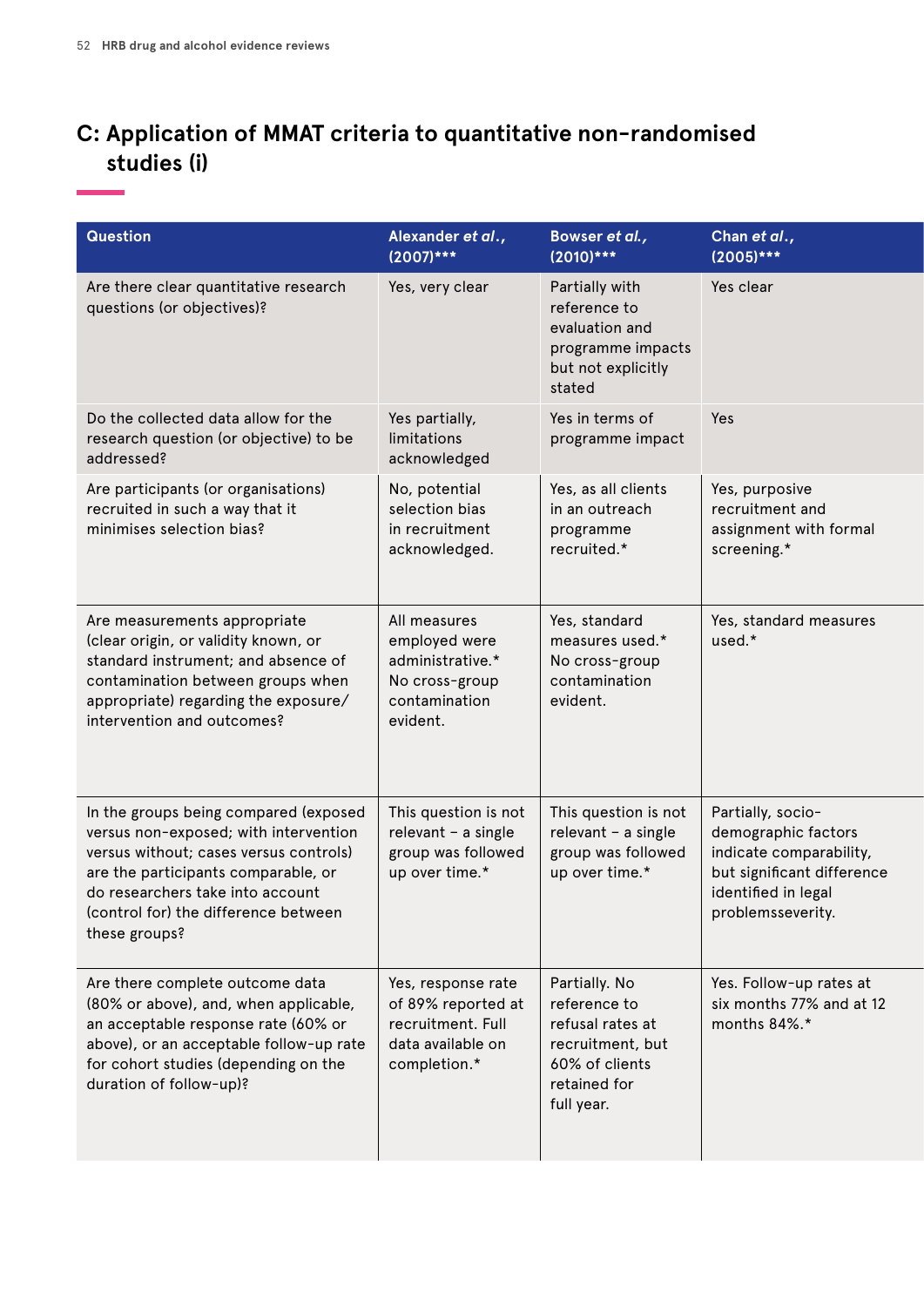| Cunningham et al.,<br>$(2007)$ **                                                                                                                                       | Day et al.,<br>$(2012)*$                                                                                                 | Friedmann et al., (2004)*                                                                                                                                                              | Hughes et al.,<br>$(2013)***$                                                                                                       | Jansson et al.,<br>$(2003)*$                                                                                                                 |
|-------------------------------------------------------------------------------------------------------------------------------------------------------------------------|--------------------------------------------------------------------------------------------------------------------------|----------------------------------------------------------------------------------------------------------------------------------------------------------------------------------------|-------------------------------------------------------------------------------------------------------------------------------------|----------------------------------------------------------------------------------------------------------------------------------------------|
| Yes, very clear                                                                                                                                                         | Yes, clear                                                                                                               | Yes very clear                                                                                                                                                                         | Yes clear                                                                                                                           | Yes clear                                                                                                                                    |
| Yes, very targeted                                                                                                                                                      | Partially, with<br>limitations                                                                                           | Yes                                                                                                                                                                                    | Partially                                                                                                                           | Yes                                                                                                                                          |
| Yes, appropriate<br>purposive sampling<br>of homeless in<br>various sites, with<br>formal screening<br>into the study.*                                                 | No, self-selection<br>bias as convenience<br>sample.                                                                     | Yes, purposive sample of<br>programmes and their<br>clients.*                                                                                                                          | Yes, as based<br>on 30 patients<br>with recorded<br>alcohol-related<br>unscheduled<br>admissions.*                                  | No, potential for<br>self-selection<br>and participation<br>bias both<br>acknowledged in<br>limitations.                                     |
| Yes, two standard<br>measures used.<br>Reliability data<br>cited for one of<br>them, the other<br>well known.*<br>A single group,<br>and therefore no<br>contamination. | Yes, clear origin as<br>survey instrument<br>developed for<br>the study. No<br>cross-group<br>contamination<br>evident.* | Unclear due to lack of<br>detailed information<br>on measurement<br>instruments                                                                                                        | Standard<br>administrative<br>measures<br>employed.*<br>Single group,<br>so no cross-<br>contamination                              | Data collected<br>by telephone<br>interview. Lack<br>of detail of<br>measures.<br>No cross-<br>contamination,<br>as this was single<br>group |
| Statistical control<br>used in the<br>structural equation<br>modelling, but<br>no reference to<br>socio-demographic<br>factors taken into<br>consideration.             | No, groups<br>differed in<br>number, treatment<br>characteristics and<br>drug use.                                       | No reference to socio-<br>demographic factors<br>taken into consideration                                                                                                              | This question is<br>not relevant, as<br>this was a single<br>group followed<br>up over time*                                        | Yes. Group<br>divided into<br>high/low users<br>of intervention.*<br>Participants<br>comparable in<br>terms of socio-<br>demographics.       |
| No. No reference<br>to refusal or<br>participation<br>rates or follow-up<br>engagement-<br>therefore unknown.                                                           | No. ICM site 21%<br>of total client<br>group and TBCM<br>site 50.5% of<br>client group.                                  | Partially. Missing<br>data from 10 units<br>with potential of<br>non-response bias<br>identified as a study<br>limitation, but statistical<br>approaches employed to<br>reduce effect. | Partially. No<br>reference<br>to refusal or<br>participation<br>rates at<br>recruitment.<br>Follow-up<br>was virtually<br>complete. | No. Initial<br>response rate<br>less than 60%.                                                                                               |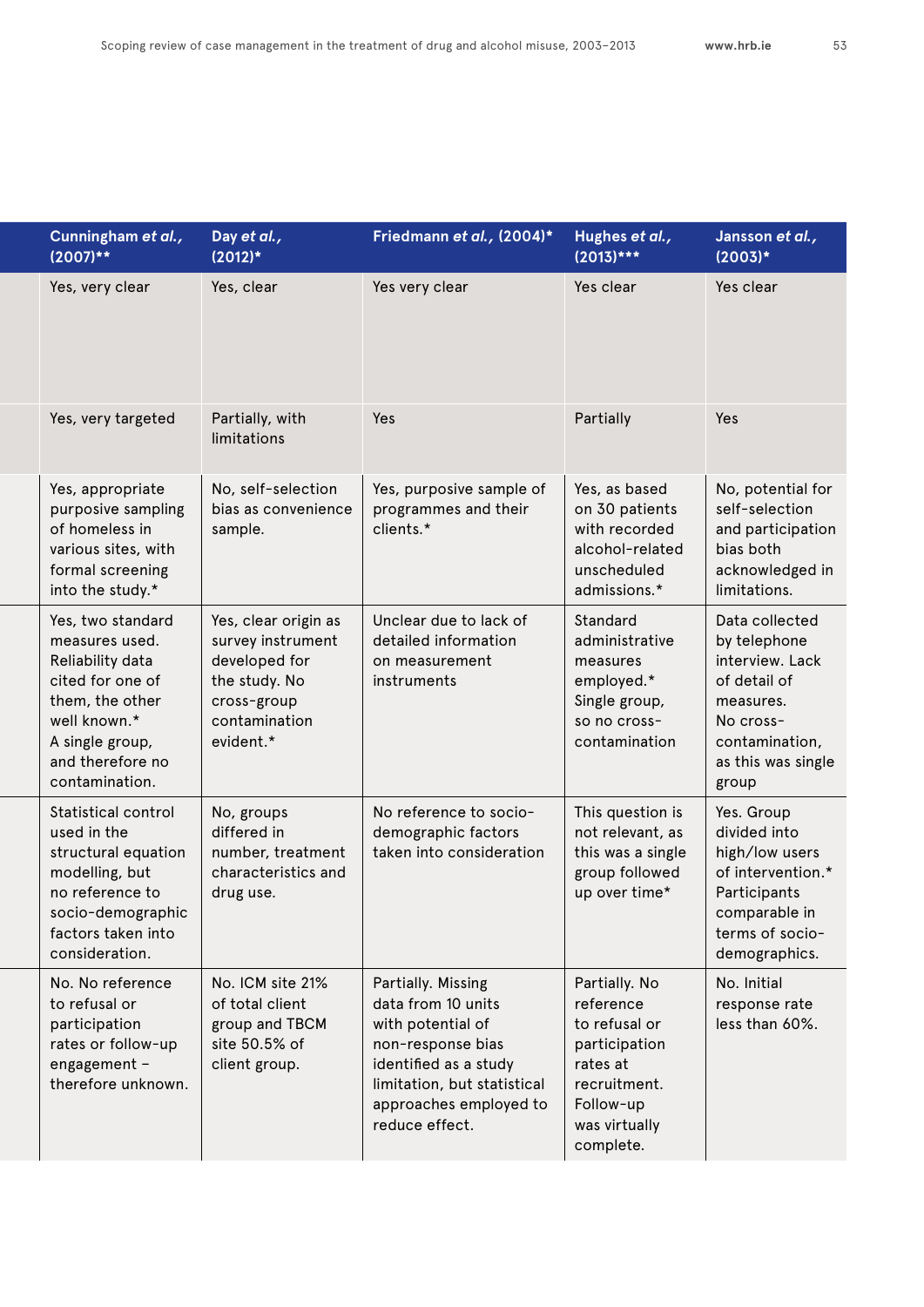## **D: Application of MMAT criteria to quantitative non-randomised studies (ii)**

| <b>Question</b>                                                                                                                                                                                                                                              | Jones et al.,<br>$(2004)$ **                                                                                                                                                                 | Kirk et al.,<br>$(2013)***$                                                                            | May et al., (2008)**                                                                                                                                                           |
|--------------------------------------------------------------------------------------------------------------------------------------------------------------------------------------------------------------------------------------------------------------|----------------------------------------------------------------------------------------------------------------------------------------------------------------------------------------------|--------------------------------------------------------------------------------------------------------|--------------------------------------------------------------------------------------------------------------------------------------------------------------------------------|
| Are there clear quantitative research<br>questions (or objectives)?                                                                                                                                                                                          | Yes, clear                                                                                                                                                                                   | Yes                                                                                                    | Yes, very clear                                                                                                                                                                |
| Do the collected data allow for the<br>research question (or objective) to<br>be addressed?                                                                                                                                                                  | Yes                                                                                                                                                                                          | Yes                                                                                                    | Yes, with limitations in<br>follow-up numbers                                                                                                                                  |
| Are participants (or organisations)<br>recruited in such a way that it<br>minimises selection bias?                                                                                                                                                          | Yes, purposive<br>recruitment*                                                                                                                                                               | No detail provided<br>on participants<br>selection.                                                    | This is unclear, as the<br>required details are not<br>provided.                                                                                                               |
| Are measurements appropriate<br>(clear origin, or validity known, or<br>standard instrument; and absence of<br>contamination between groups when<br>appropriate) regarding the exposure/<br>intervention and outcomes?                                       | Yes, standardised<br>measures used.*                                                                                                                                                         | All measures<br>employed were<br>administrative.*<br>A single group,<br>so no cross-<br>contamination. | Yes, standard measures<br>employed.*<br>A single group; therefore<br>no contamination.                                                                                         |
| In the groups being compared<br>(exposed versus non-exposed; with<br>intervention versus without; cases<br>versus controls) are the participants<br>comparable, or do researchers<br>take into account (control for) the<br>difference between these groups? | Partially. Socio-<br>demographically<br>comparable.<br>Significant differences<br>in employment, drug,<br>legal, family/social<br>severity, increasing<br>psychosocial needs<br>at baseline. | This question is not<br>relevant, as a single<br>group was followed<br>up over time.*                  | This question is not<br>relevant - a single<br>group was followed up<br>over time.*                                                                                            |
| Are there complete outcome<br>data (80% or above), and, when<br>applicable, an acceptable response<br>rate (60% or above), or an<br>acceptable follow-up rate for cohort<br>studies (depending on the duration<br>of follow-up)?                             | Partially.<br>Initial recruitment<br>92%. Follow-up<br>retention unclear.                                                                                                                    | Yes, as analysis of<br>held administrative<br>data.*                                                   | No, initial recruitment<br>was at 76% of those<br>eligible, with 64%<br>entering treatment.<br>Outcome data collected<br>on less than 80%<br>of those recruited<br>or treated. |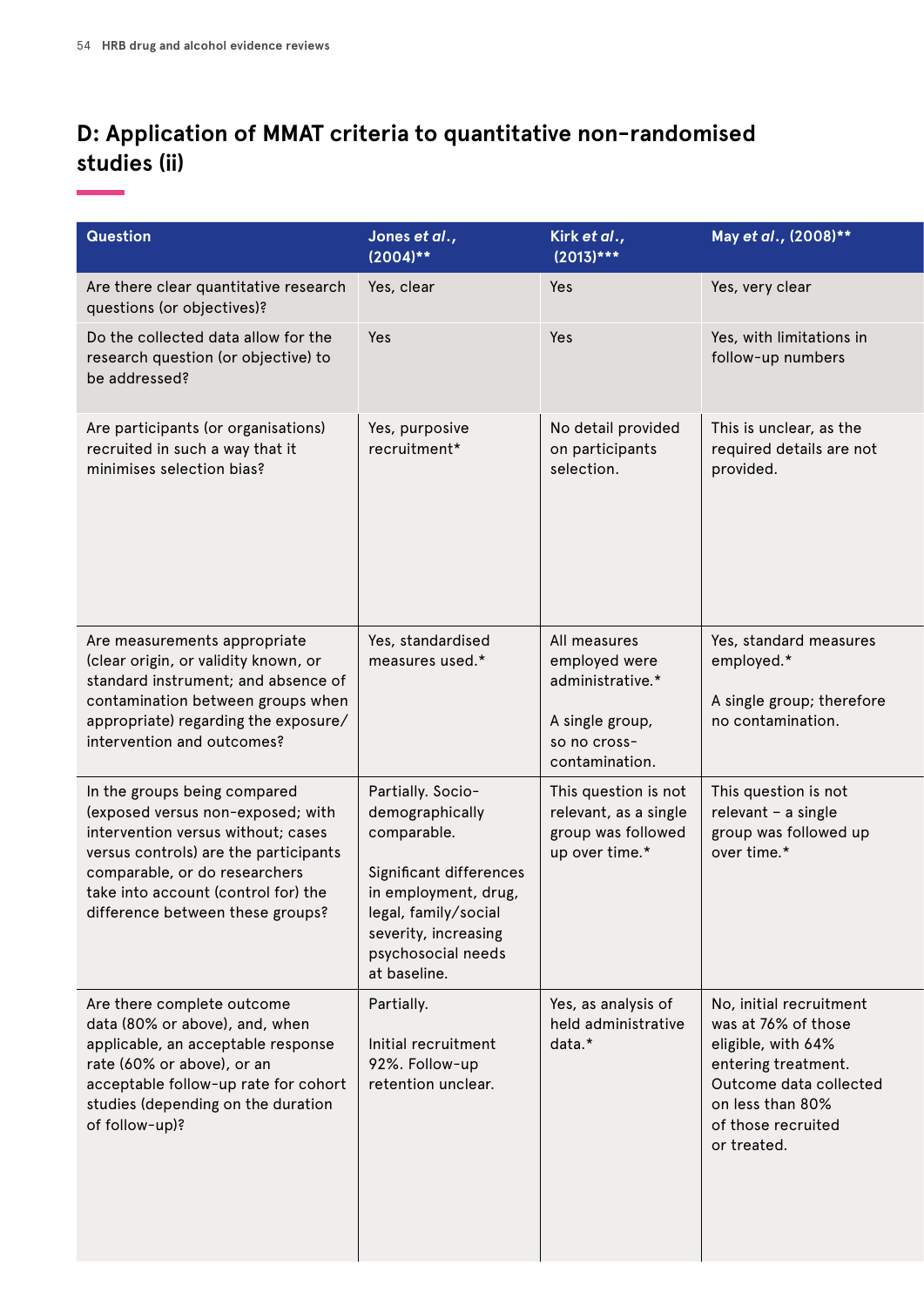| McKay et al.,<br>$(2003)***$                                                                              | McLellan et al.,<br>$(2003)$ **                                                      | McLellan et al.,<br>$(2005)***$                                                                                      | Merrill et al.,<br>$(2004)$ **                                                    | Passetti et al.,<br>$(2008)$ **                                                                                                                                                            |
|-----------------------------------------------------------------------------------------------------------|--------------------------------------------------------------------------------------|----------------------------------------------------------------------------------------------------------------------|-----------------------------------------------------------------------------------|--------------------------------------------------------------------------------------------------------------------------------------------------------------------------------------------|
| Yes, clear                                                                                                | Yes, very clear                                                                      | Yes, very clear                                                                                                      | Yes, very clear                                                                   | Yes, clear                                                                                                                                                                                 |
| Yes                                                                                                       | Yes                                                                                  | Yes                                                                                                                  | yes                                                                               | Yes, at least<br>partially - and the<br>limitations are<br>acknowledged.                                                                                                                   |
| Unclear. Sample is<br>a sub-sample of<br>a larger study. No<br>detail provided on<br>initial recruitment. | Partially. Study<br>acknowledges<br>limitations to<br>recruitment.                   | Yes.<br>Retrospective<br>selection based<br>on administrative<br>records.*                                           | Unclear, as<br>information<br>not provided.                                       | Unclear.<br>Participants<br>were re-referred<br>following<br>disengagement<br>from services and<br>details were not<br>supplied about<br>how they were<br>identified.                      |
| Yes, standard<br>validated measures<br>employed.*<br>A single group;                                      | Yes. An adapted<br>validated standard<br>measure.<br>A single group.                 | Yes. Standard measure<br>employed.*<br>A single group, so no<br>cross-contamination.                                 | All measures<br>employed were<br>administrative.*                                 | Yes, standard<br>measures<br>employed.*<br>No cross-group                                                                                                                                  |
| therefore no<br>contamination.                                                                            | so no cross-<br>contamination.                                                       |                                                                                                                      |                                                                                   | contamination<br>evident.                                                                                                                                                                  |
| This question is<br>not relevant - a<br>single group.*                                                    | This question is not<br>relevant as a single<br>group was followed<br>up over time.* | This question is not<br>relevant as a single<br>group was followed up<br>over time, with time<br>series comparison.* | Information not<br>provided on<br>differences.                                    | Partially.<br>Comparison of<br>the two groups on<br>socio-demographic<br>factors indicate<br>comparability, but<br>comparison group<br>consumed higher<br>amounts of alcohol<br>at intake. |
| Yes.<br>Outcome data - at<br>follow up:<br>1 month 85%                                                    | No.<br>76.8% completed.<br>Six-month<br>follow-up, 79.4%<br>completed.               | Yes, as analysis of held<br>administrative data.*                                                                    | Yes, as analysis<br>of held<br>administrative<br>data on service<br>utilisation.* | Yes, initial<br>engagement rates<br>were acceptable<br>(63.2% and 55.2%),<br>full data available<br>on completion                                                                          |
| 3 months 82%<br>6 months 77%                                                                              | 12-month<br>follow-up,<br>69.2% completed.                                           |                                                                                                                      |                                                                                   | as the primary<br>outcome was entry<br>to aftercare.*                                                                                                                                      |
| 12 months 80%*                                                                                            | Baseline, six-month<br>and 12-month<br>follow-up.                                    |                                                                                                                      |                                                                                   |                                                                                                                                                                                            |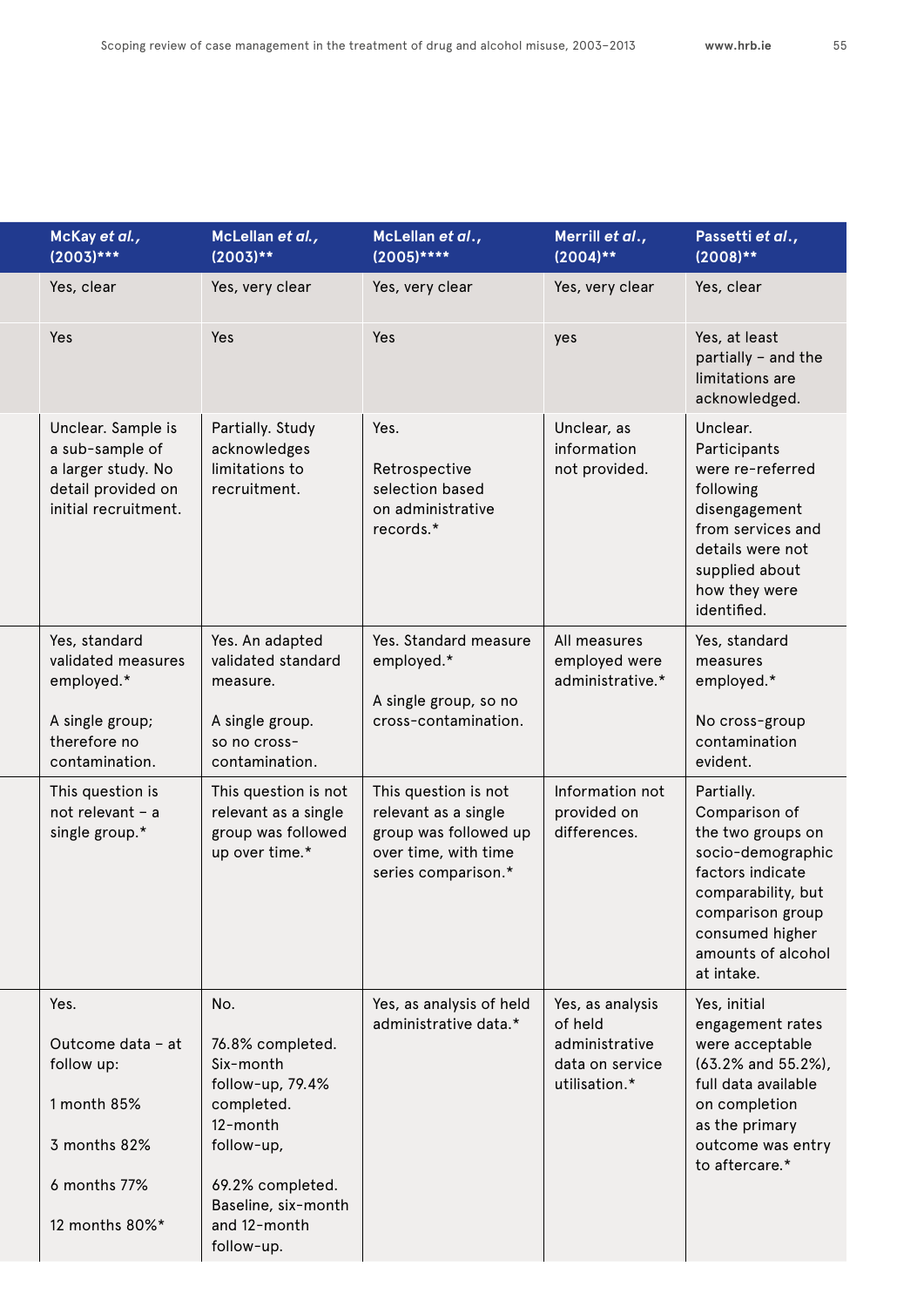## **E: Application of MMAT criteria to quantitative non-randomised studies (iii)**

| <b>Question</b>                                                                                                                                                                                                                                     | Shaboltas et al., (2013)*                                                                                                                  |
|-----------------------------------------------------------------------------------------------------------------------------------------------------------------------------------------------------------------------------------------------------|--------------------------------------------------------------------------------------------------------------------------------------------|
| Are there clear quantitative research questions (or objectives)?                                                                                                                                                                                    | Yes, clear                                                                                                                                 |
| Do the collected data allow for the research question (or objective) to be<br>addressed?                                                                                                                                                            | Yes                                                                                                                                        |
| Are participants (or organisations) recruited in such a way that it<br>minimises selection bias?                                                                                                                                                    | No, there were clear biases<br>in selection.                                                                                               |
| Are measurements appropriate (clear origin, or validity known, or<br>standard instrument; and absence of contamination between groups<br>when appropriate) regarding the exposure/intervention and outcomes?                                        | Data collected by interview<br>and clinical testing. Little detail<br>given on measures.<br>A single group; therefore no<br>contamination  |
| In the groups being compared (exposed versus non-exposed; with<br>intervention versus without; cases versus controls) are the participants<br>comparable, or do researchers take into account (control for) the<br>difference between these groups? | This question is not relevant -<br>a single group was followed up<br>over time.*                                                           |
| Are there complete outcome data (80% or above), and, when applicable,<br>an acceptable response rate (60% or above), or an acceptable follow-up<br>rate for cohort studies (depending on the duration of follow-up)?                                | Initial response rates were<br>low (approximately 34% of<br>those eligible enrolled in the<br>programme), but retention was<br>high (80%). |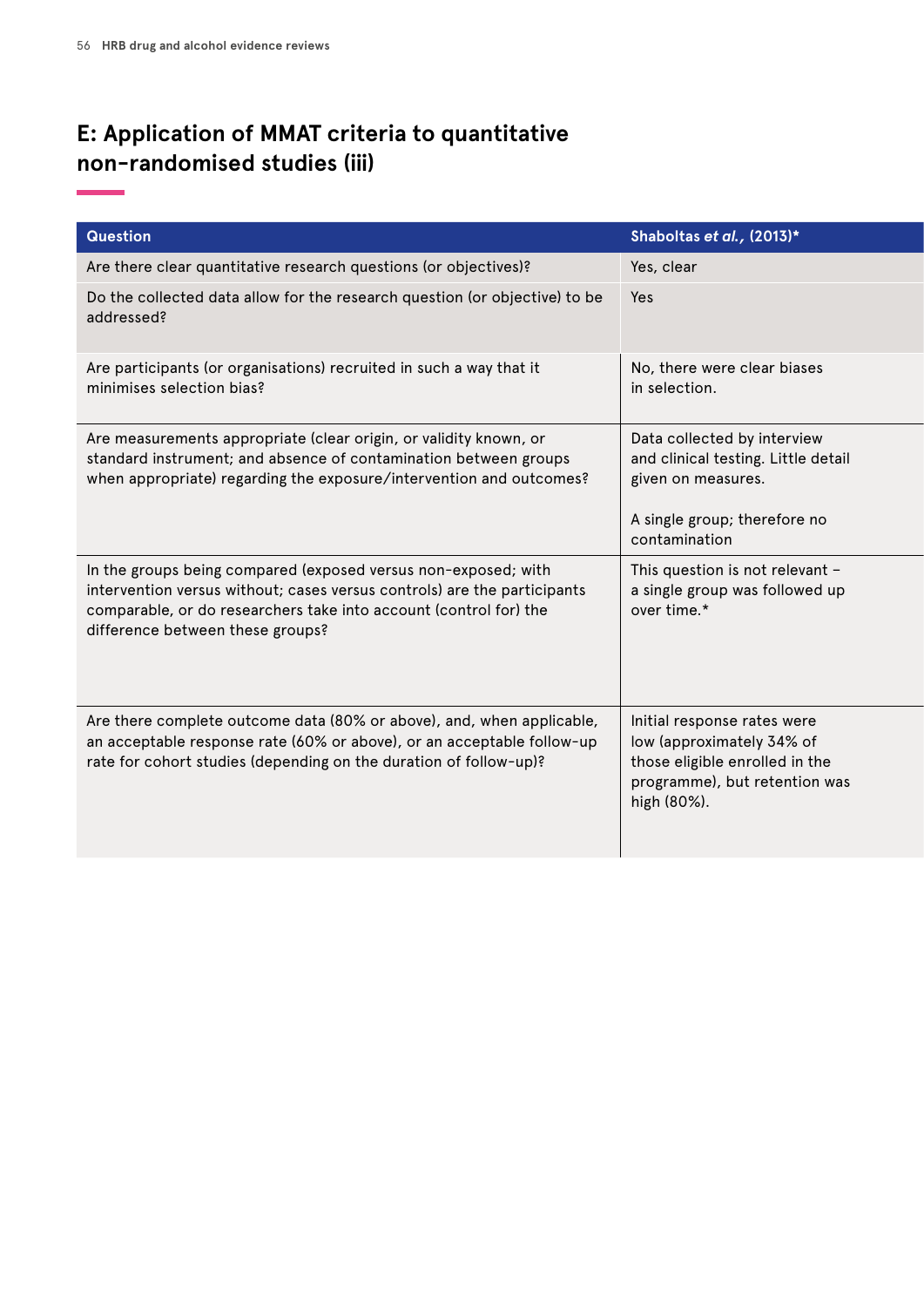| Slesnick et al., (2012)****                                                                                                                                    | Smelson et al., (2005)**                                                                                                                                                                                                                          | Smith et al., (2010)****                                                                                      |
|----------------------------------------------------------------------------------------------------------------------------------------------------------------|---------------------------------------------------------------------------------------------------------------------------------------------------------------------------------------------------------------------------------------------------|---------------------------------------------------------------------------------------------------------------|
| Yes, clear                                                                                                                                                     | Yes, clear                                                                                                                                                                                                                                        | Yes                                                                                                           |
| Yes                                                                                                                                                            | Yes - with limitations associated<br>with the extant differences<br>between groups                                                                                                                                                                | Yes, with limitations<br>in measurement                                                                       |
| Yes, application of clear<br>inclusion/exclusion criteria for<br>participation.*                                                                               | Yes, all recruited while inpatients.*                                                                                                                                                                                                             | Yes, all referrals guided by<br>specific criteria.*                                                           |
| Yes, standard validated<br>measures employed.*                                                                                                                 | All measures employed<br>were administrative.*                                                                                                                                                                                                    | All measures employed were<br>administrative.*                                                                |
| A single group, so no cross-<br>contamination                                                                                                                  | No cross-group<br>contamination evident.                                                                                                                                                                                                          | A single group; therefore no<br>contamination.                                                                |
| The question is not relevant as<br>this was a single group.*                                                                                                   | No, the comparison group were<br>those who refused treatment.<br>There were no demographic<br>differences between groups, but<br>the intervention group had longer<br>current and previous hospitalisations<br>prior to referral to intervention. | This question is not relevant<br>- a single group was<br>followed up over time.*                              |
| Yes, standard measures used<br>for inclusion/exclusion criteria<br>for participation.<br>Follow-up rates at three<br>months 93.3% and at six<br>months 86.6%.* | No, no reference to refusal or<br>participation rates or follow-up<br>engagement - therefore unknown.                                                                                                                                             | Yes, 95% of those referred<br>were admitted to the<br>programme, and 86%<br>of those completed<br>follow-up.* |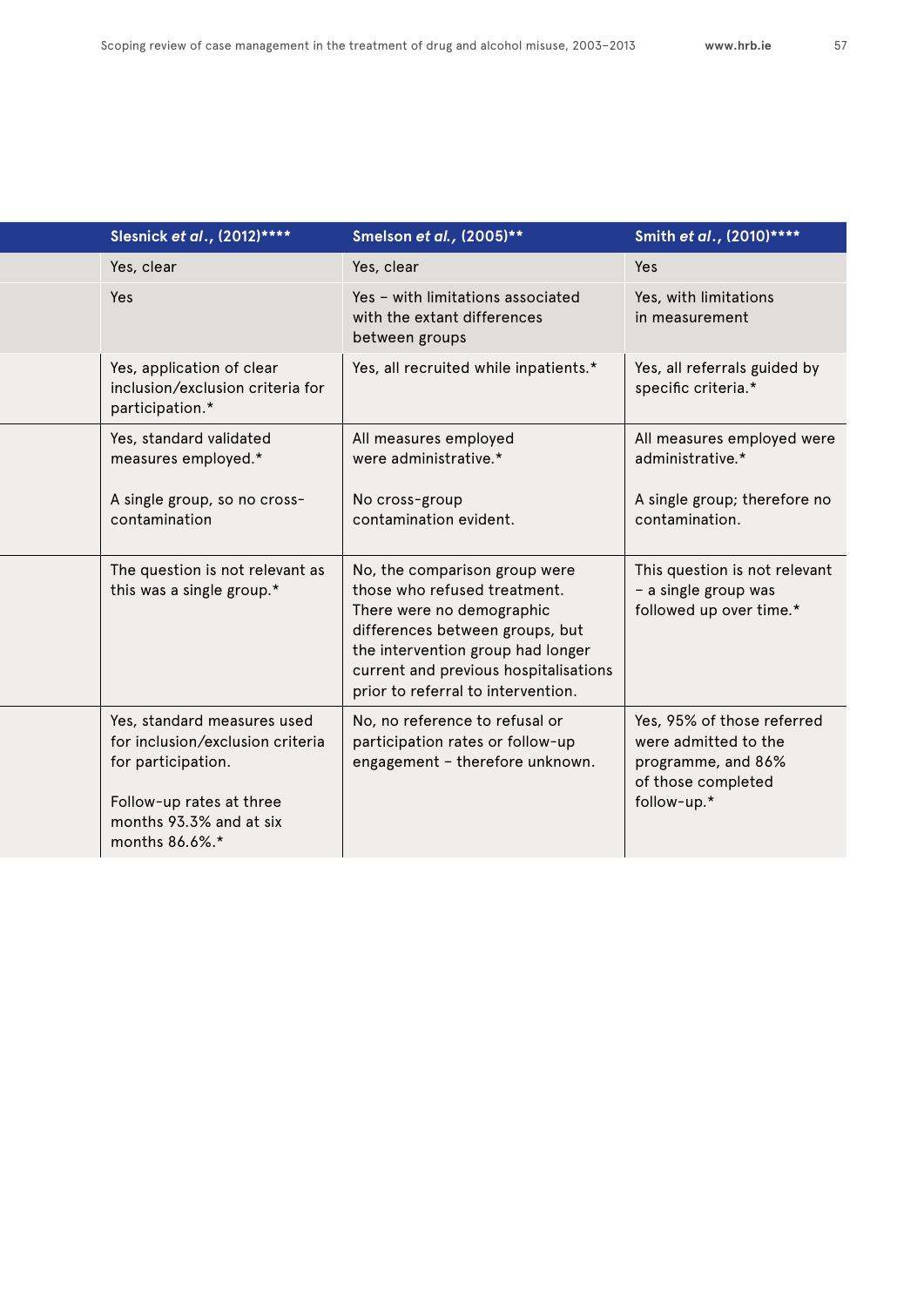## **F: Application of MMAT criteria to mixed-methods studies**

| <b>Question</b>                                                                                                                                                                                                                  | Neumiller et al., (2009)***<br>qualitative and descriptive<br>quantitative                                                                                                                                                                                                                                                                   |
|----------------------------------------------------------------------------------------------------------------------------------------------------------------------------------------------------------------------------------|----------------------------------------------------------------------------------------------------------------------------------------------------------------------------------------------------------------------------------------------------------------------------------------------------------------------------------------------|
| Are there clear qualitative and quantitative research questions (or<br>objectives), or a clear mixed-methods question (or objective)?                                                                                            | Yes, clearly                                                                                                                                                                                                                                                                                                                                 |
| Do the collected data allow for the research question (or objective)<br>to be addressed?                                                                                                                                         | Yes                                                                                                                                                                                                                                                                                                                                          |
| Is the mixed-methods research design relevant to address the<br>qualitative and quantitative research questions (or objectives), or the<br>qualitative and quantitative aspects of the mixed-methods question<br>(or objective)? | Yes*                                                                                                                                                                                                                                                                                                                                         |
| Is the integration of qualitative and quantitative data (or results)<br>relevant to address the research question (objective)?                                                                                                   | Yes*                                                                                                                                                                                                                                                                                                                                         |
| Is appropriate consideration given to the limitations associated with<br>this integration (e.g., the divergence of qualitative and quantitative<br>data (or results) in a triangulation design?                                  | No, there is no mention of<br>limitations.                                                                                                                                                                                                                                                                                                   |
| Are the criteria for qualitative studies met?                                                                                                                                                                                    | a. Yes, clearly*<br>b. Yes, clearly*<br>c. Yes, all eligible programmes<br>were invited to participate.*<br>d. Measurements were either<br>standard or developed via<br>workshop and are appropriate<br>to the research questions.*                                                                                                          |
| Are the criteria for quantitative studies met?                                                                                                                                                                                   | a. Yes, all documentation<br>collected was relevant.*<br>b. Little detail provided on<br>analysis, but it appears<br>appropriate.*<br>c. Yes, there is reference to the<br>context of the data in the<br>interpretation.*<br>d. No, but researchers did<br>not interact directly with<br>data providers. Therefore,<br>this question is only |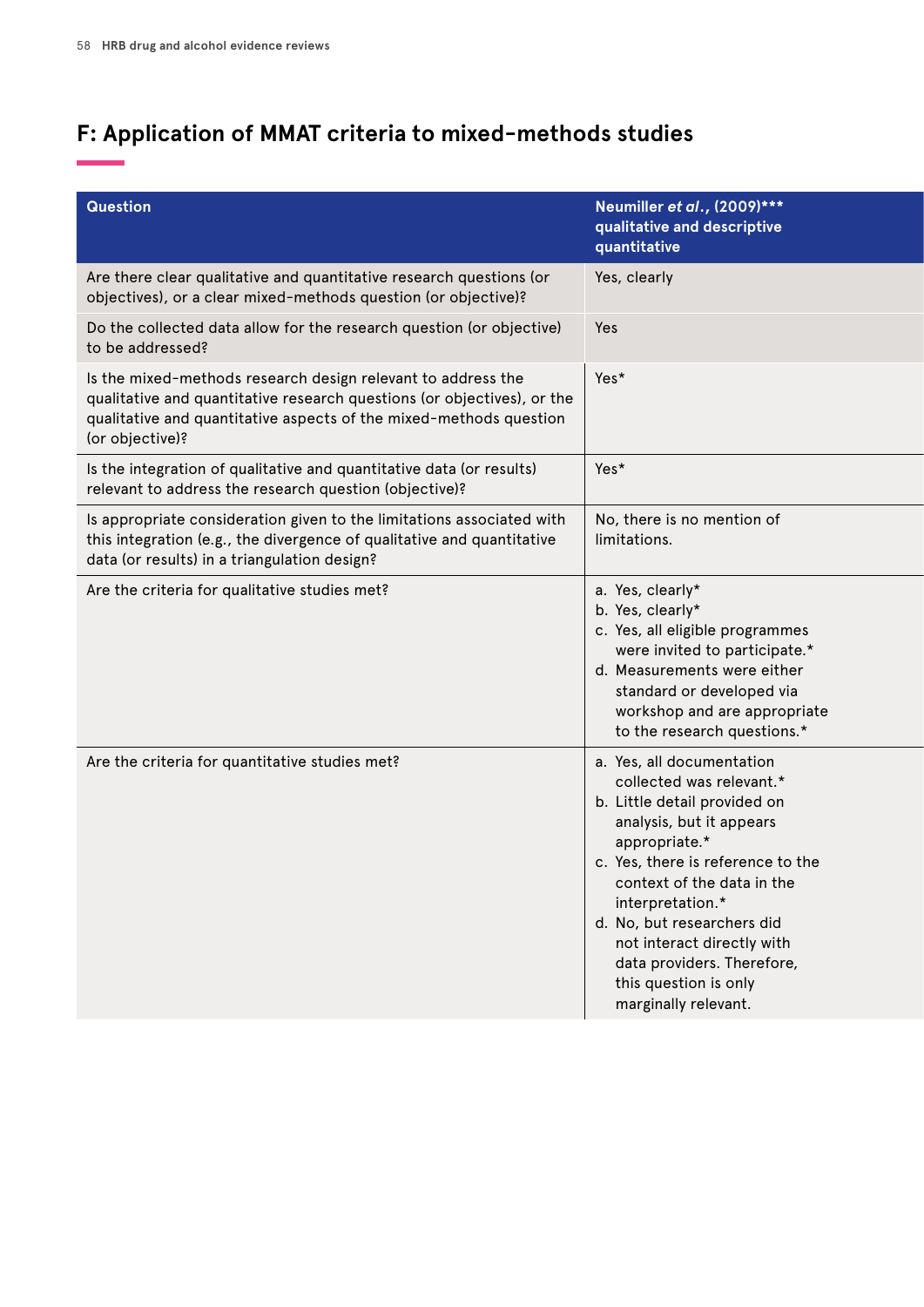| van Draanen et al., (2013)** qualitative and non-<br>randomised quantitative                                                                                                                                                                                                                                                                                                                                                      | Passey et al., (2007)***<br>qualitative and non-randomised quantitative                                                                                                                                                                                                                                                                                                                    |
|-----------------------------------------------------------------------------------------------------------------------------------------------------------------------------------------------------------------------------------------------------------------------------------------------------------------------------------------------------------------------------------------------------------------------------------|--------------------------------------------------------------------------------------------------------------------------------------------------------------------------------------------------------------------------------------------------------------------------------------------------------------------------------------------------------------------------------------------|
| Yes, for both components                                                                                                                                                                                                                                                                                                                                                                                                          | Yes, clearly                                                                                                                                                                                                                                                                                                                                                                               |
| Yes, at least partially                                                                                                                                                                                                                                                                                                                                                                                                           | Yes                                                                                                                                                                                                                                                                                                                                                                                        |
| Yes*                                                                                                                                                                                                                                                                                                                                                                                                                              | Yes*                                                                                                                                                                                                                                                                                                                                                                                       |
| There is no integration of data.                                                                                                                                                                                                                                                                                                                                                                                                  | Yes, partially*                                                                                                                                                                                                                                                                                                                                                                            |
| Not relevant as there is no integration of data.                                                                                                                                                                                                                                                                                                                                                                                  | Concordance between quantitative and qualitative<br>data referenced.*                                                                                                                                                                                                                                                                                                                      |
| a. Yes, interviews with programme participants.*<br>b. Yes, thematic analysis.*<br>c. No, no reference to context.<br>d. No, no reference to researcher bias.                                                                                                                                                                                                                                                                     | a. Yes, interviews with participants.*<br>b. Yes, thematic analysis.*<br>c. No, setting not referenced in findings.<br>d. Yes, acknowledged that outcomes possibly are a<br>consequence of participation.*                                                                                                                                                                                 |
| a. Unclear whether there is bias in the<br>recruitment.<br>b. A structured questionnaire was employed but<br>no detail provided on its origin or validity.<br>c. A single group was used and therefore no<br>contamination.<br>d. A single group compared before and after<br>intervention - only those with complete<br>data included.<br>e. No reference to refusal or participation<br>rates. There are complete outcome data. | a. Yes, appropriate purposive sampling of a select<br>group based on classification by assessment<br>into one of four groups.*<br>b. Instrument developed and validated in country<br>of application for specific group. A single group,<br>so no contamination.<br>c. A single group compared before and after<br>intervention.<br>d. Poor retention rate from baseline to<br>completion. |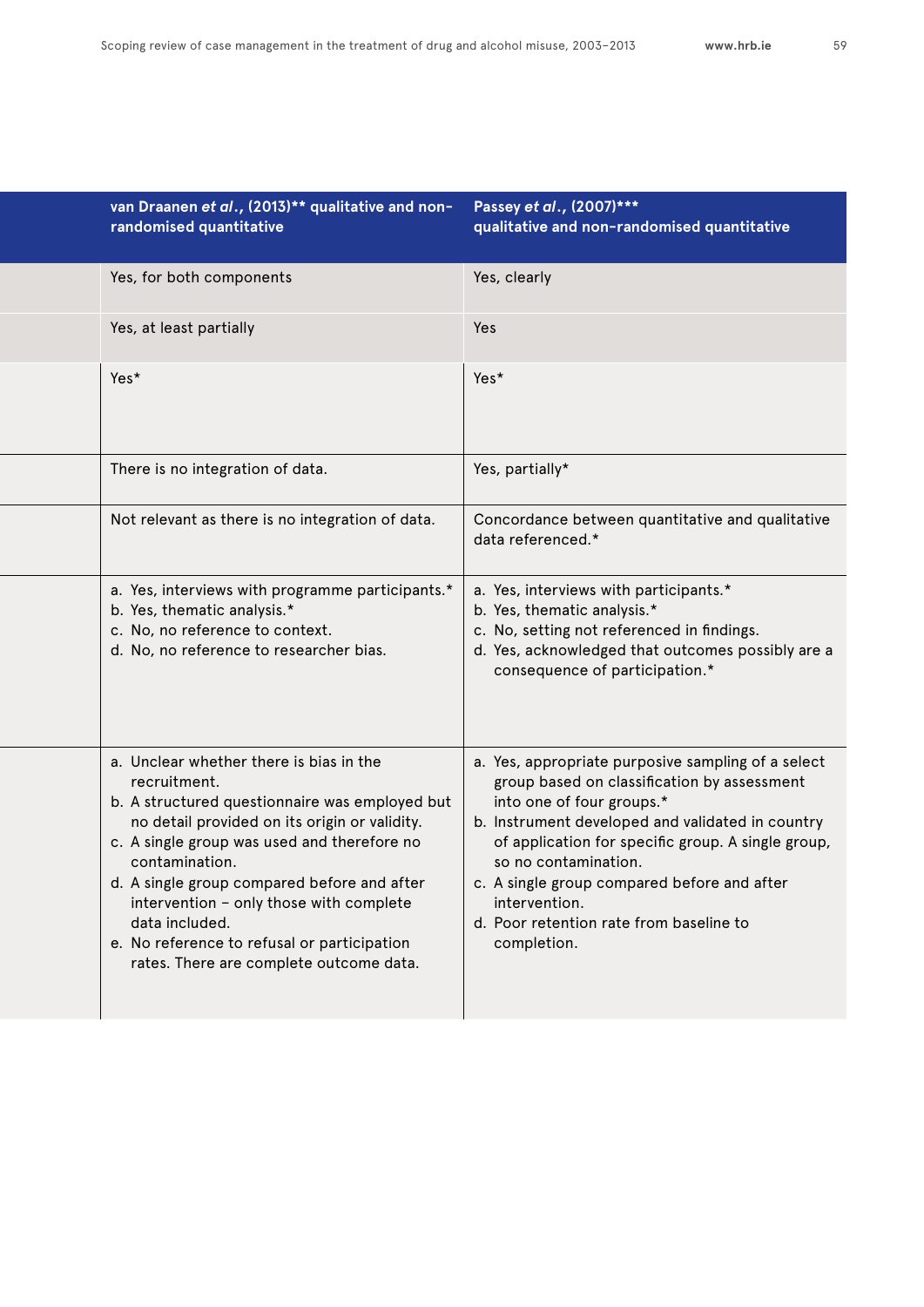**HRB drug and alcohol evidence reviews**